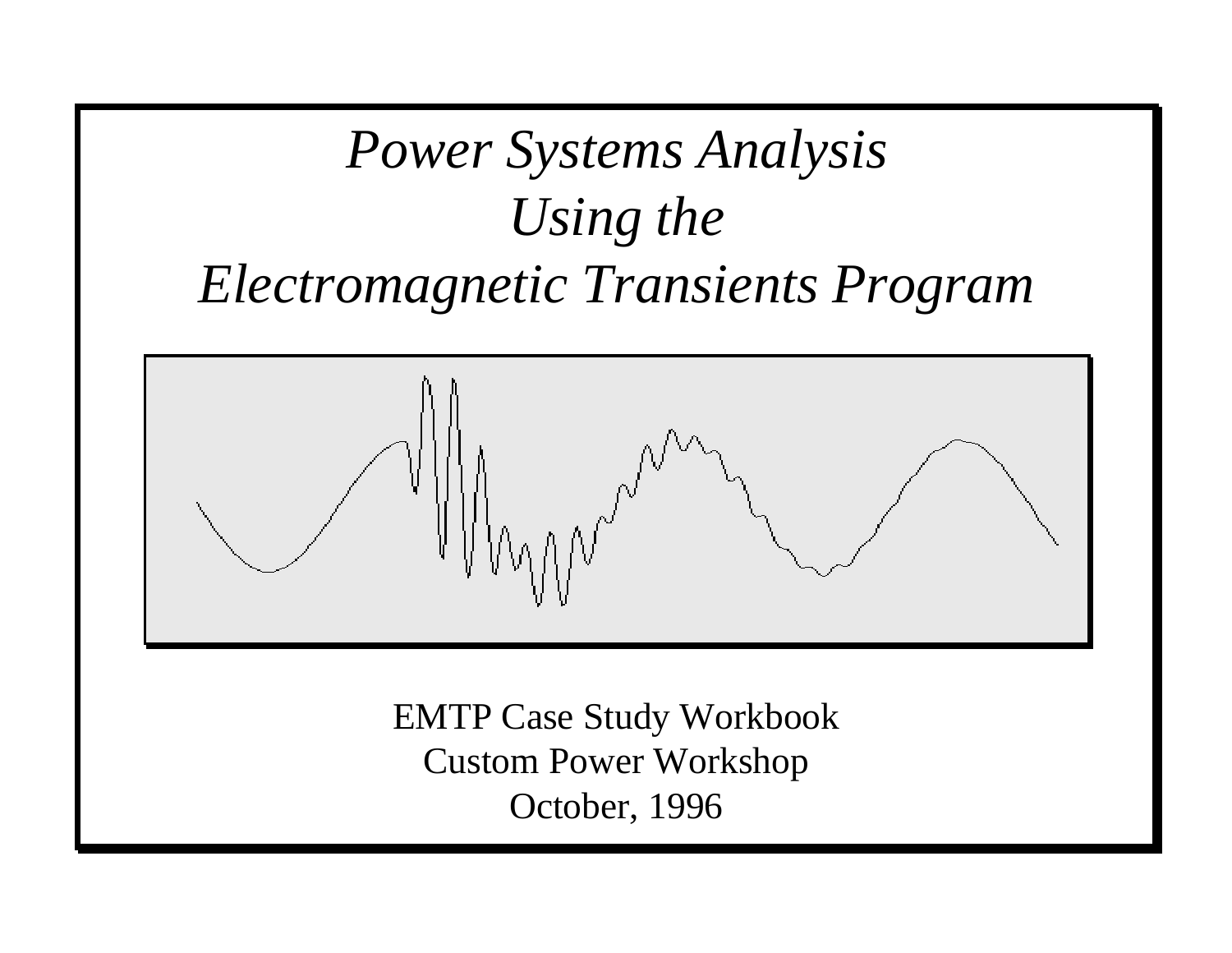# **Introduction - Custom Power Workshop**

- $\Box$ Introduction / Custom Power Applications / Devices
- $\Box$  Modeling Requirements and Guidelines
	- −TACS
	- TACS Examples
- $\Box$ System Considerations
- $\Box$  Device / Component Modeling
	- Active Filter, Static Load Transfer Switch, DVR, **STATCON**
- $\Box$  Using Results in Other Simulations
- $\Box$ Case Studies

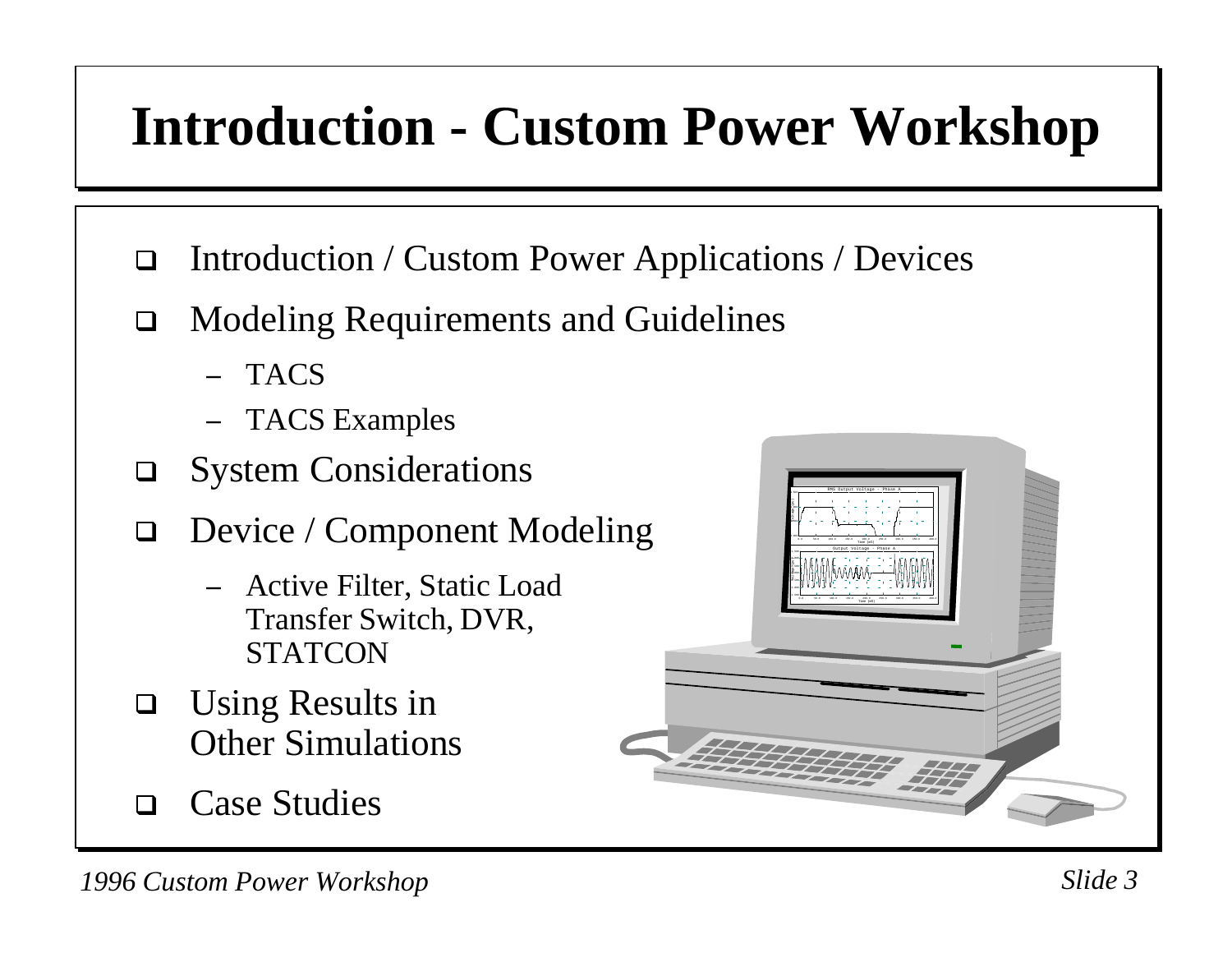# **Custom Power Applications & Devices**

- $\Box$  Silicon Load Transfer Switch (STS)
- □ Dynamic Voltage Regulator (DVR)
- $\Box$  Static Condensor (STATCON)
- $\Box$ Shunt Active Filter

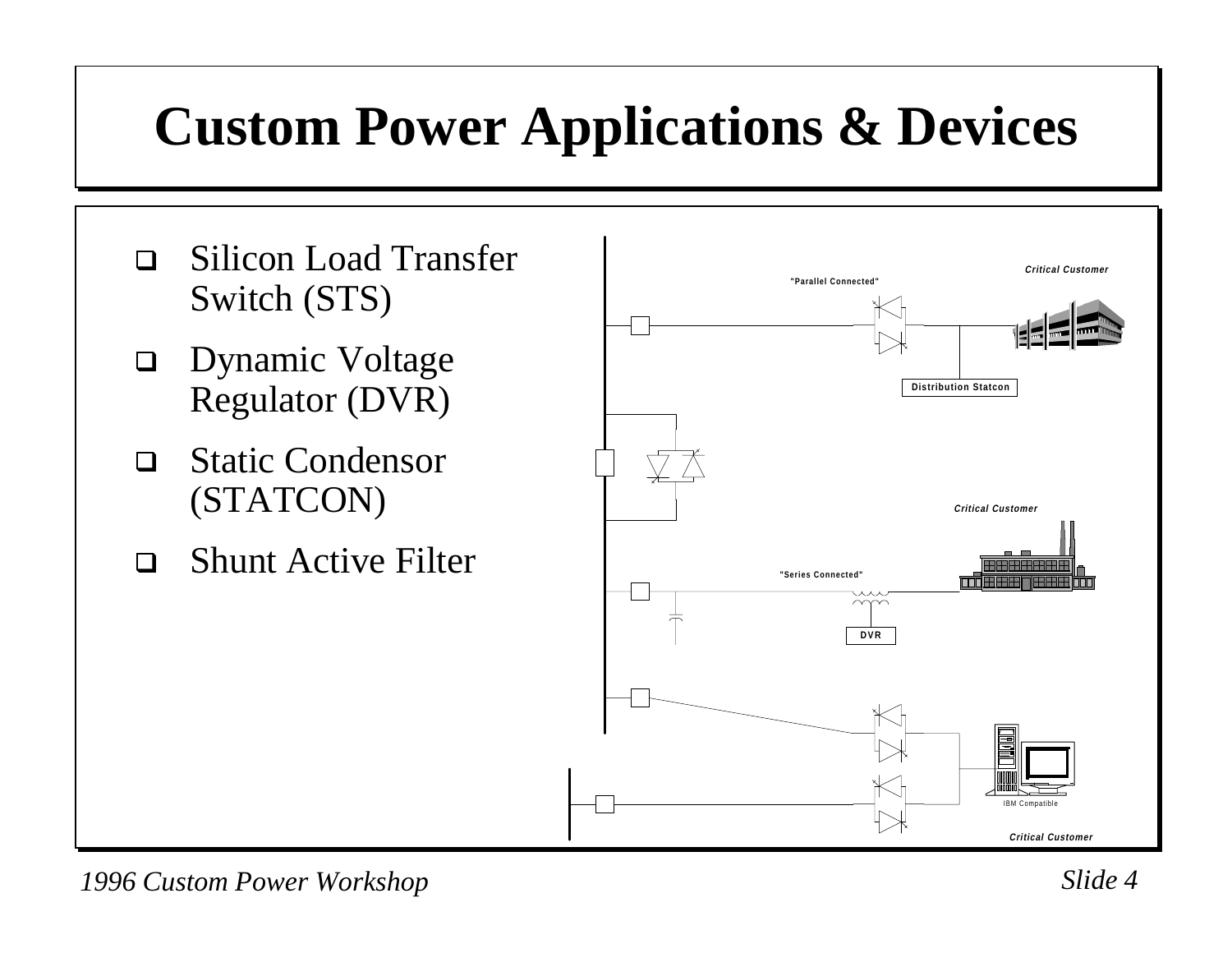# **Modeling Requirement & Guidelines**

#### $\Box$ Refresher *- Modeling Guidelines*

- −Suggested Study Procedure
- Modeling Accuracy
- −System Simplification, Model Verification
- −EMTP Workstation Structure
- −Structure of an EMTP Datafile
- $\Box$ Refresher - *TACS - Transient Analysis of Control Systems*
- $\Box$ Refresher *- Power Electronic Modeling Using EMTP*
- $\Box$  **Control System Modeling using TACS**
	- −Simple Examples - RMS Meter / Analog & Digital Filters
	- PWM Control (ASD Case Study)
- $\Box$ **TACS Lab Exercises**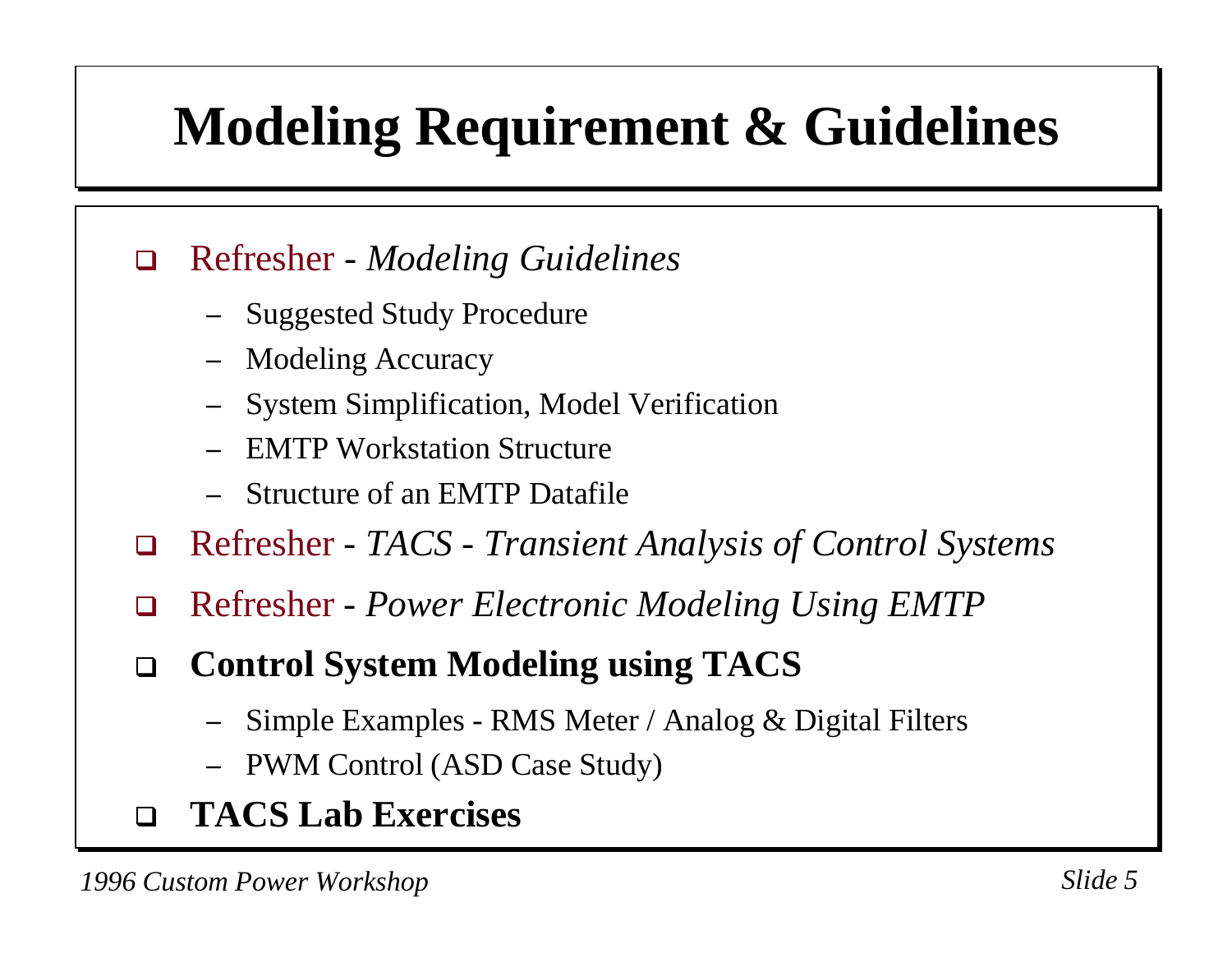# **Suggested Study Procedure**

- $\overline{\mathsf{M}}$ Define Study Objectives
- $\blacktriangledown$ Determine Outputs Required
- $\overline{\mathsf{M}}$ Determine Frequency Range of Phenomena to be Studied
- $\overline{\mathsf{M}}$ Determine Extent of System to be Modeled
- $\overline{\mathsf{M}}$ Draw Connection Diagram and Label Buses
- $\Delta$ Collect Input Data for Component Models
- $\overline{\mathsf{M}}$ Run Steady-State Solution and Complete Verification
- $\Delta$ Estimate Expected Simulation Results (Hand-Calcs)
- $\overline{\mathsf{M}}$ Run Cases Required to Complete Study

*1996 Custom Power Workshop Slide 6*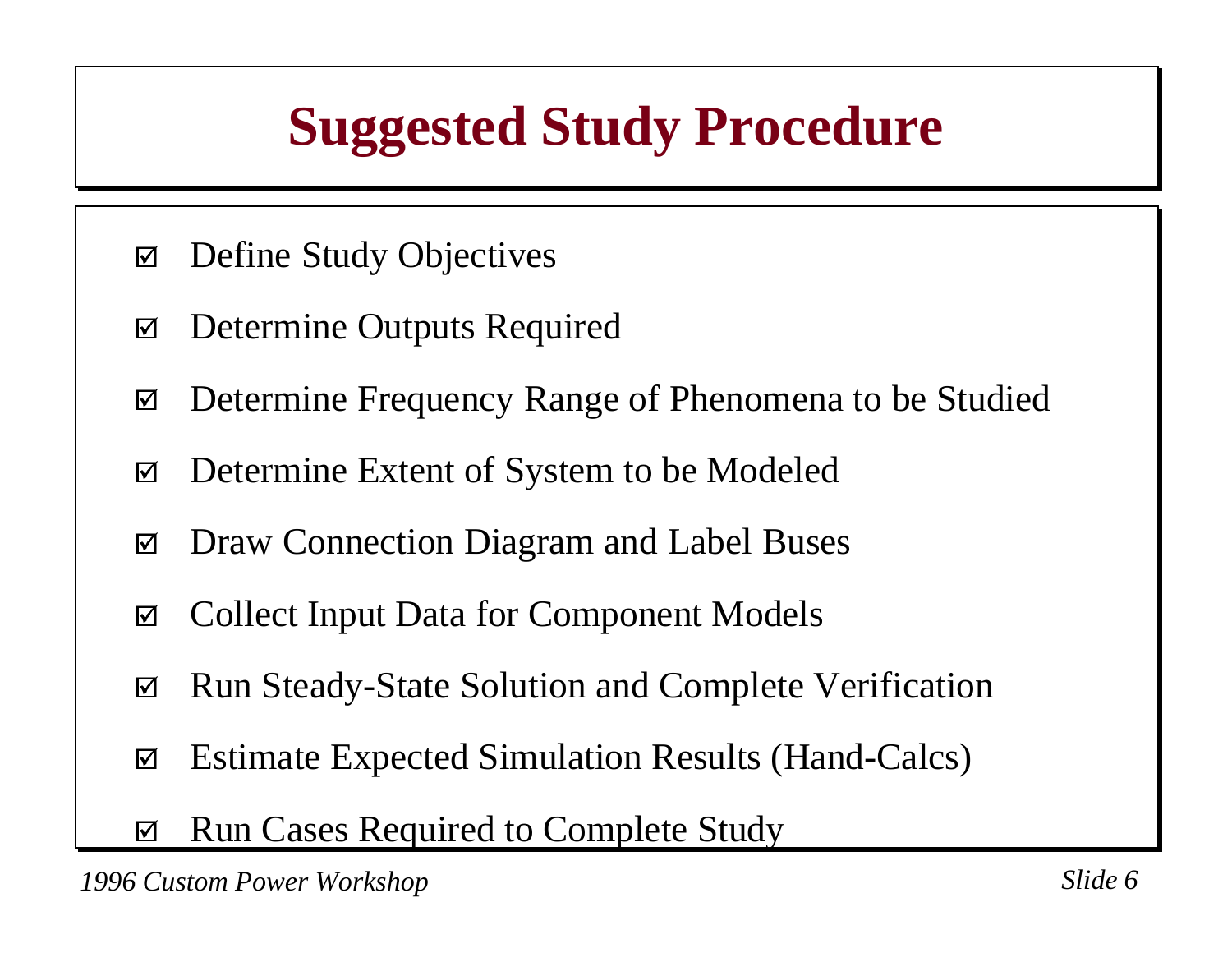# **Modeling Accuracy**

- $\Box$  High accuracy is required for:
	- −Comparison with measured quantity
	- Failure analysis

 $\Box$ Conservative approach (reasonable results) is acceptable for:

- −Insulation coordination
- −Device duty evaluation
- −Parametric study for a general trend
- $\Box$  Accuracy is less important for:
	- −Typical waveform generation
	- −Phenomena illustration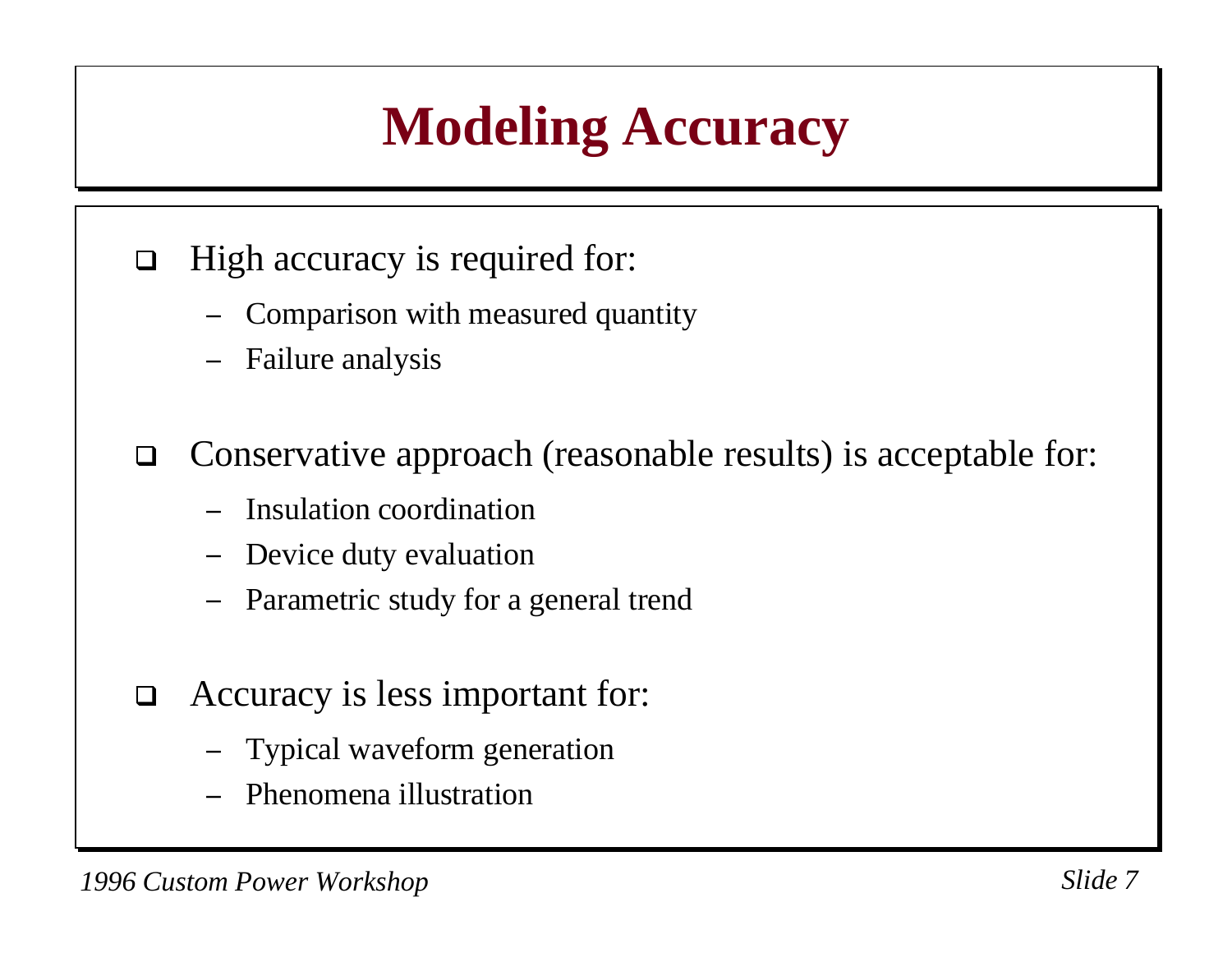# **System Simplification**

- $\Box$  Simplification is always required:
	- −Model development and simulation time
	- Requirement of simulation program (i.e. # buses, etc.)
- $\Box$  Simplification without loss of accuracy:
	- −Define the problem well
	- −Start with a simple model
	- −Use equivalents to represent less important portions of the system
	- −Verify model after each step and increase size only when necessary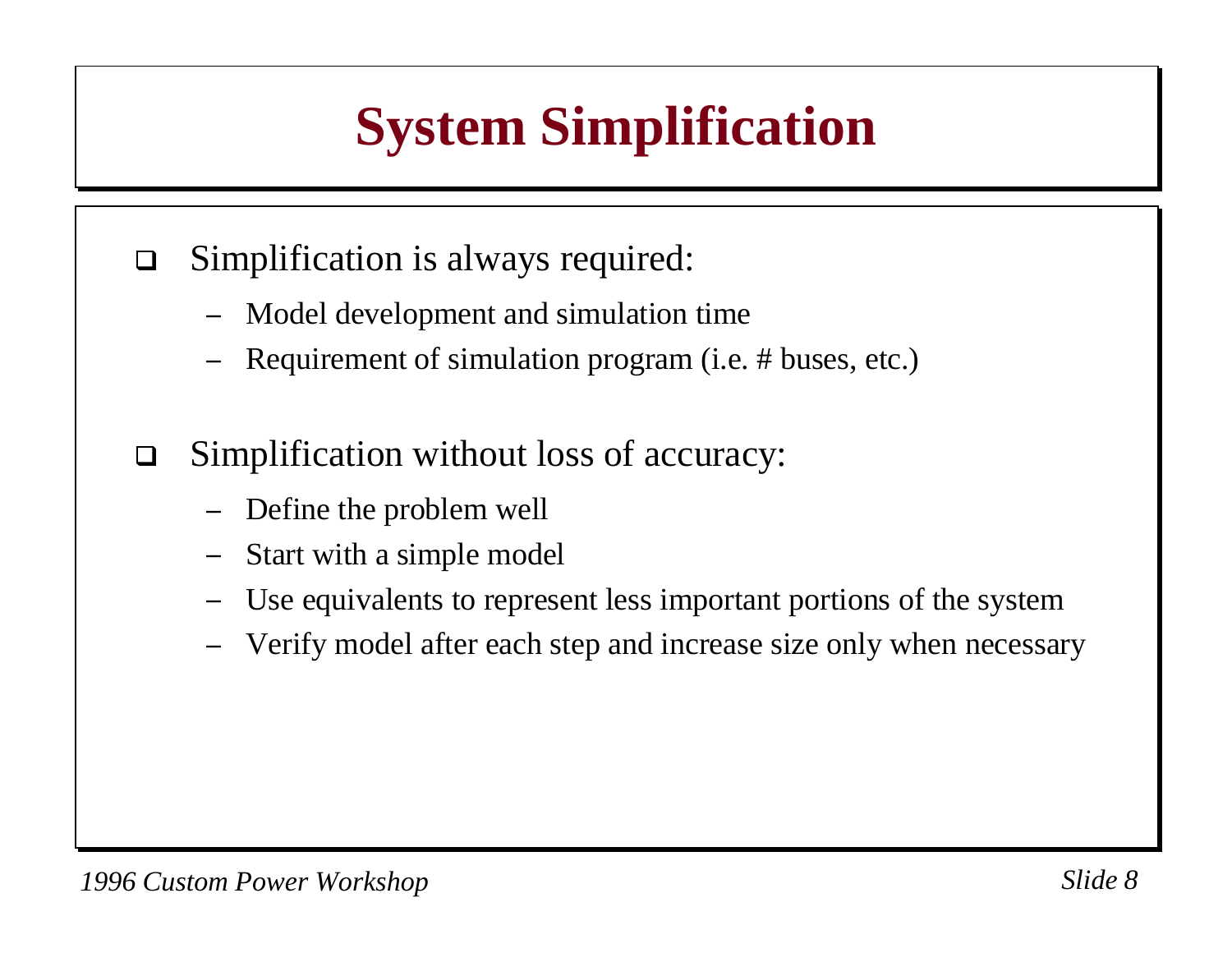# **Model Verification**

- $\Box$  The single most important tool that the user has for verifying the EMTP case results is a basic knowledge of power system transients. Field test results, technical papers, basic textbooks, and more experienced engineers can all help. Learning by doing can be very frustrating and applying the simulation results can be risky, when the user does not feel comfortable with the results of the study.
- $\Box$  When verifying the results of an EMTP case, the user should always check the input parameter interpretation and network connectivity table. The steady-state solution should be checked to verify known quantities, such as bus voltage, branch currents, etc.
- $\Box$  Pre-switching steady-state waveforms should be examined for characteristic harmonic content and the waveform should beallowed to reach a stable condition before any switching is done.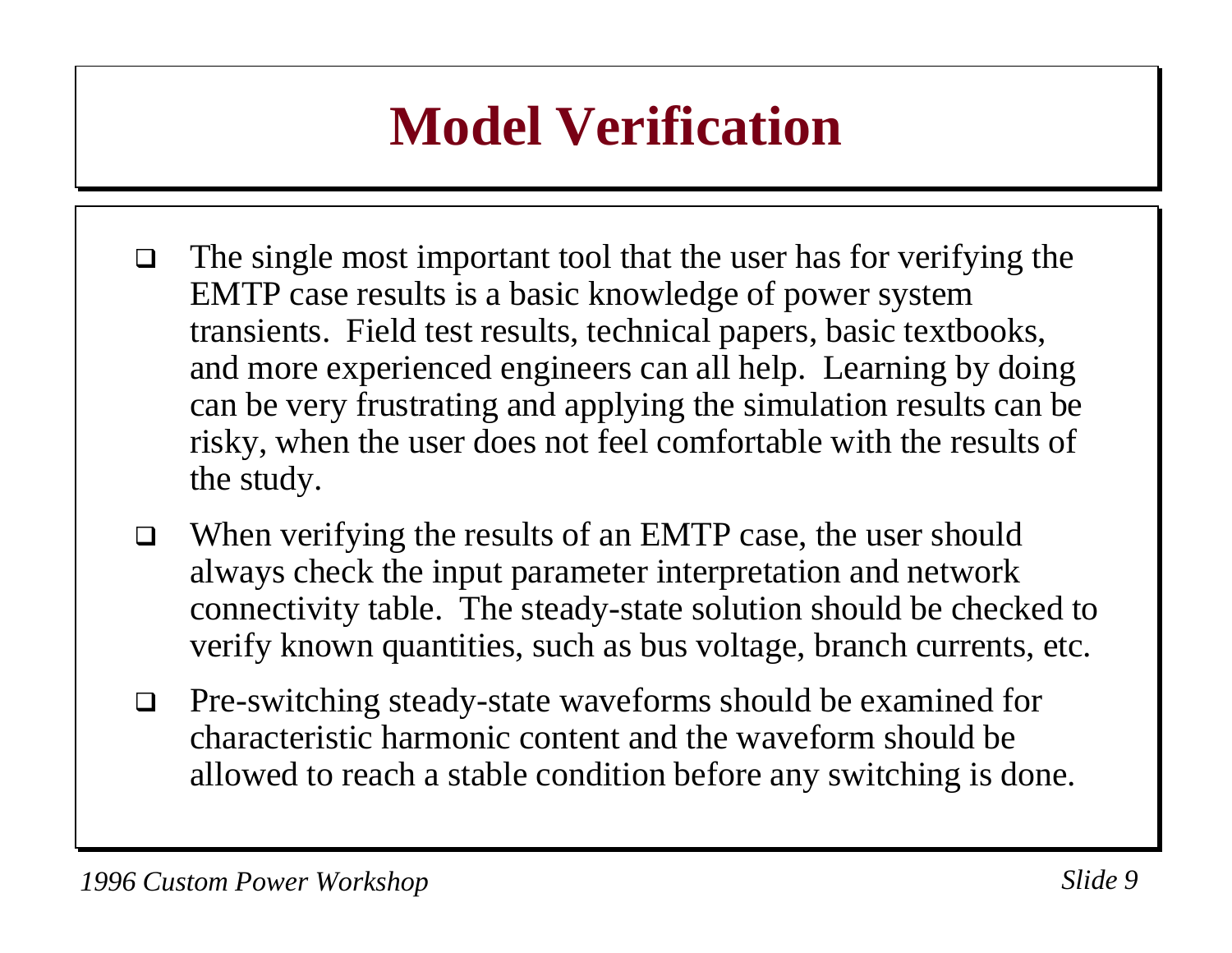#### **EMTP Workstation Structure**



*1996 Custom Power Workshop Slide 10*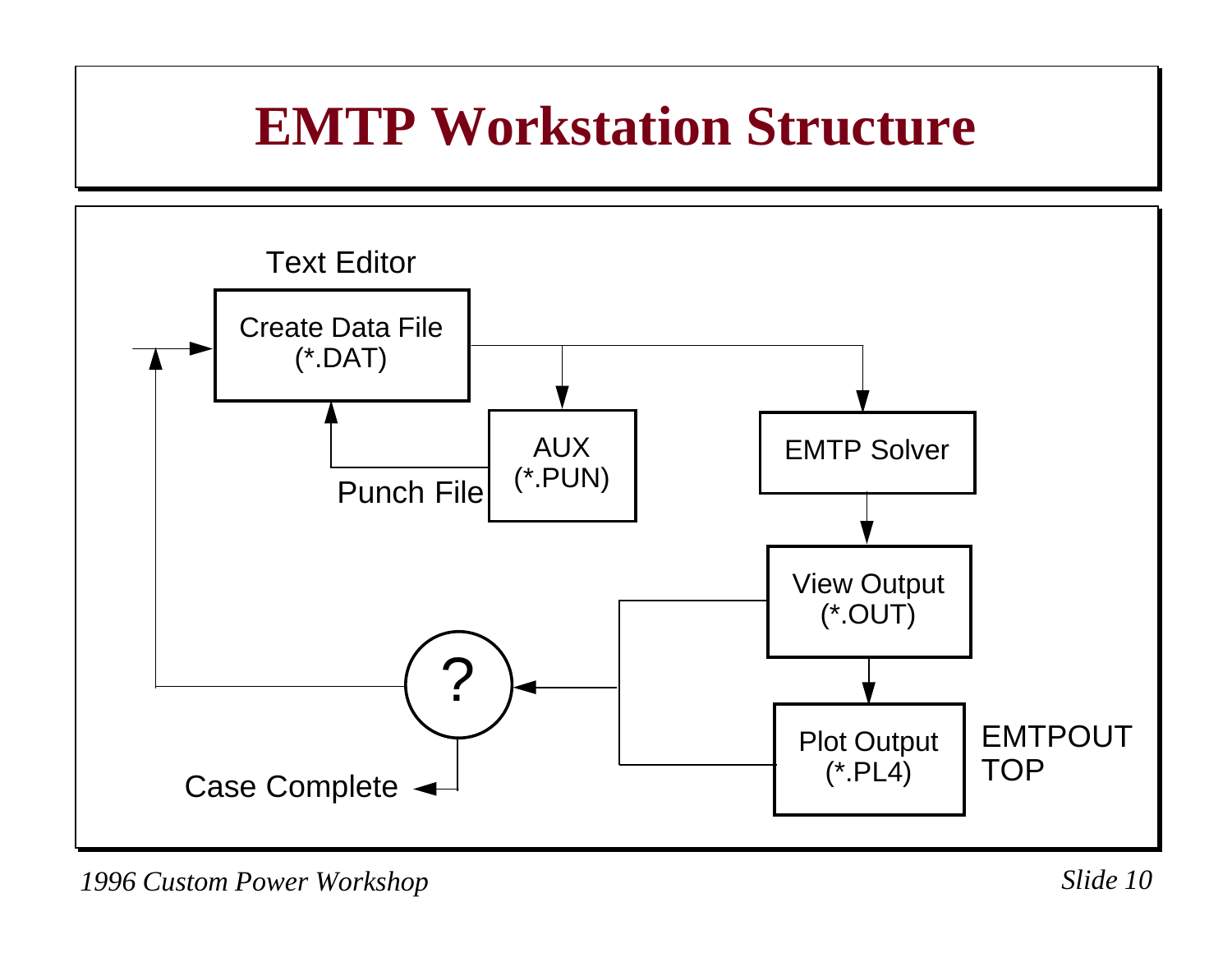# **Structure of EMTP Input Data**

#### $\Box$ BEGIN NEW DATA CASE

- −Miscellaneous Data Cards
- − TACS (BLANK)
	- − Linear / Nonlinear Branches (BLANK)
	- −Switches (BLANK)
	- −Sources (BLANK)
	- − Initial Conditions
	- −Node Voltage Output Requests (BLANK)
- $\Box$ BLANK END OF DATA CASE
- $\Box$  TACS / EMTP Options:
	- −Network only (TACS not included)
	- −TACS alone ("TACS STAND ALONE")
	- −TACS used in conjunction with network ("TACS HYBRID")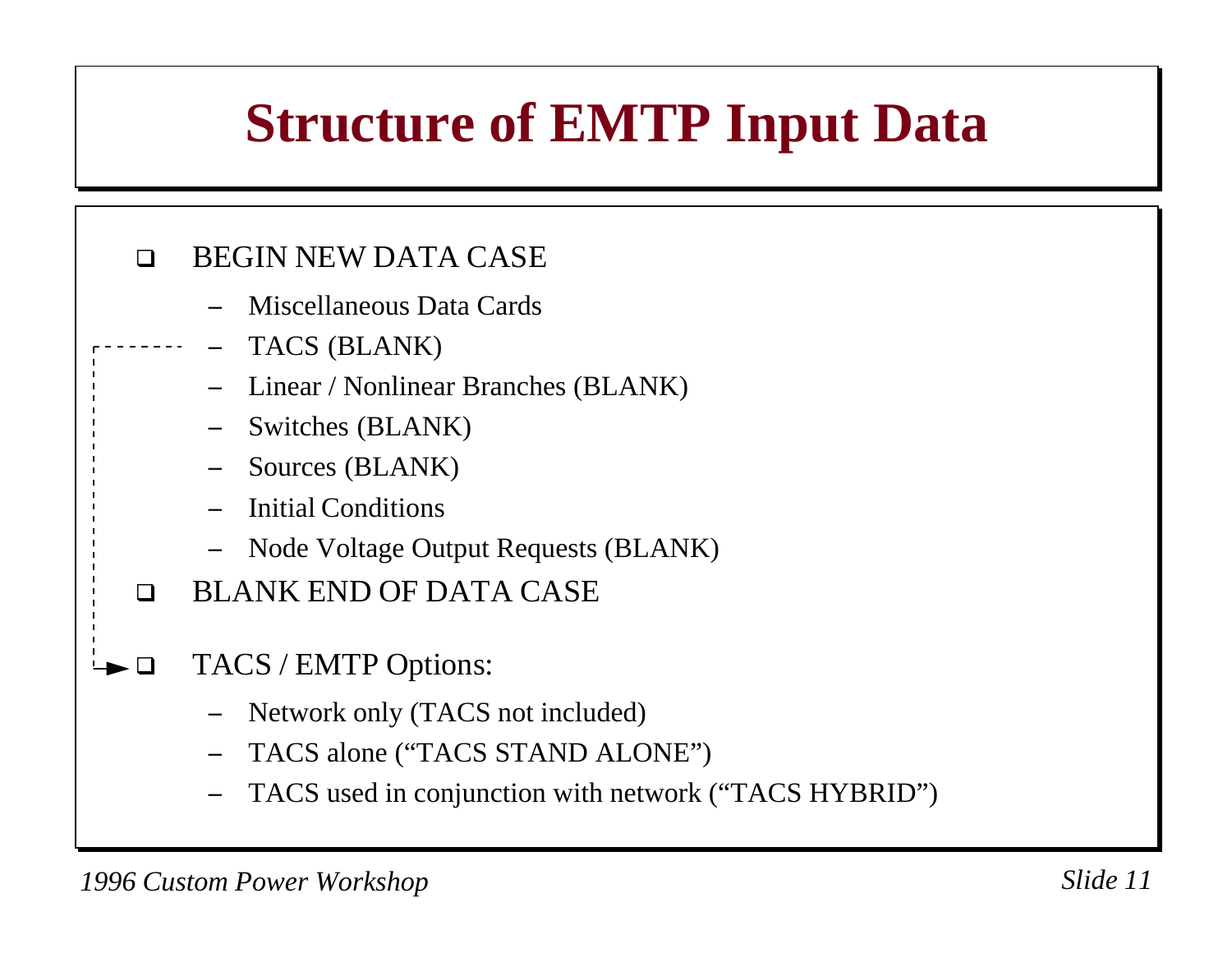# **Introduction to TACS**

- $\Box$  Transient Analysis of Control System (TACS) was developed by L. Dube during 1976-1977. During 1983 and 1984, Ma Ren-ming made very extensive improvements to TACS modeling.
- $\Box$  TACS was originally designed to simulate HVDC converter operation. However, after TACS was developed, it has been used to simulate all types of dynamic systems.
- $\Box$  TACS consists mainly of:
	- Transfer function blocks
	- Signal sources
	- Special devices

*1996 Custom Power Workshop Slide 12*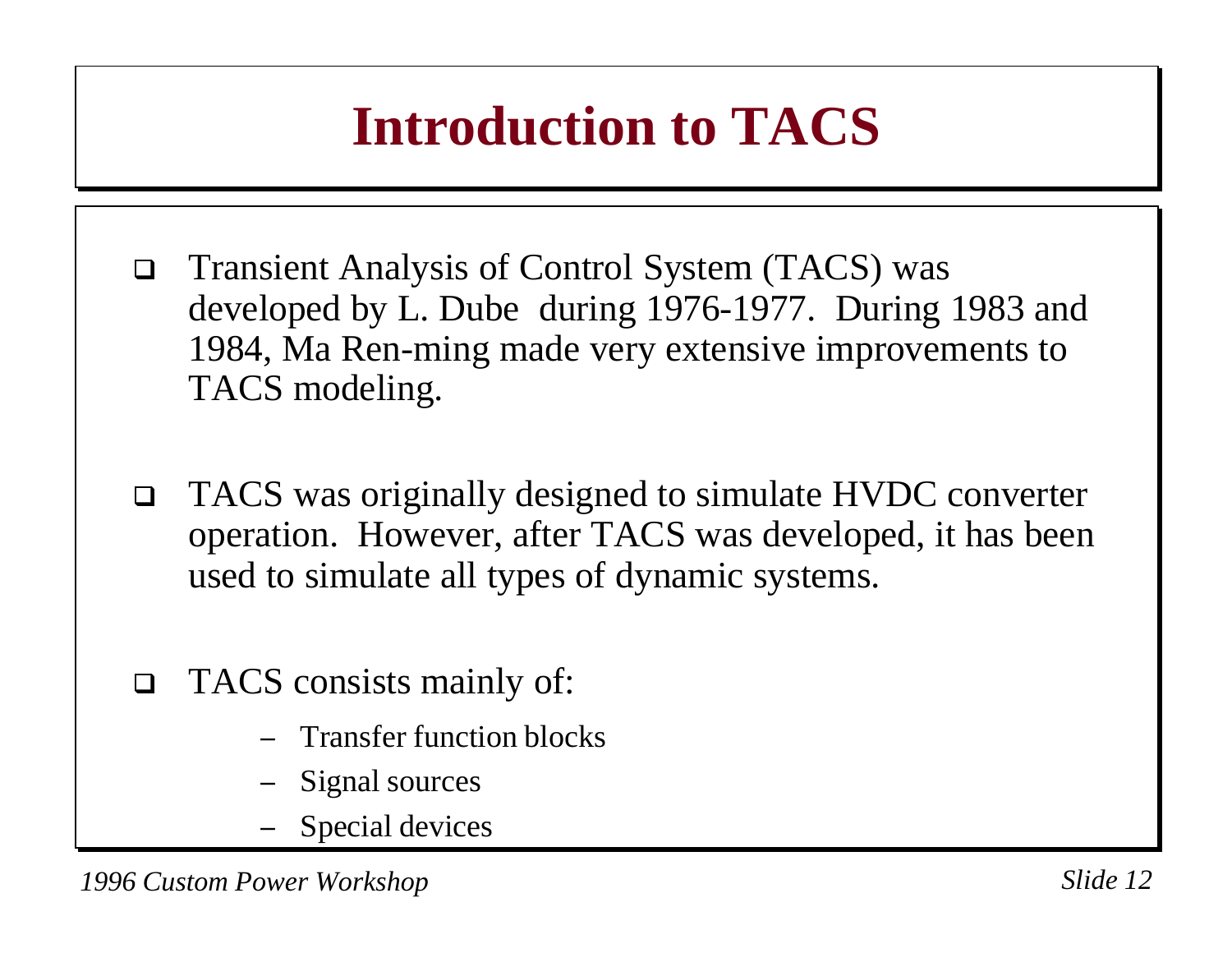# **Solution Methods for Network**

 $\Box$  At each time step, the network configuration is examined by checking the switch table. According to the actual network connection, the Y matrix is updated and network nodal equations are formulated as

```
[Y][V]=[I],
```
where,

[Y] is a symmetric nodal conductance matrix,

[V] is vector of node voltages, and

- [I] is a dependent current vector known from a previous time step.
- $\Box$  The system of linear equations are solved for the nodal voltages.
- $\Box$  A dependent current vector is assembled for use of next time step.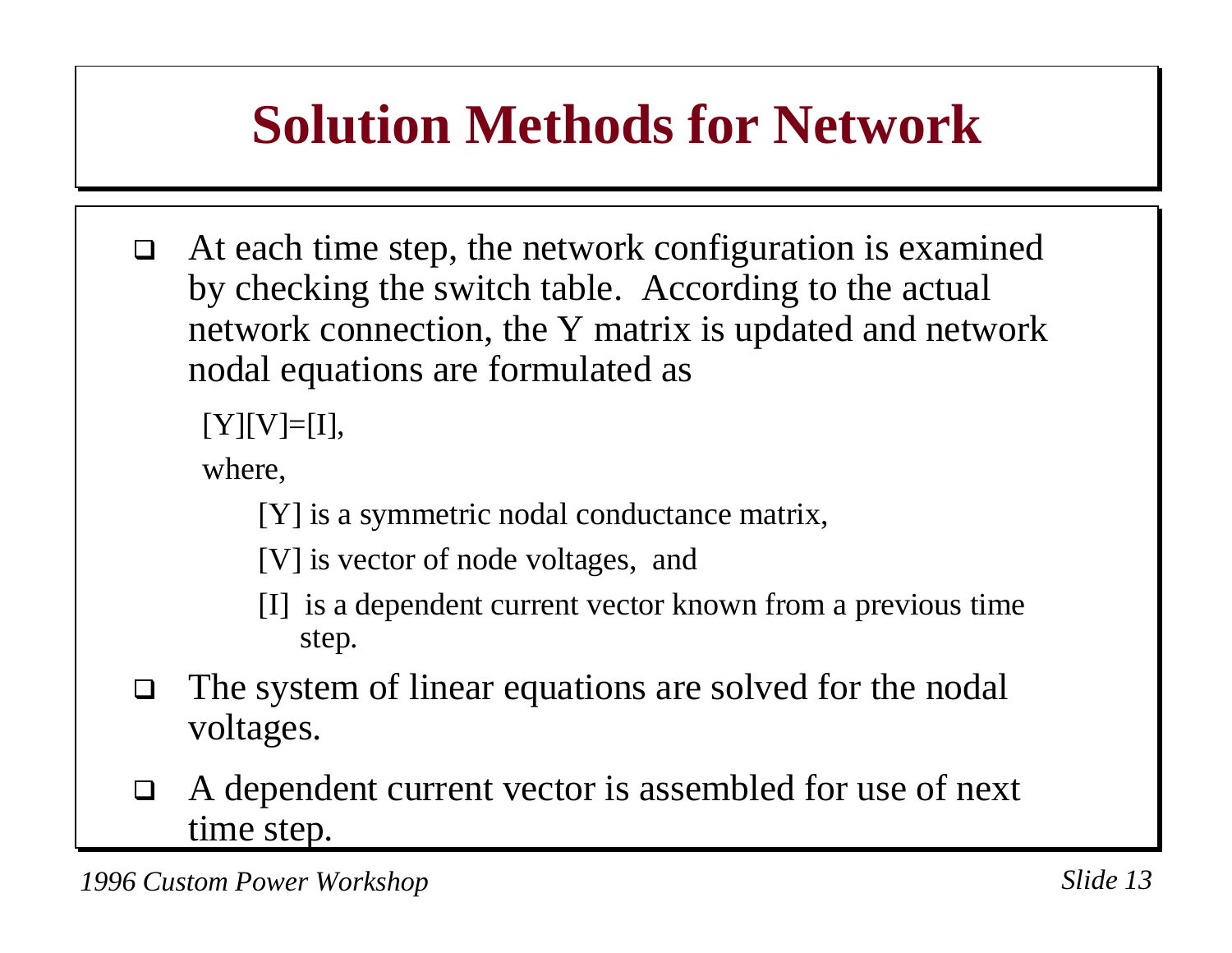# **Solution Methods for TACS**

- $\Box$  Why is TACS System Solved Separately from Network ?
	- - To solve TACS equations simultaneously with the electric network is difficult.
	- Equations for a control system are quite different from those for an electric network.
	- - Control model matrices are usually unsymmetric and cannot be represented as equivalent resistive networks.
	- - TACS models are solved separately and interface with the network solution at each time step.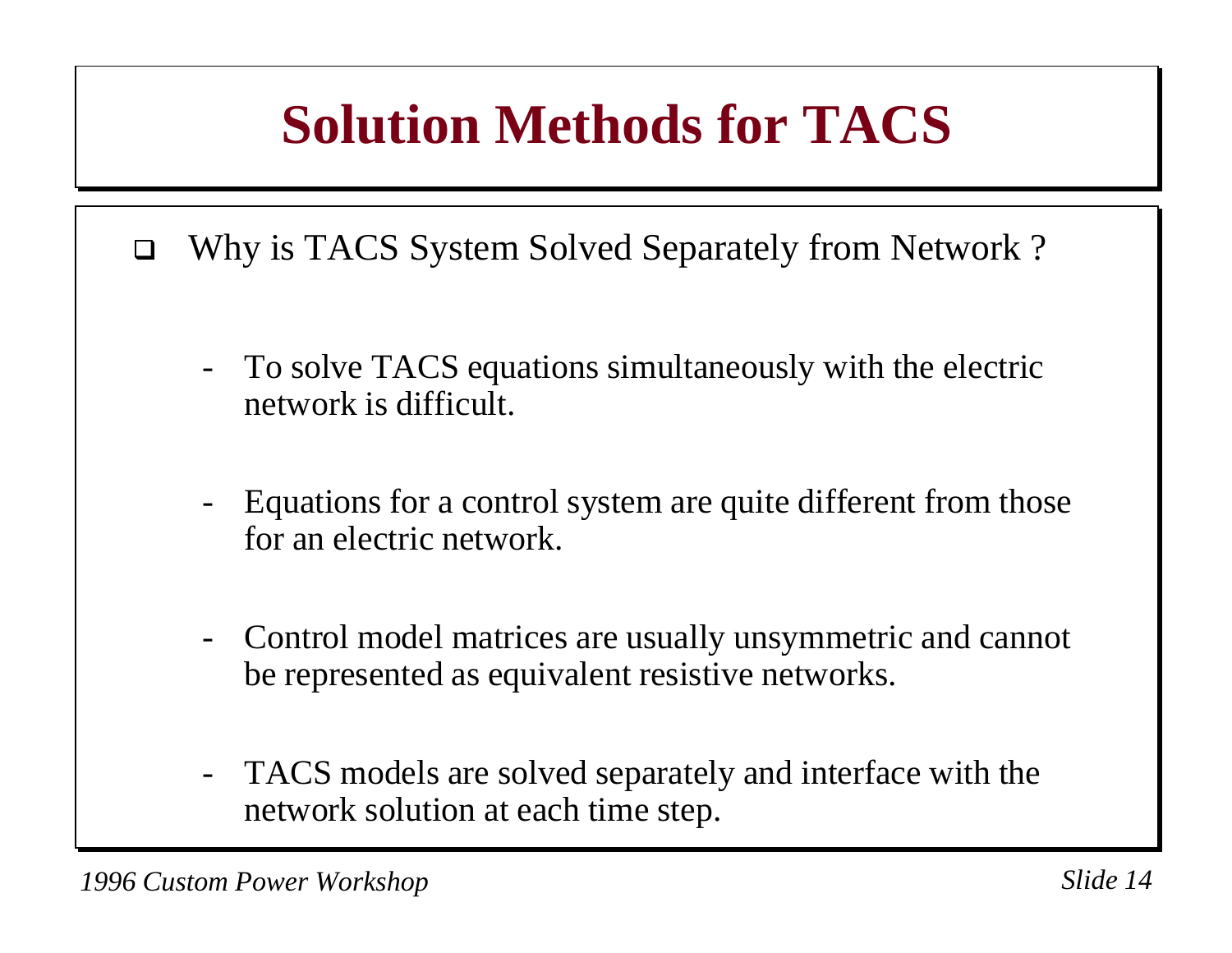### **Interface between TACS & Network**

#### One Time Step Delay

- □ Network output can be used as TACS input over the same time step, however,
- □ TACS output can become network input only over the next time step.

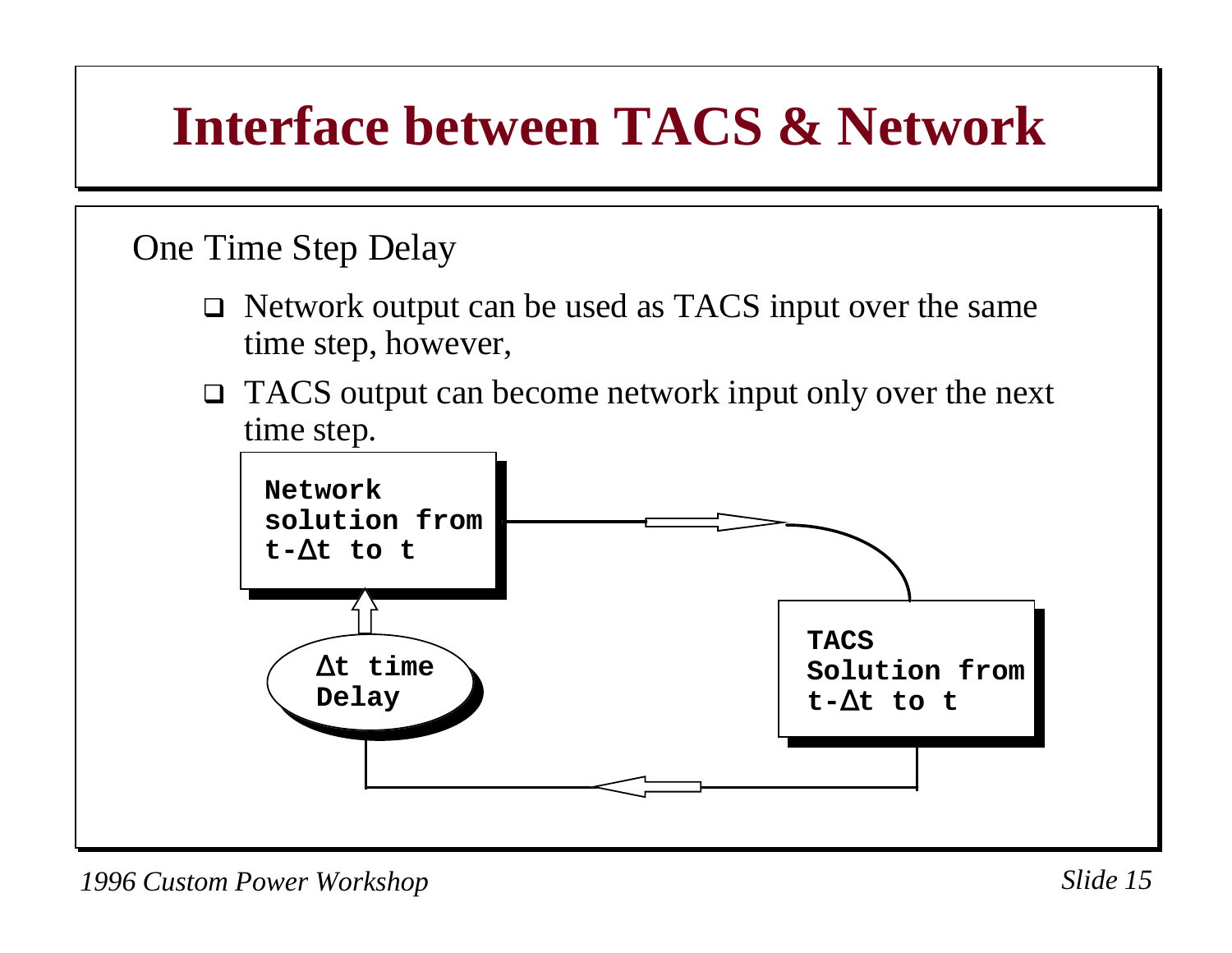# **TACS Capability and Application Areas**

- $\Box$ HVDC converter controls
- $\Box$ Excitation and voltage regulation control
- $\Box$ Arcing characteristics
- $\sqcup$ Circuit breaker restriking
- $\Box$ Current limiting gaps in surge arresters
- $\Box$ Variable load
- $\Box$ SVC, TCR
- $\Box$ Wind turbine dynamics
- $\Box$ Solid state switching, STATCON, FACTS & **Custom Power**
- $\Box$ SMES simulation
- $\Box$ PWM drive and motor controls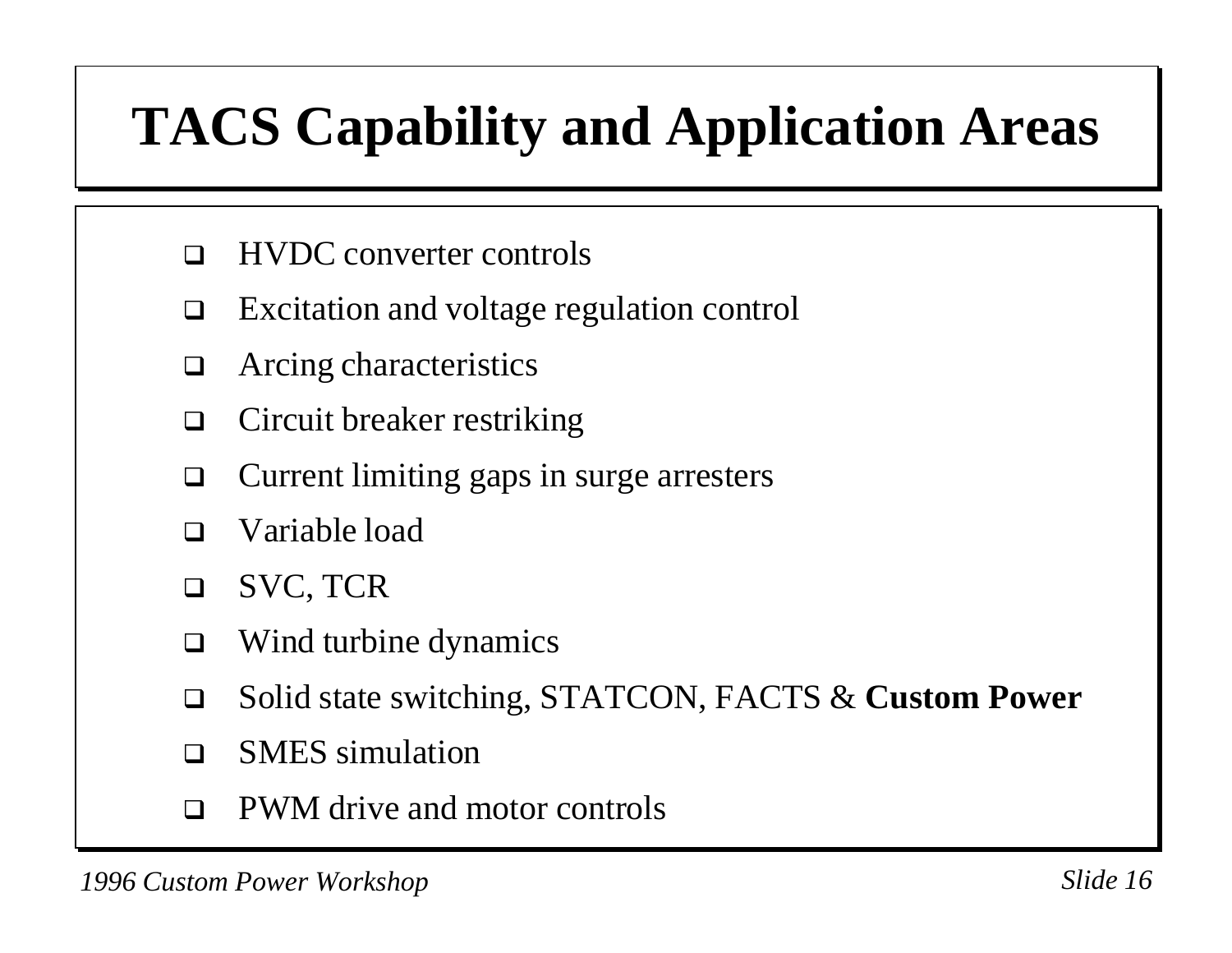# **TACS Models: Limiters**

*Windup Limiter(Static Limiter):*

The output of a transfer function block is just clipped, without affecting the dynamic behavior of the transfer function block on the input side itself.



**X=Ku, if Xmin < Ku < Xmax, X=Xmin, if Ku <Xmin, X=Xmax, if Ku >Xmax.**

These three equations are special case of Eq.6, with  $c=d=1$ , hist=0 inside the limits, and  $c=1$ ,  $d=0$ , hist=(Xmax or Xmin) at the limit.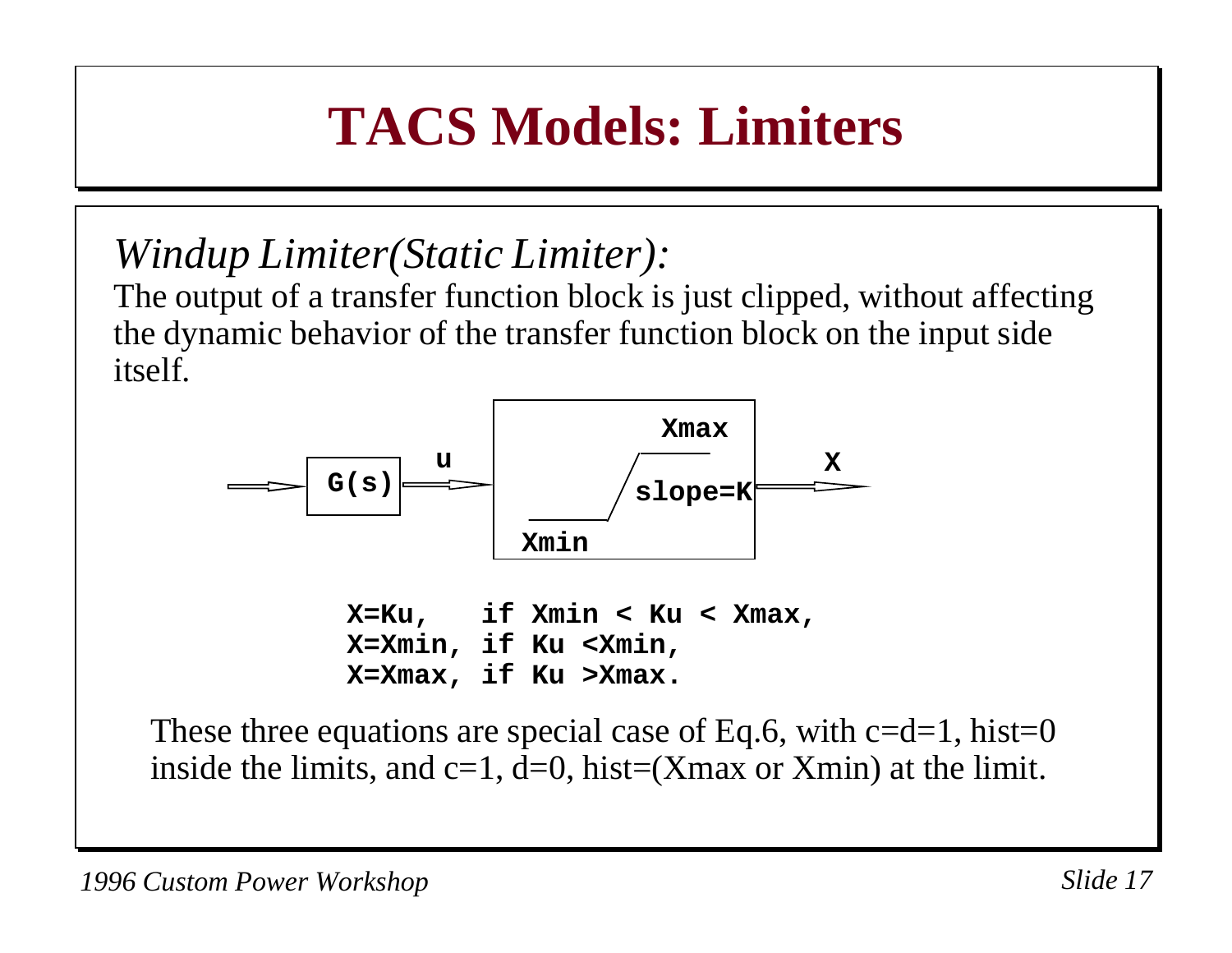## **TACS Models: Limiters - cont**

*Non-windup Limiter(Dynamic Limiter):*

The dynamic behavior of the transfer function block is changed by the limiting action. This type of limiter is allowed on first-order transfer functions with no zeros.

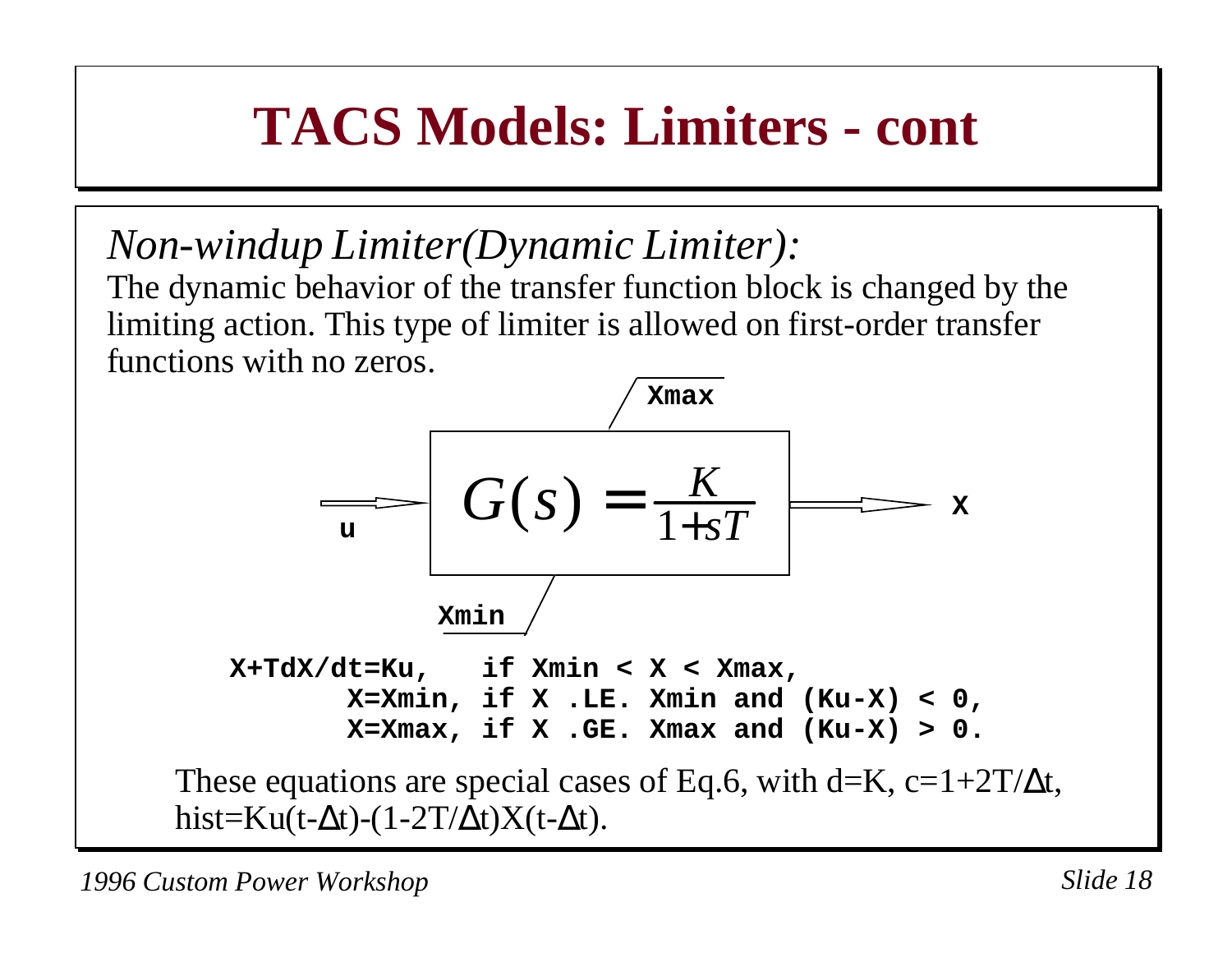

*1996 Custom Power Workshop Slide 19*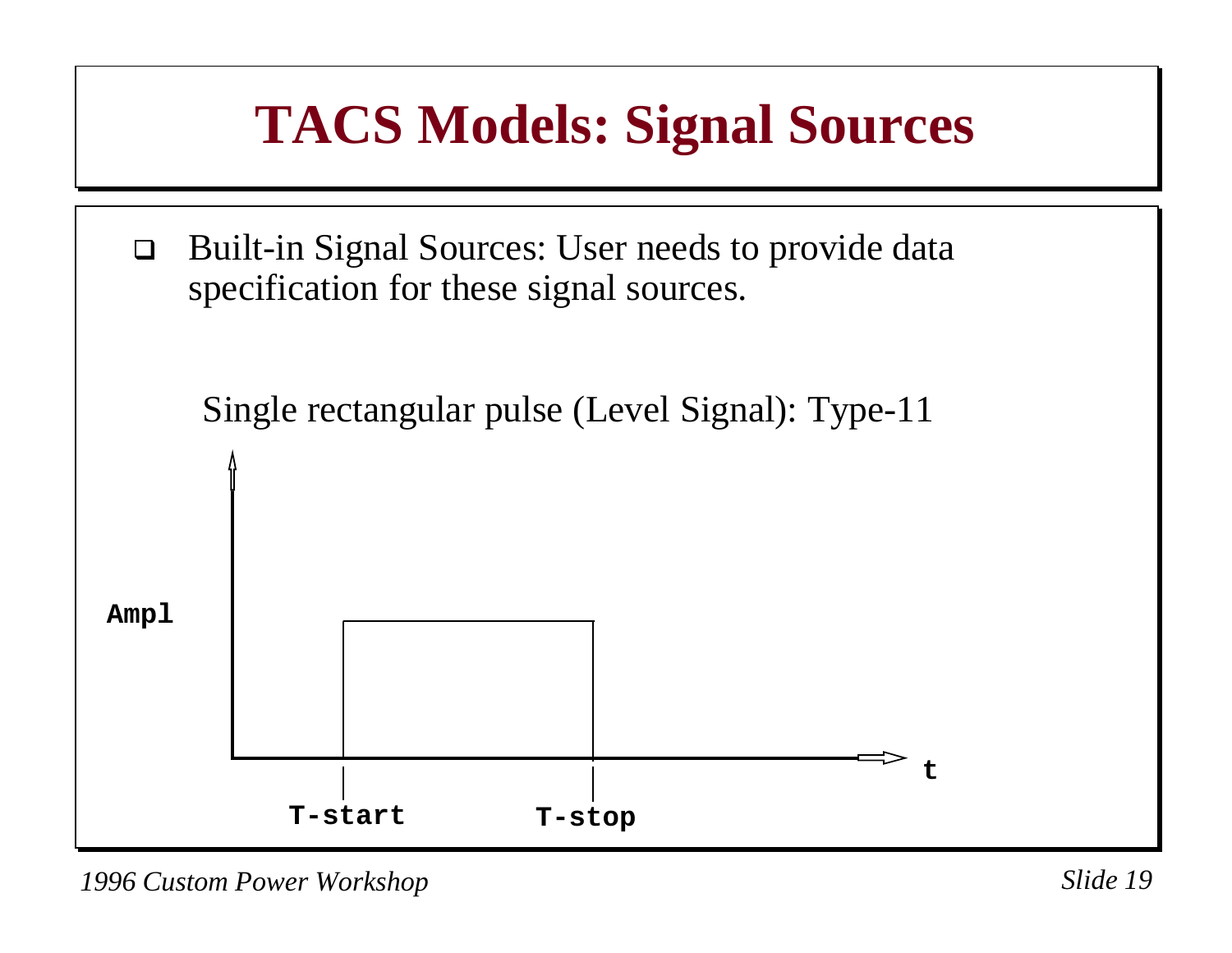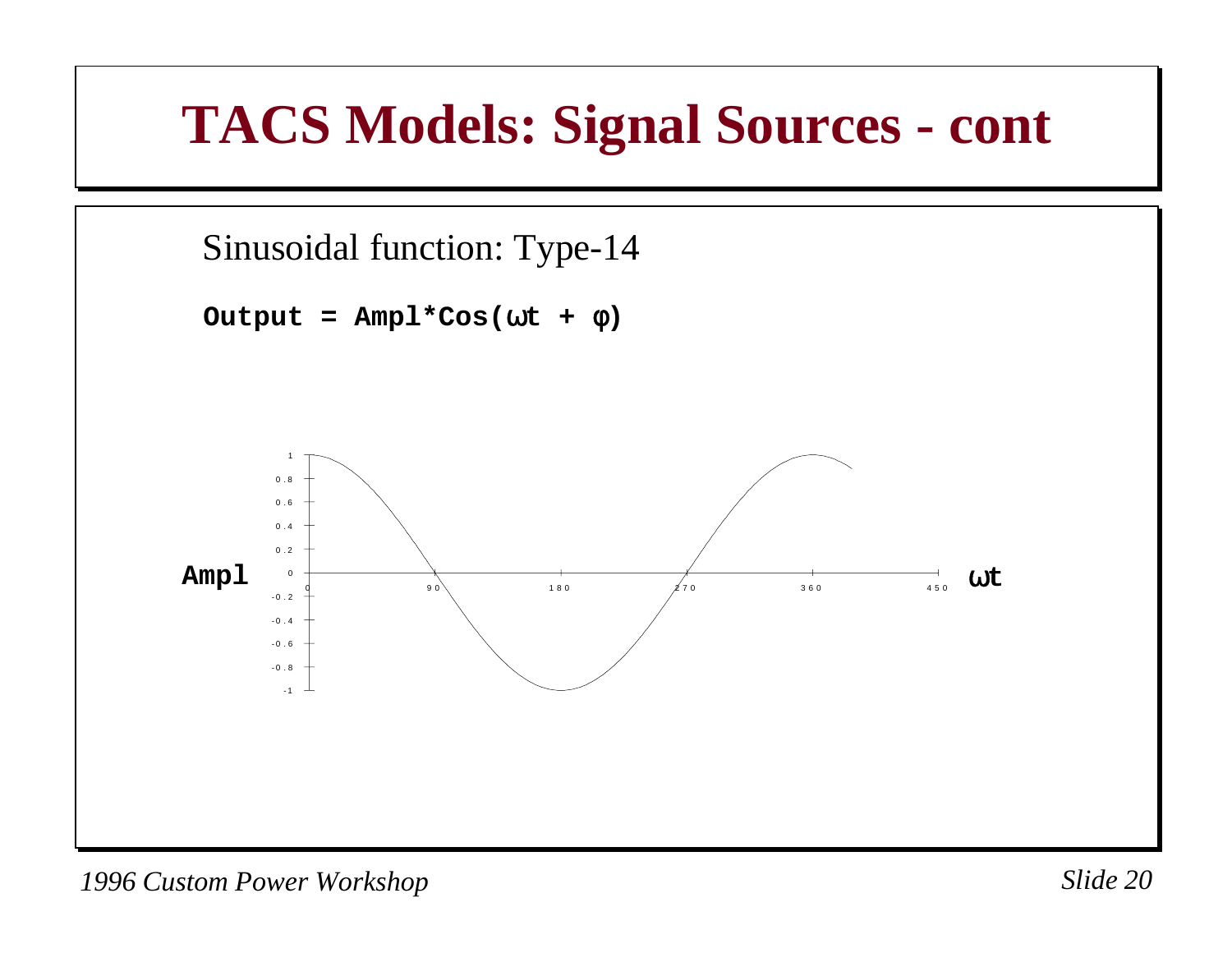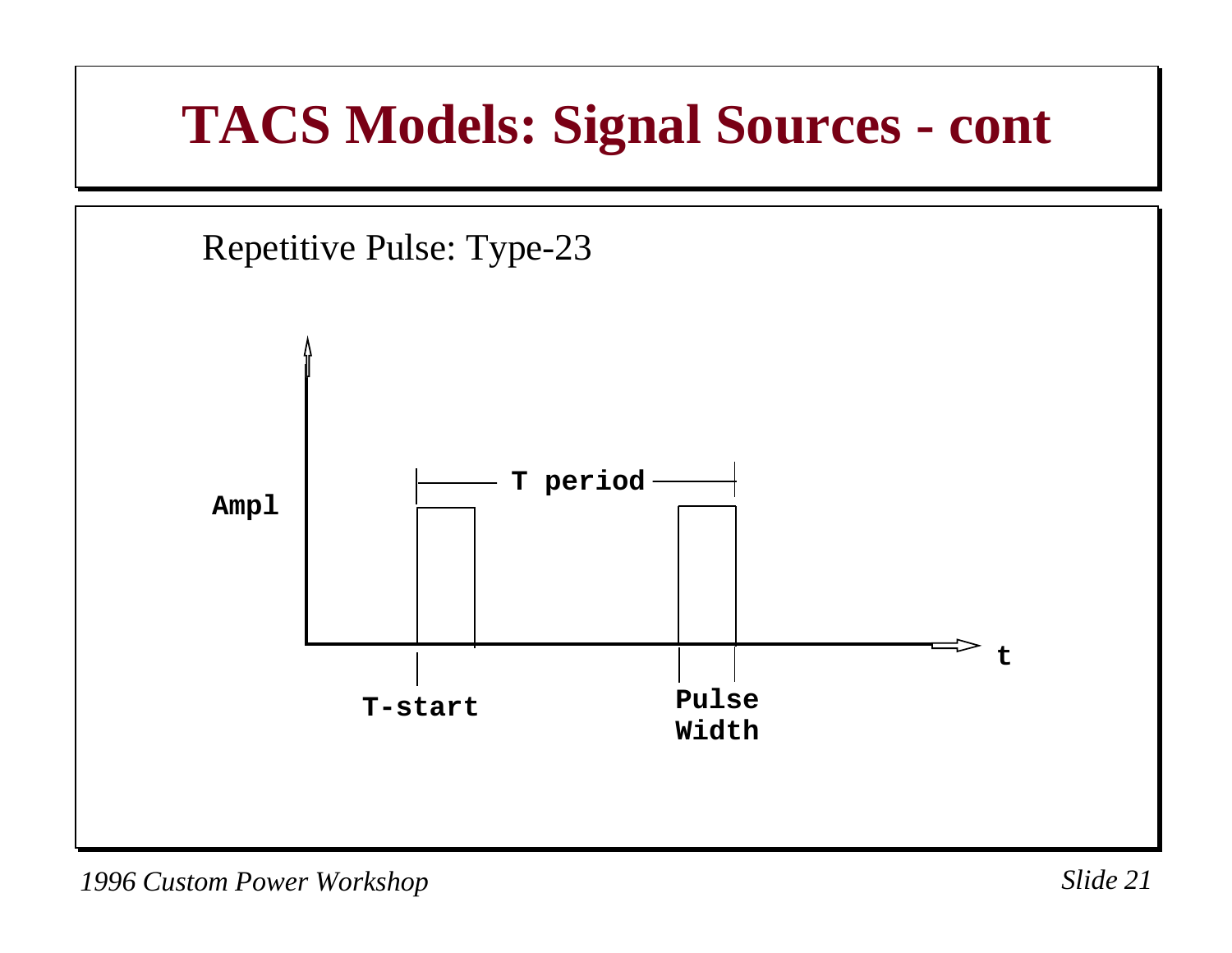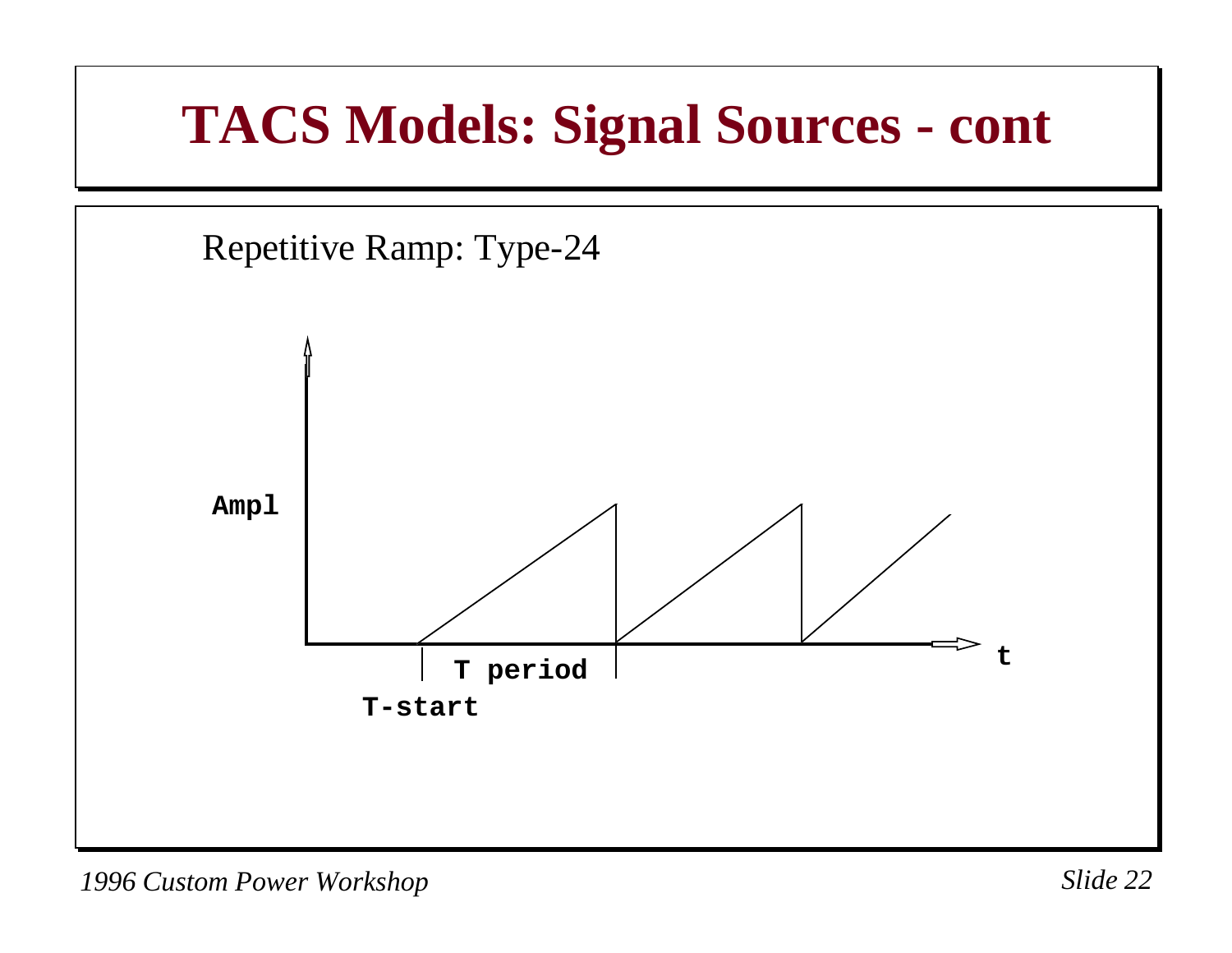Node Voltage Coupling: Type-90 Switch Current Coupling: Type-91 Switch Status Monitor: Type-93



Special Network Variable : Type-92 (e.g., rotor q coupling)

 Any node voltage or switch current of the electric networkcan be coupled through type-90 and type-91 sources into the TACS models. These sourcesare often used to sample the network quantities for deriving adequate system control signals.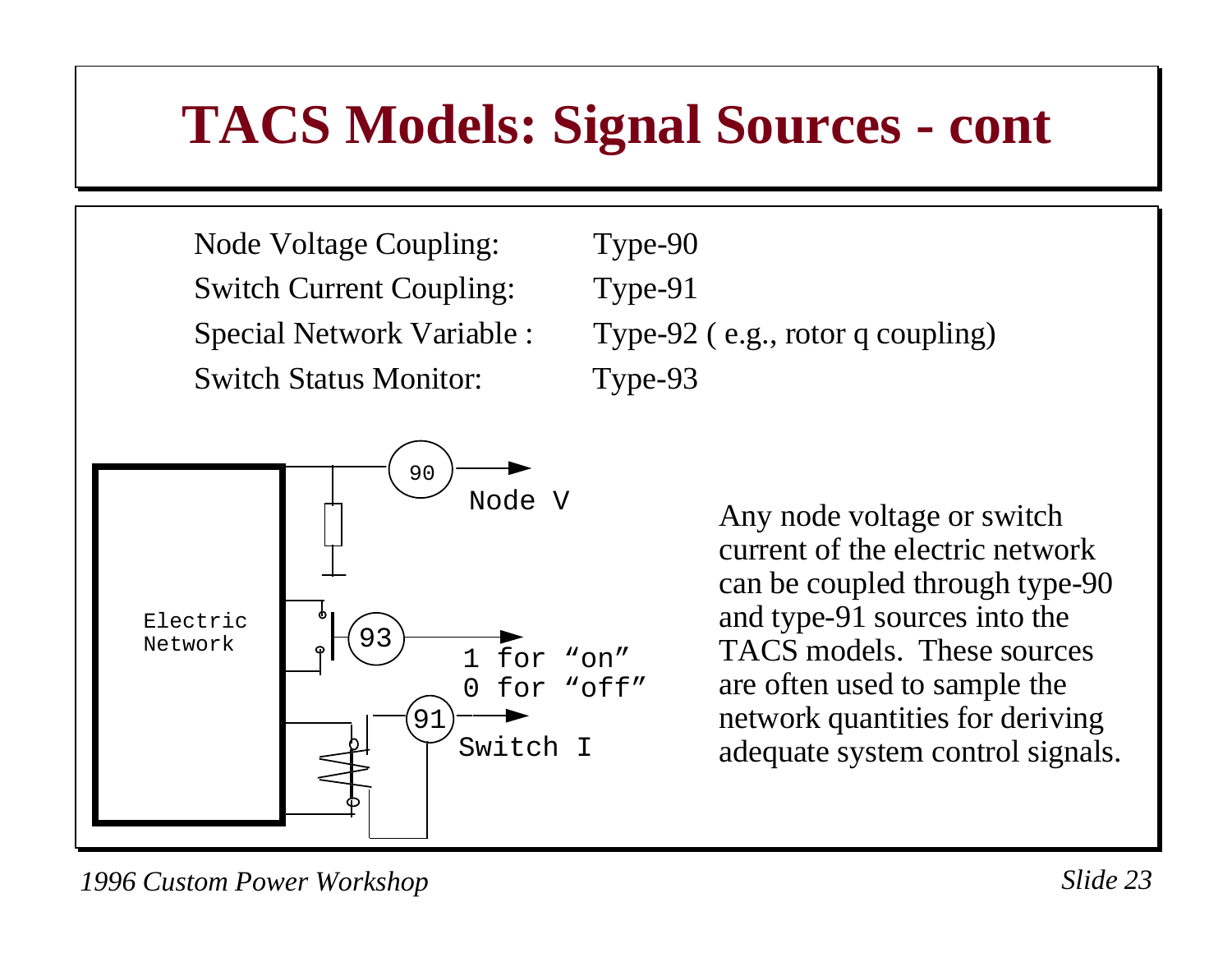### **TACS Models: Special Devices**

- $\Box$  FORTRAN-Defined (Rule-book, pg 14-20)
	- -Operators:

Algebraic Operators:  $+, -, *$ ,  $\frac{1}{2}$  \*\*

Relation Operators: .EQ. , .NE. , .LT. , .LE. , .GE. , GT.

Logical Operators: .OR. , .AND. , .NOT.

*1996 Custom Power Workshop Slide 24*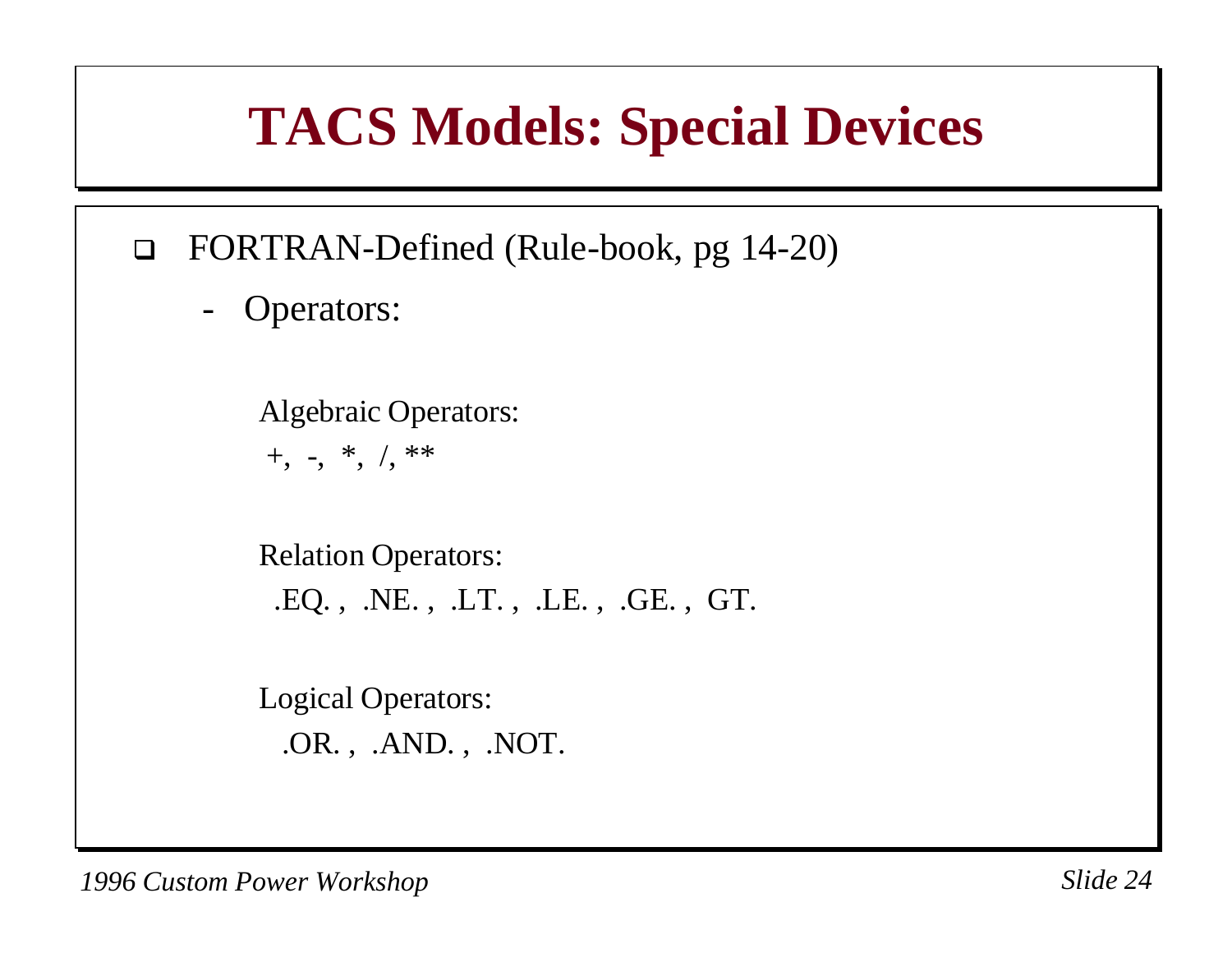### **TACS Models: Special Devices - cont**

FORTRAN Functions:

SIN, COS, TAN, COTAN, SINH, COSH, TANH, (in rad) ASIN, ACOS, ATAN, (in rad) EXP, LOG, LOG10, SQRT, ABS Special Functions:

RAD, DEG, SIGN, RAN, ......

Note: A FORTRAN assignment statement of the form

BUSVLT=BUSVLT + {Arithmetic Expression)

is not allowed.

No FORTRAN if statement in the current version.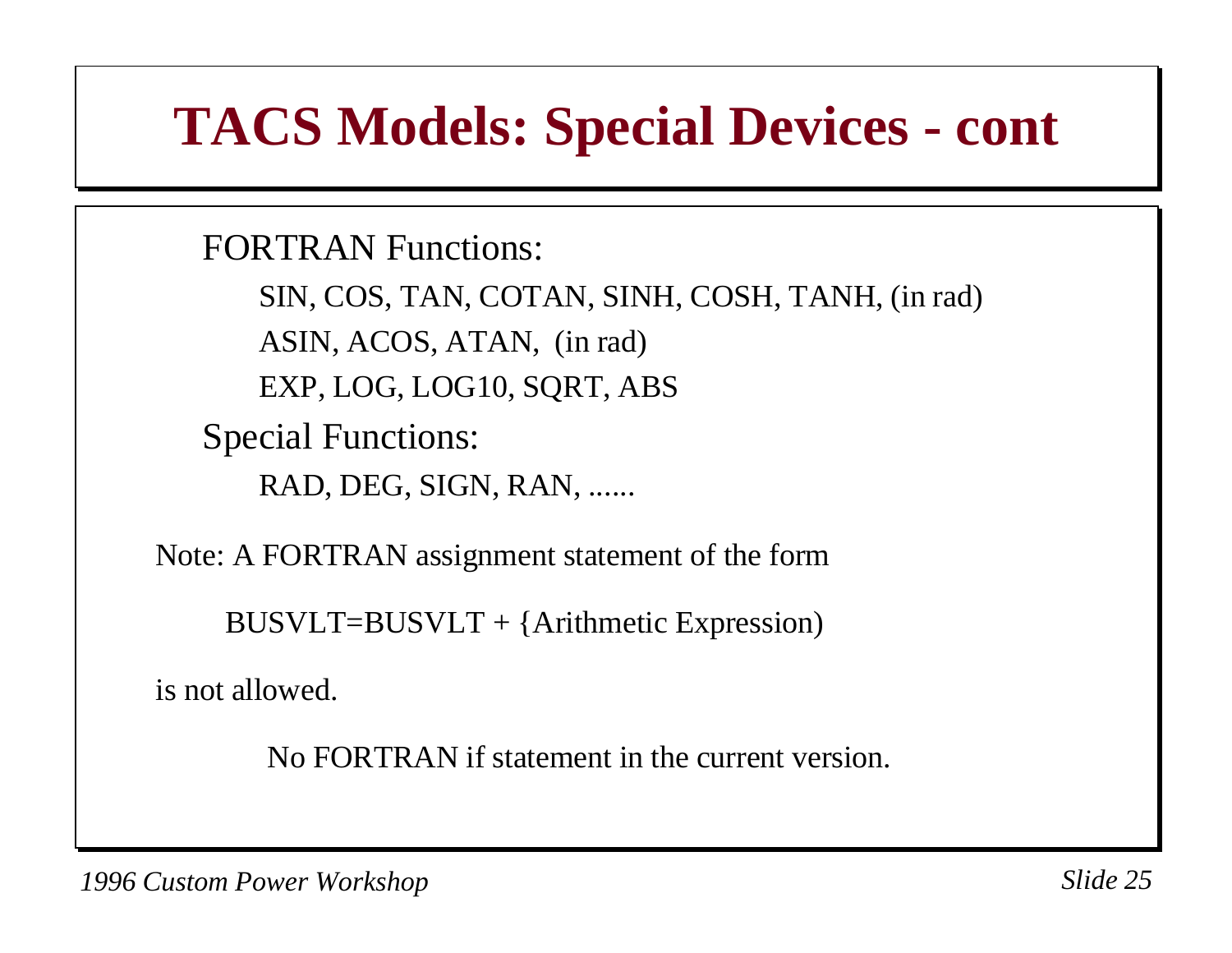#### **TACS Models: Special Devices - cont**

#### $\Box$ Built-in Special Devices (Rule-book, pg 14-22)

Seventeen built-in special devices are available. For the motordrive simulation, the following devices are especially useful.

| Frequency-sensor:        | Code #50,     |
|--------------------------|---------------|
| <b>Transport delay:</b>  | Code #53,     |
| Controlled integrator:   | Code #58,     |
| Sample and track:        | Code # $62$ , |
| Accumulator and counter: | Code # $65$ , |
| <b>RMS</b> value:        | Code $#66$ .  |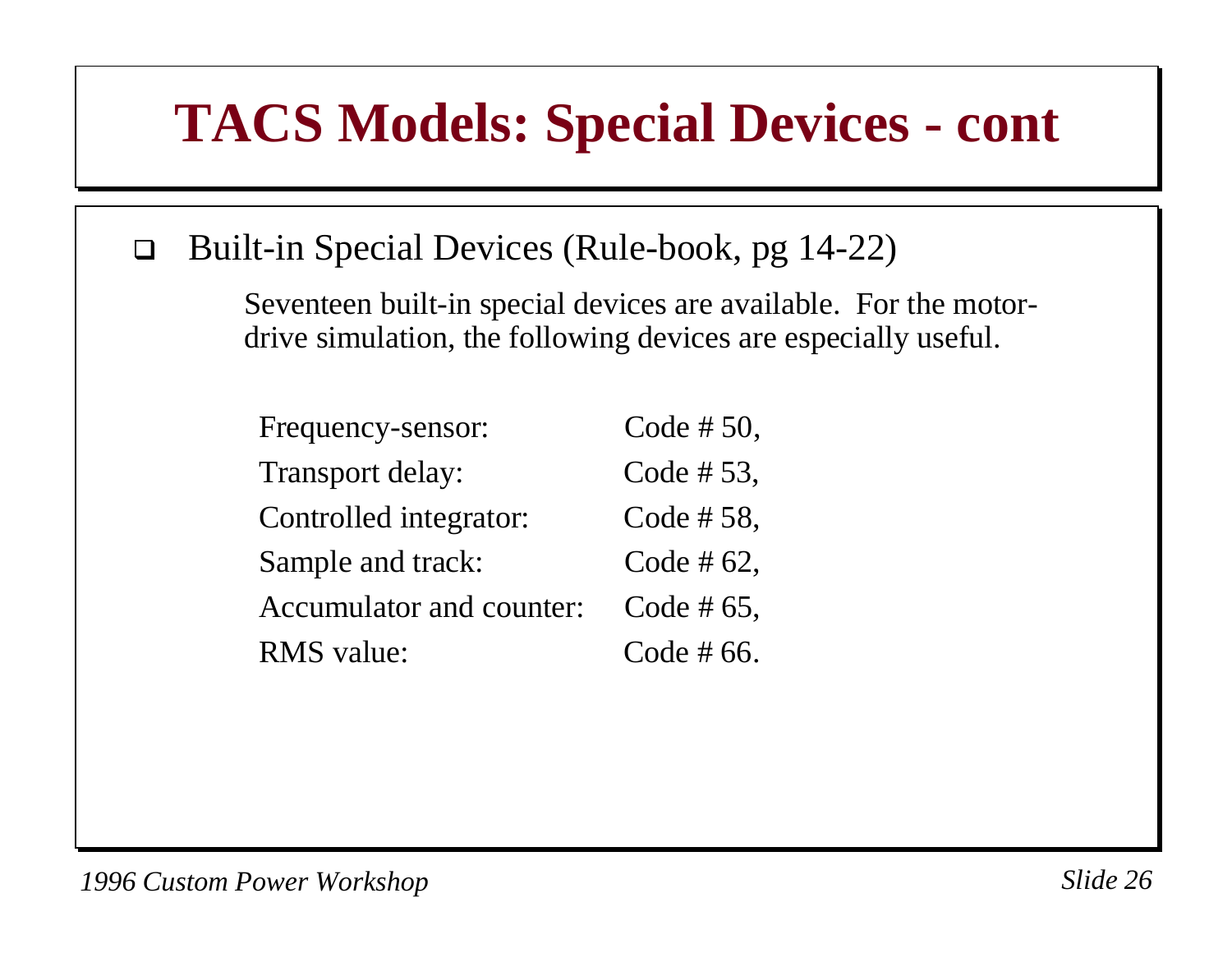# **TACS Template #1**

```
C TRANSFER FUNCTION\mathcal{C}C <- the order of the highest power of "s" is place in the first two columns
C if greater than 0 two more lines follow for numerator and denominator 
\mathcal{C}C TRANSFER FUNCTION LIMITS C fixed NAMEDC OUTPUT +IN1--> +IN2--> +IN3--> +IN4--> +IN5--> <-gain<--low<-highLOW-->HIGH->
C .....^ ^.....^ ^.....^ ^.....^ ^.....^ ^.....^ ^.....^.....^..........^.....^
\capC<-N/D-0---<-N/D-1---<-N/D-2---<-N/D-3---<-N/D-4---<-N/D-5---<-N/D-6---<-N/D-7--C ........^.........^.........^.........^.........^.........^.........^.........C ........^.........^.........^.........^.........^.........^.........^.........C FORTRAN EXPRESSION\mathcal{C}C OUTPUT = free-format Fortran expression.................................
88......^{\sim} =
```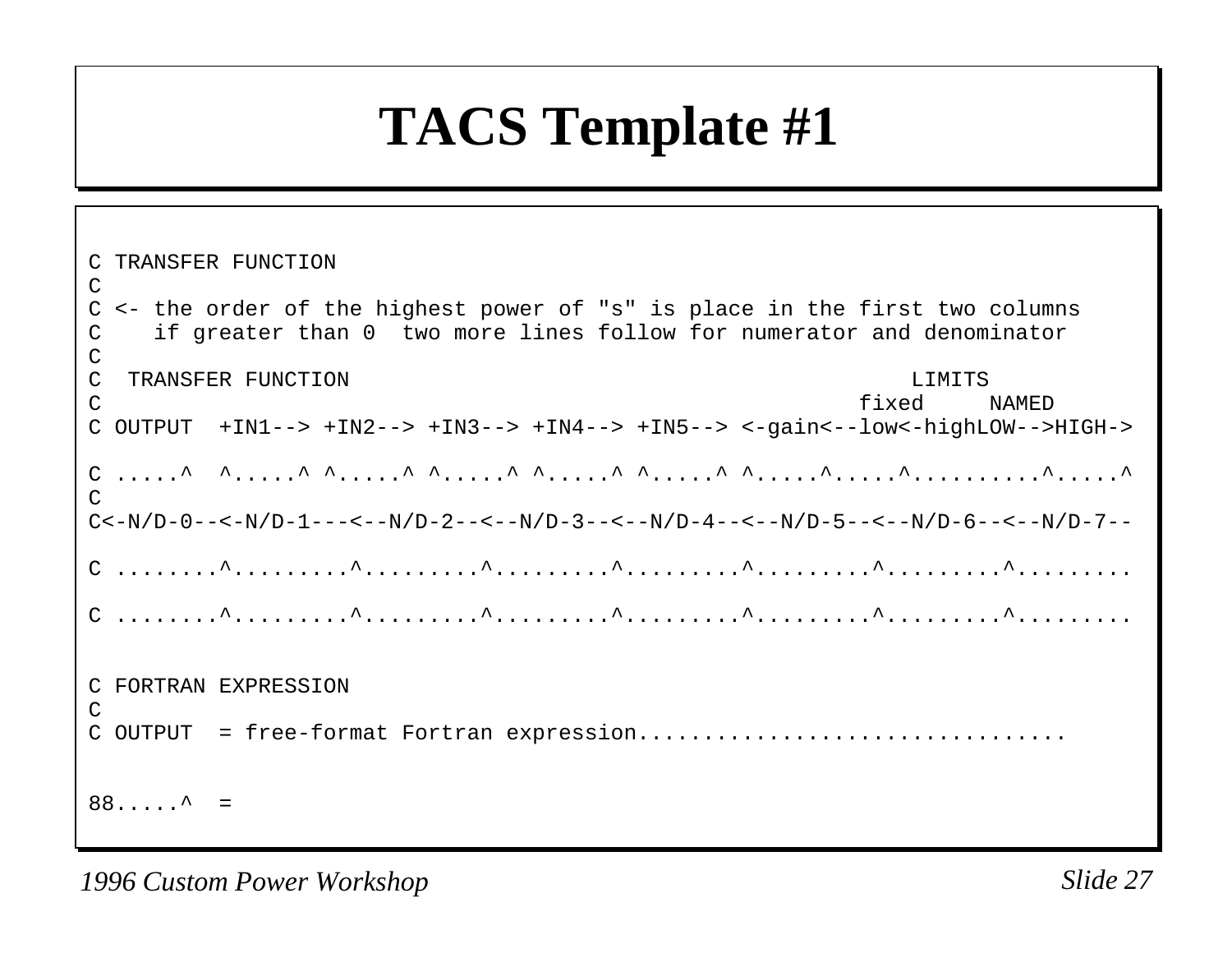## **TACS Template #2**

| C TACS SOURCES<br>$\mathsf{C}$                                                                                                                       |                          |                                                                                    |                                 |                                      |  |  |  |
|------------------------------------------------------------------------------------------------------------------------------------------------------|--------------------------|------------------------------------------------------------------------------------|---------------------------------|--------------------------------------|--|--|--|
| C<br>$\mathsf{C}$<br>11<br>$\mathsf{C}$<br>14                                                                                                        | TYPE A B<br>AMPL<br>AMPL | $- - - - - -$<br>FREQ                                                              | $\overline{C}$<br>$- - - - - -$ | DC source<br>PHASE AC source         |  |  |  |
| $\mathsf{C}$<br>23<br>$\mathsf C$<br>24<br>$\mathsf{C}$<br>90<br>$\mathsf{C}$<br>91                                                                  | AMPL                     | $\text{AMPL}$ $\text{T}(\text{sec})$ -----<br>$1.0$ dc $FQ$ ac<br>$1.0$ dc $FQ$ ac | T(sec) WIDTH pulse              | ramp<br>EMTP VOLTAGE<br>EMTP CURRENT |  |  |  |
| $\mathsf{C}$<br>92<br>93<br>$\mathsf{C}$                                                                                                             |                          |                                                                                    |                                 | Special<br>SW State                  |  |  |  |
| $\mathsf{C}$<br><type code="" columns<br="" first="" in="" the="" two=""><math>\mathsf{C}</math><br/>SOURCE<br/>C<br/><math>\mathsf{C}</math></type> |                          |                                                                                    |                                 |                                      |  |  |  |
| C OUTPUT $<----A-----B---------C---$<br>$<-T-START-<-T-STOP-<$                                                                                       |                          |                                                                                    |                                 |                                      |  |  |  |
| $\wedge$ $\wedge$                                                                                                                                    |                          |                                                                                    |                                 |                                      |  |  |  |
| C TACS INITIAL CONDITIONS<br>$C$ OUTPUT $\leq$ ---------                                                                                             |                          |                                                                                    |                                 |                                      |  |  |  |
| 77                                                                                                                                                   |                          |                                                                                    |                                 |                                      |  |  |  |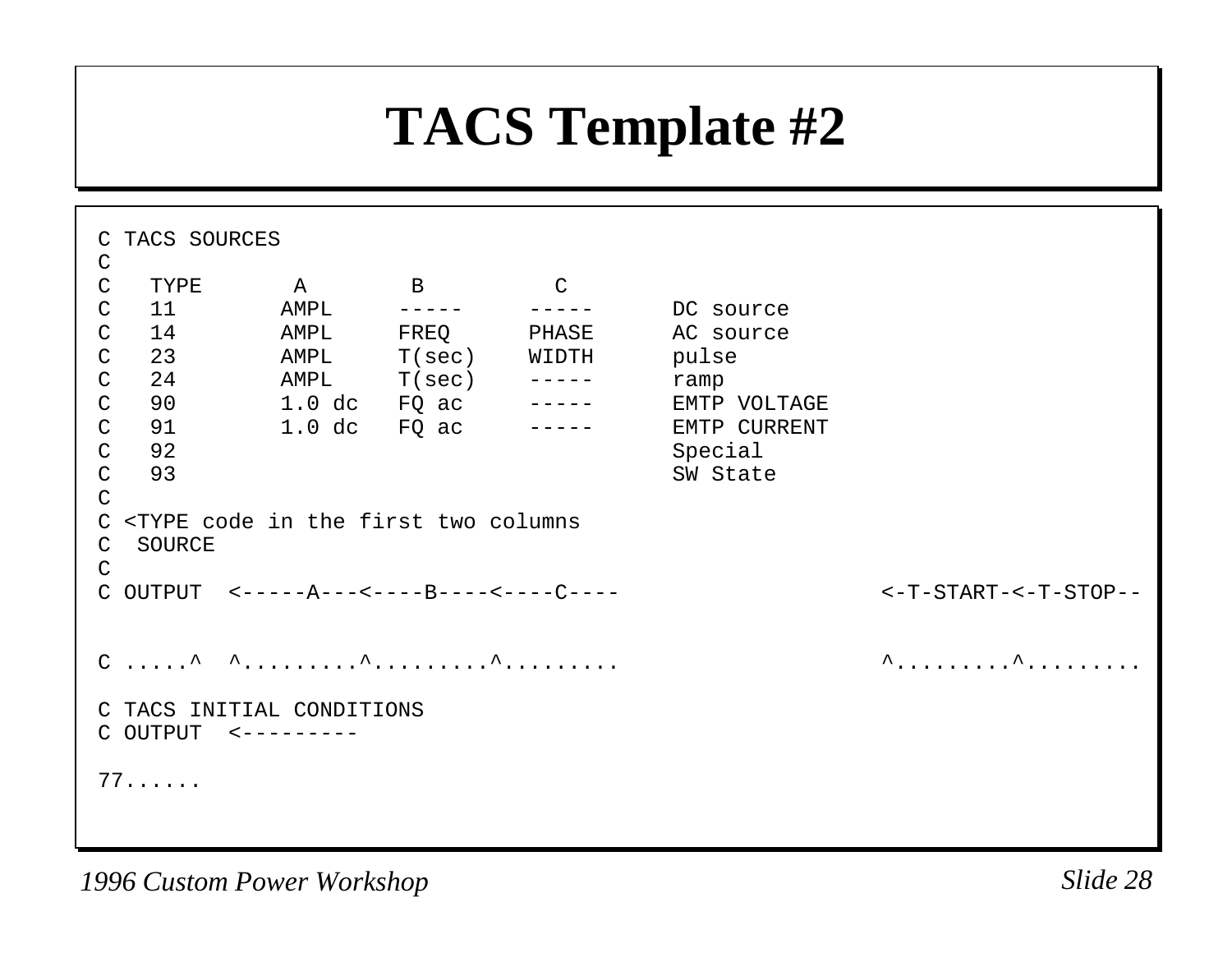# **TACS Template #3**

| C DEVICES<br>C                                                                     |          |                                                |             |                     |  |
|------------------------------------------------------------------------------------|----------|------------------------------------------------|-------------|---------------------|--|
| $\mathsf{C}$                                                                       | CODE     |                                                | <b>CODE</b> |                     |  |
| $\mathsf{C}$                                                                       |          | 50 frequency-sensor                            |             | 58 integrator       |  |
| $\mathsf{C}$                                                                       |          | 51 relay switch                                |             | 59 derivative       |  |
| $\mathsf{C}$                                                                       |          | 52 level switch                                |             | 60 input IF         |  |
| $\mathsf{C}$                                                                       |          | 53 transport delay                             |             | 61 signal selector  |  |
| $\mathsf{C}$                                                                       |          | 54 pulse delay                                 | 62          | sample and track    |  |
| $\mathsf{C}$                                                                       |          | 55 digitizer                                   |             | 63 min/max function |  |
| $\mathsf{C}$                                                                       |          | 56 point-by-point function 64 min/max tracking |             |                     |  |
| $\mathsf{C}$                                                                       |          | 57 time-sequenced switch 65 counter            |             |                     |  |
| $\mathsf{C}$                                                                       |          |                                                |             |                     |  |
| $\mathsf{C}^-$<br>use 88 in the first two columns                                  |          |                                                |             |                     |  |
| $\mathsf{C}$                                                                       |          | $ $ < CODE                                     |             | see rule book       |  |
|                                                                                    | C DEVICE |                                                |             |                     |  |
| $\mathcal{C}$                                                                      |          |                                                |             |                     |  |
| $C$ OUTPUTvv+IN1--> +IN2--> +IN3--> +IN4--> +IN5--> <--A--<--B--<--C--<--D--<--E-- |          |                                                |             |                     |  |
|                                                                                    |          |                                                |             |                     |  |
|                                                                                    |          | $88$ > ^^+ ^ + ^ + ^                           |             |                     |  |
| C TACS outputs to plot file                                                        |          |                                                |             |                     |  |
|                                                                                    |          |                                                |             |                     |  |
| 33                                                                                 |          |                                                |             |                     |  |
|                                                                                    |          |                                                |             |                     |  |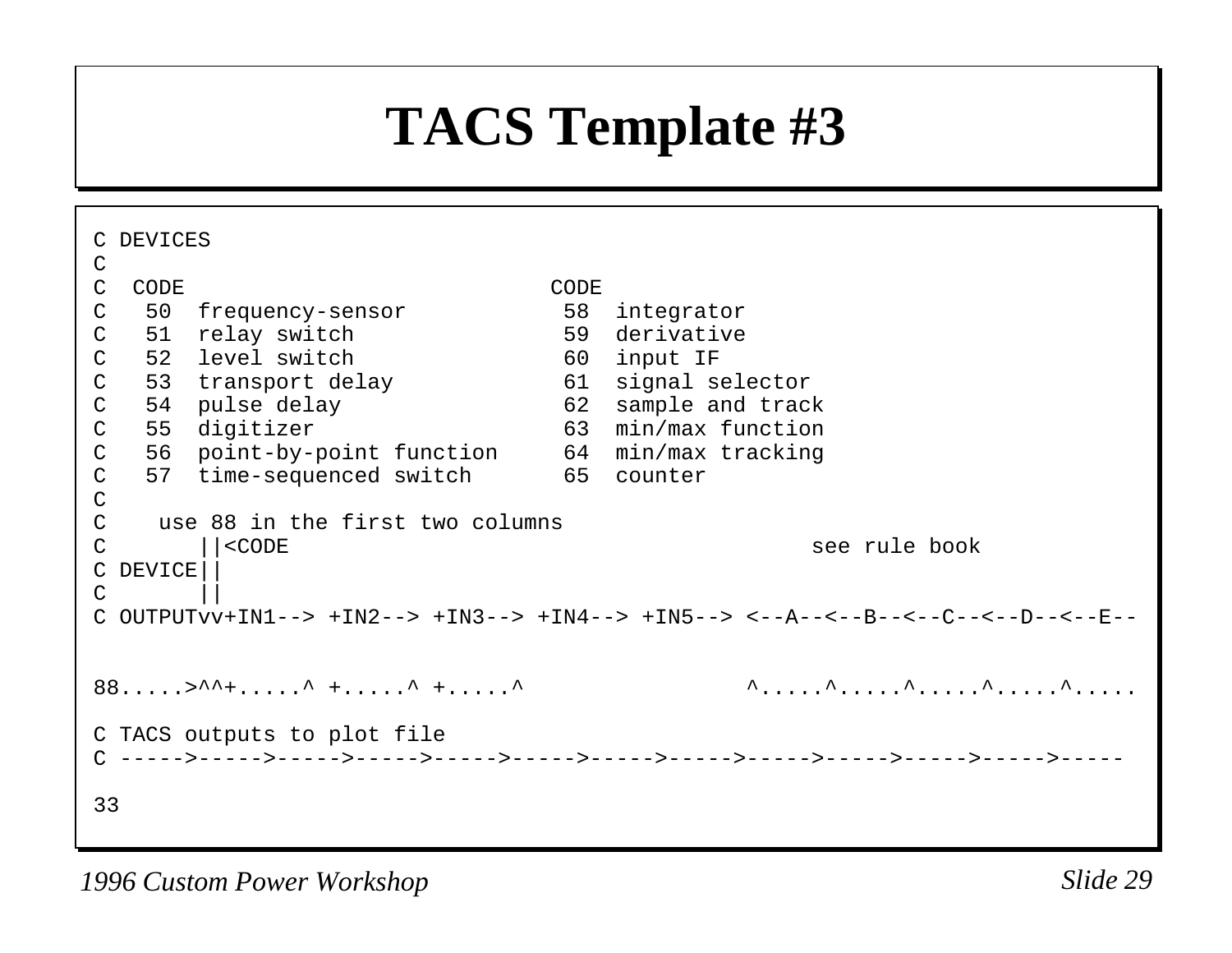# **Problems Associated with TACS**

#### $\Box$ One Step Time Delay Problem

One step time delay does not cause problem in most studies where the involved frequency is relatively low and the phenomenon is nonrepetitive in nature. Under such circumstance, the error introduced by one step time delay is usually negligible if the time step used in the simulation is selected small enough. When the phenomenon is high frequency and repetitive in nature, the error caused by one step time delay can be accumulated and cause numerical instability.

#### $\Box$ TACS Initialization Problem

The automatic initialization of TACS variables is complicated and not available in the current version because of difficulties introduced by a variety of TACS initial conditions. User must supply initial conditions in complicated cases and for most special devices. This, in many cases, becomes impractical.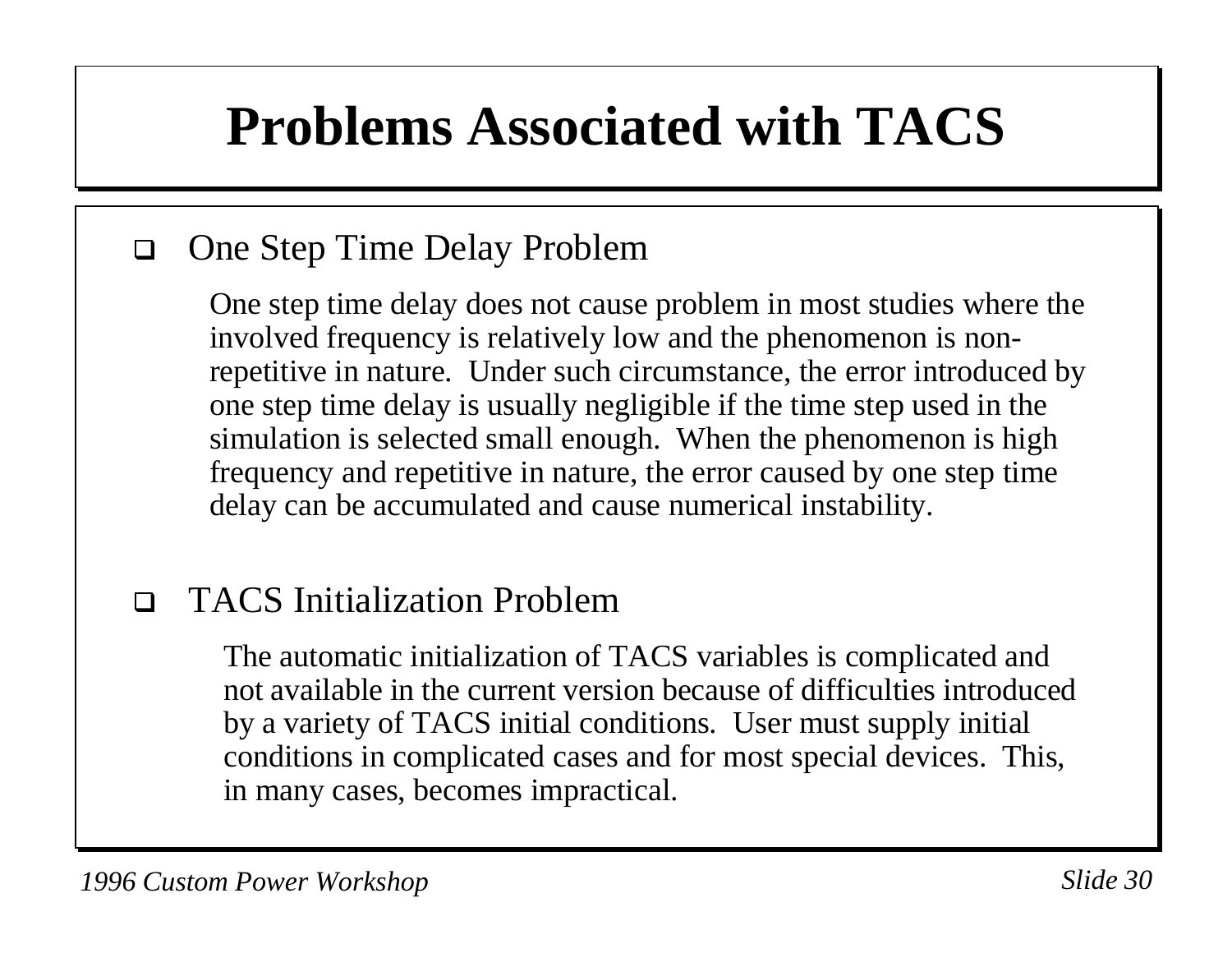# **Power Electronic Modeling using EMTP**

- $\Box$  Available switching devices
	- −Diode, SCR, GTO, IGBT, MCT
- $\Box$  Characteristics of PE device
	- −Turn-on control, Turn-off control
	- −Forward drop, On-status loss
- $\Box$  Fundamental Components of a PE System
	- −Switching Devices and Application Topologies
	- Tracking and Sampling
	- −Operation Control System
	- −Firing Circuit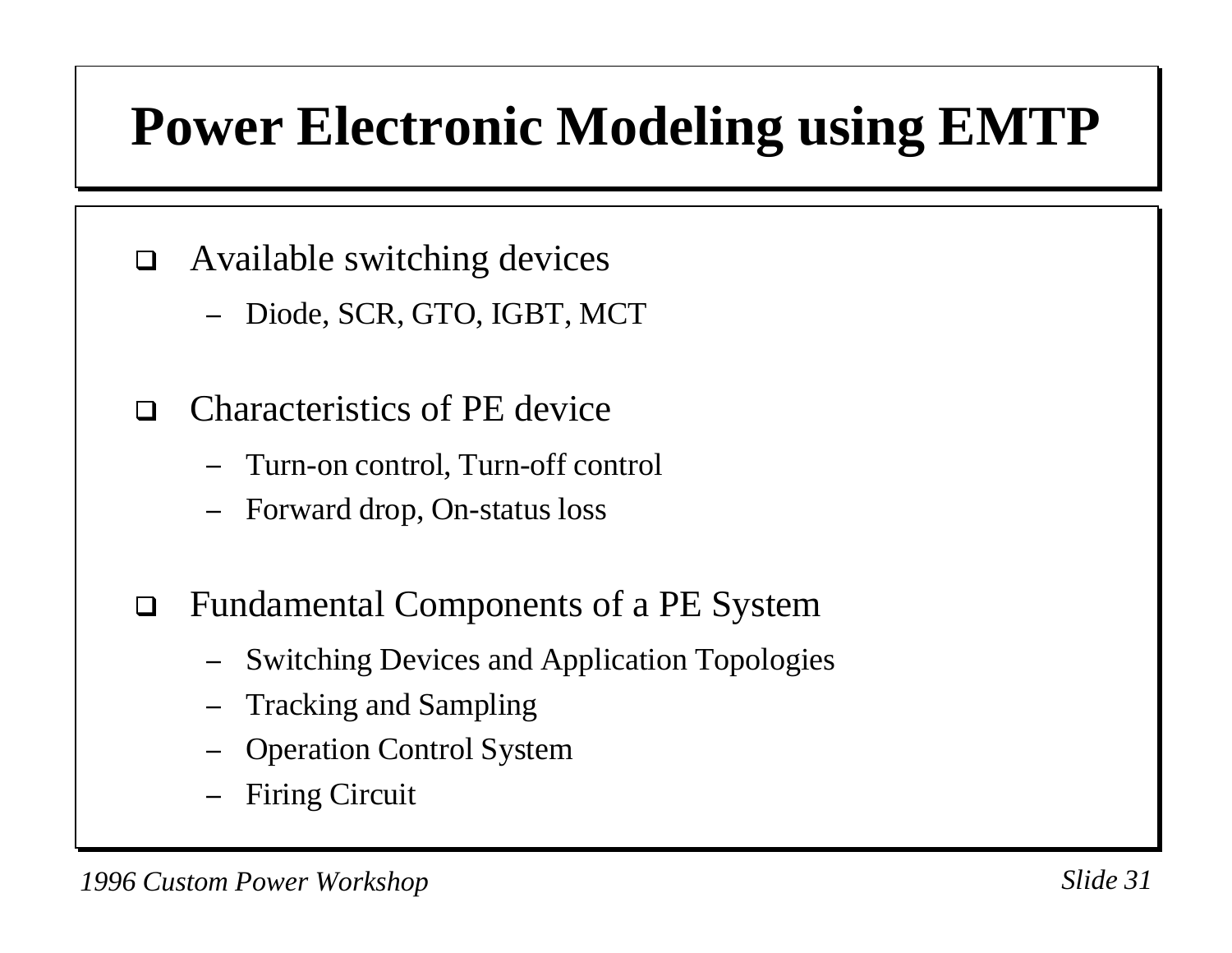# **PE Applications**

- $\Box$  Transmission Levels:
	- − HVDC: ac/dc conversion
	- −FACTS (SVC, STATCON, UPFC, SMES)
- $\Box$  Subtransmission and Distribution Levels
	- −SVC, Static switching load transfer, DVR, etc.
	- −Fault current limiting switching, Active filters
- $\Box$  Customer Levels:
	- − ASDs
	- −Power supplies
	- −UPS, SSD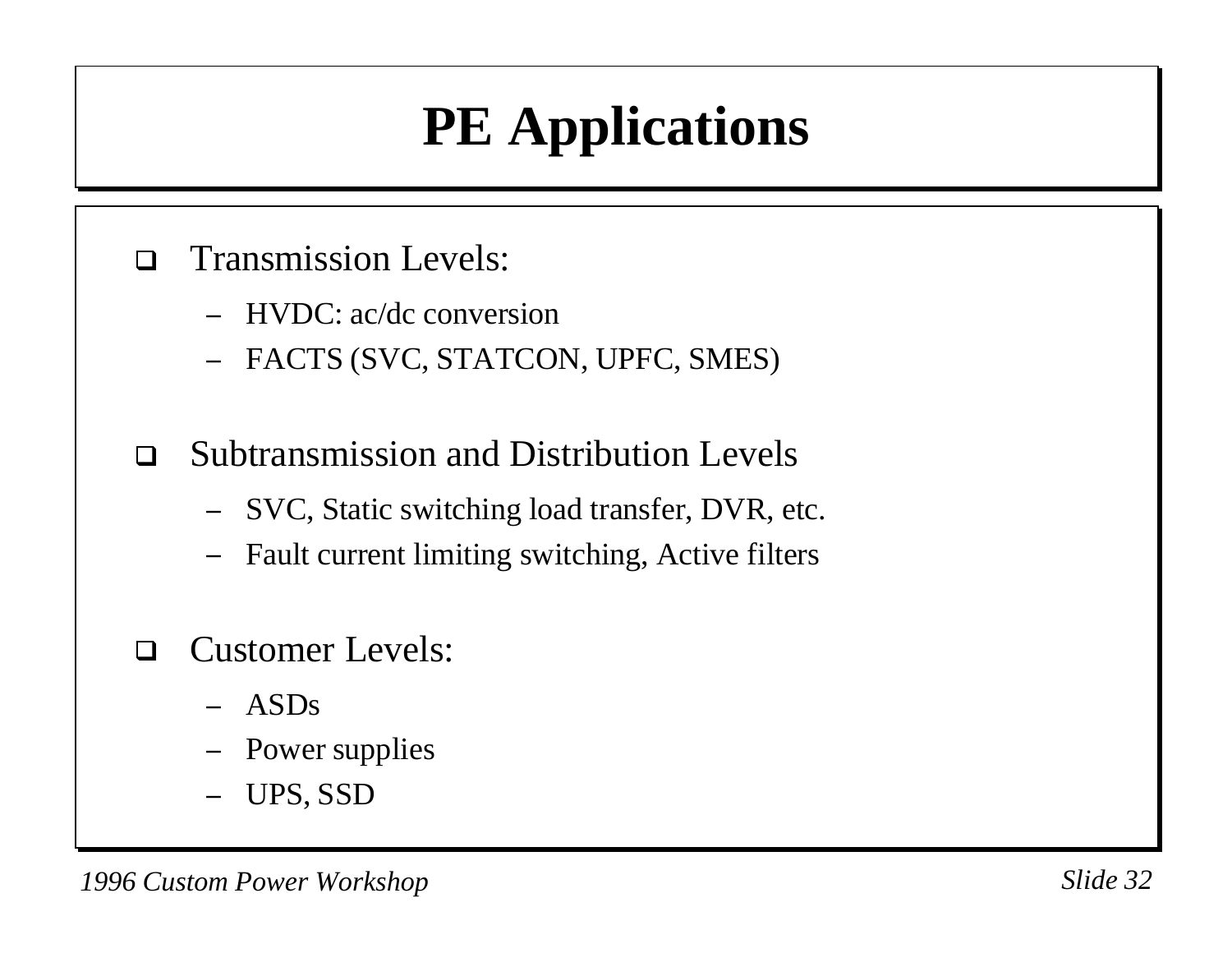# **Simulation Goals & Methods**

- $\Box$  What needs to be studied ?
	- − Performance Characteristics
		- −Harmonic generation, Dynamic response
		- −Transient response, System interaction
- $\Box$  Why simulate ?
	- −Complicated system, Non-linearity
	- −Existing problems, New devices and new applications
- $\Box$  Simulation technologies:
	- −TNA, Numerical, Hybrid
- $\Box$  Types of simulation:
	- −Frequency domain, Time domain, Real time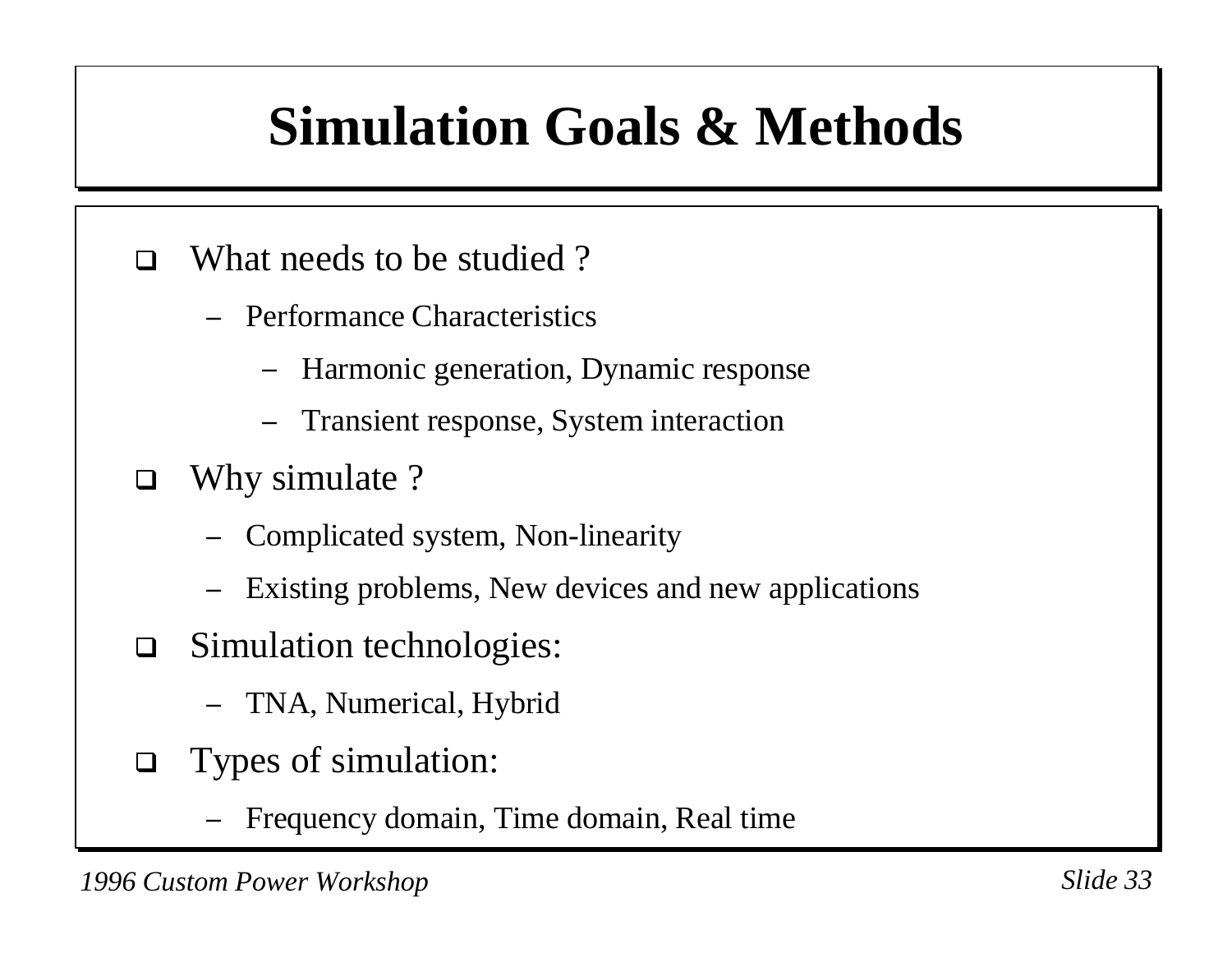# **Simulation Tools & EMTP**

- $\Box$  Common Tools for Numerical Simulation:
	- −Saber
	- Spice
	- −NETOMAC (Siemens)
	- −EMTP/ATP/EMTPDC
- $\Box$  Why EMTP ?
	- −Application oriented.
	- −Suitable for doing steady-state, dynamic and transient studies.
	- − Easy interface between PE system, utility or industrial circuit and related mechanical system. (TACS features).
	- −**Not** for detailed device or PE system level study.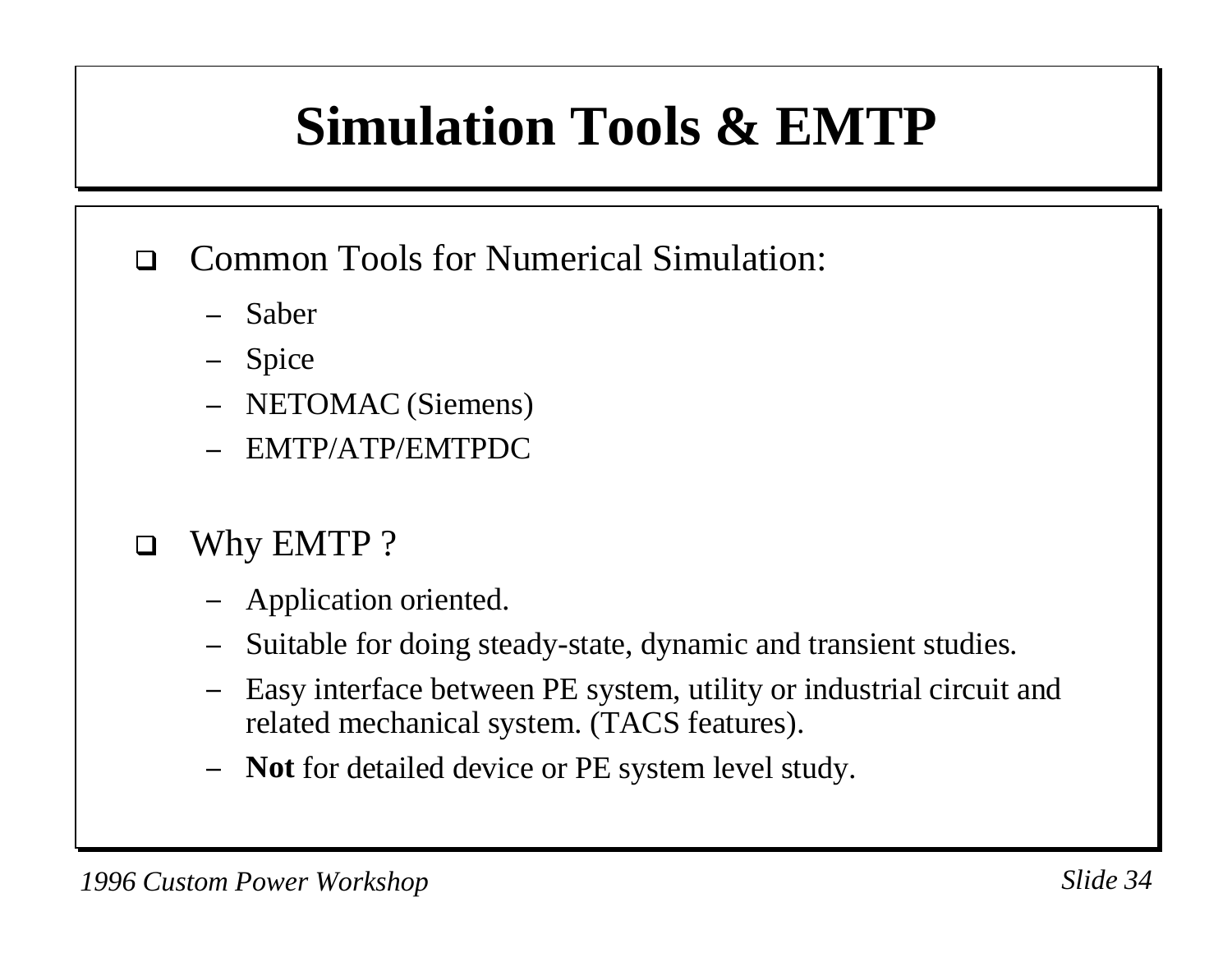# **TACS for Power Electronics**

- $\Box$  Power Electronics Switching Devices and Snubber Requirement
	- Diode
	- − Thyristor (SCR)
	- GTO (Gate-turn-off thyristor)
- $\Box$  Switching Device Firing Signal Generation
	- −Square pulse
	- − PWM scheme
- $\Box$  System Interface
	- Control logical
	- −Synchronization

*1996 Custom Power Workshop Slide 35*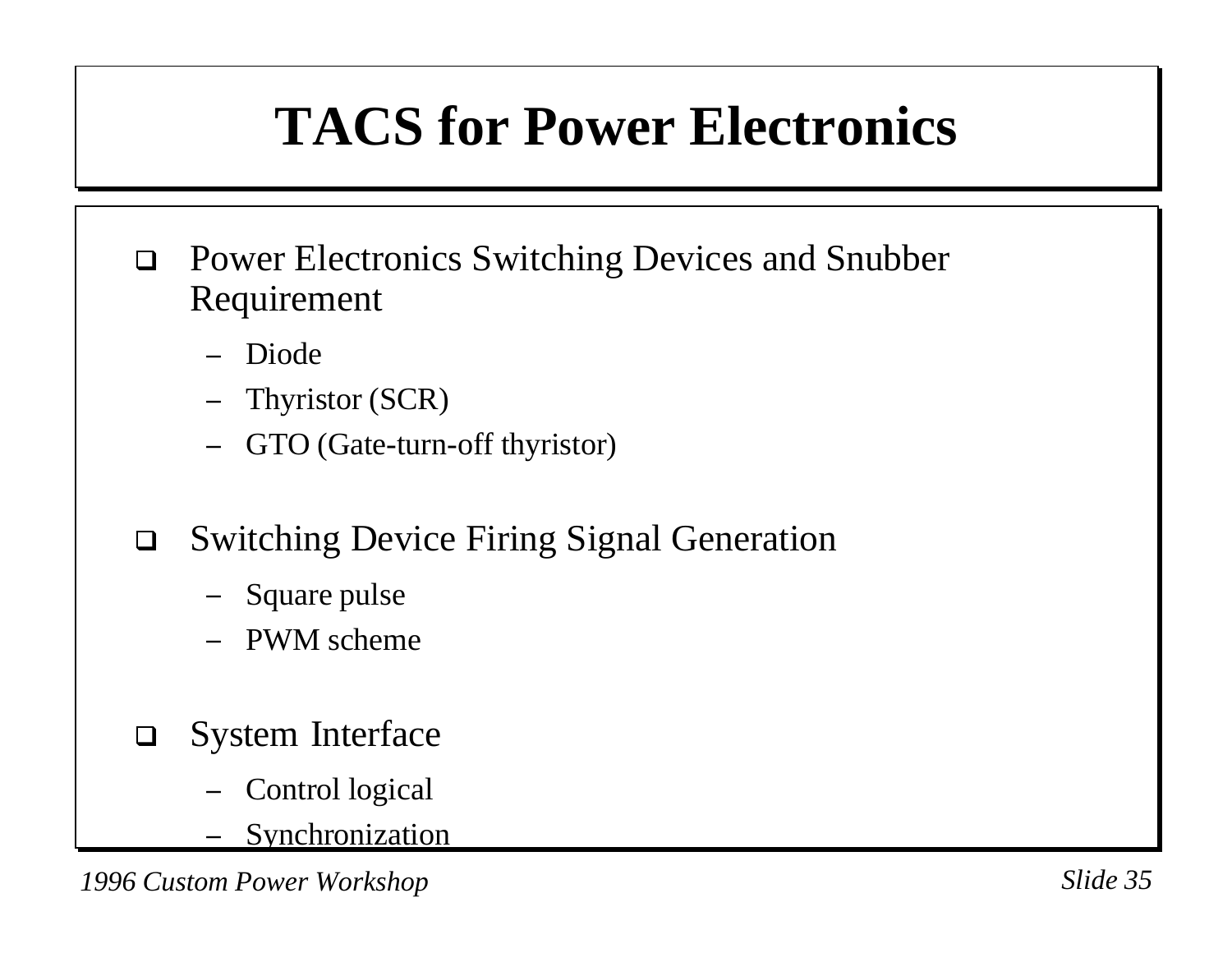## **Power Electronic Switching Devices**



The diode starts conducting when the forward voltage becomes greater than the minimum ignition voltage and ceases conducting when the forward current becomes smaller than the minimum holding current.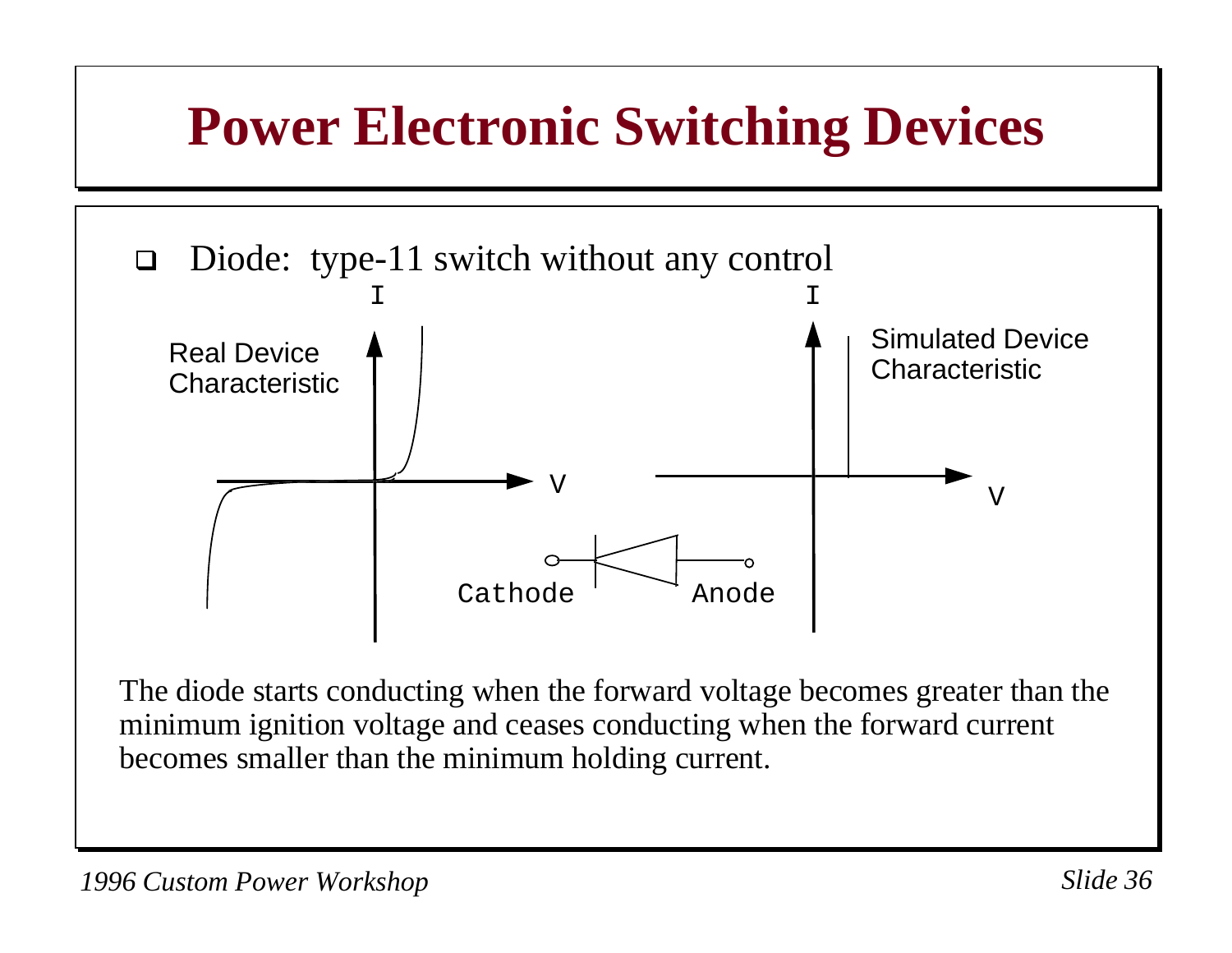### **Power Electronic Switching Devices - cont**

 $\Box$ Thyristor(SCR): type-11 switch with the grid control



Working with rules of diode except that the conducting will not take place until the grid signal becomes greater than zero.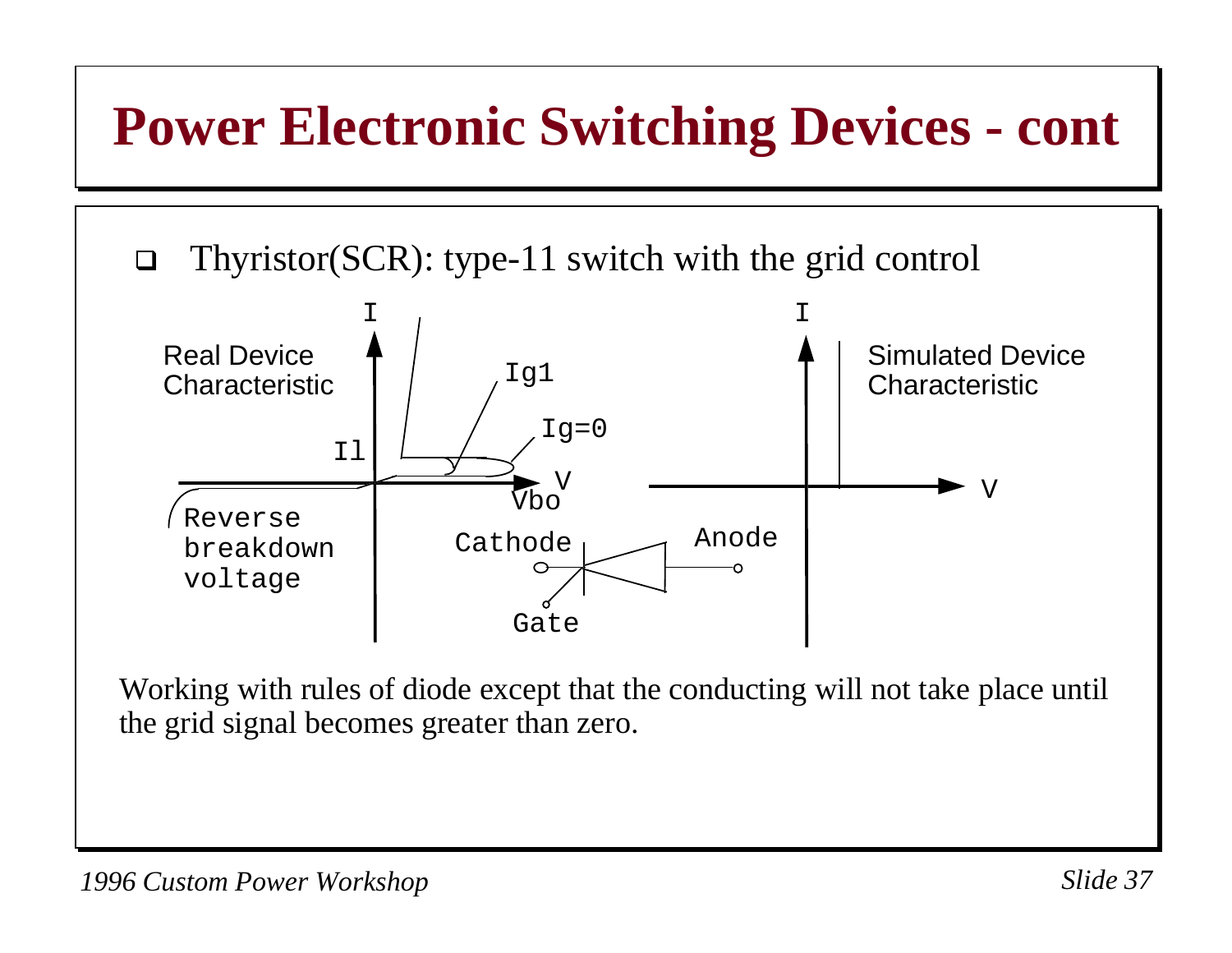$\Box$  GTO: Device is idealized without implementation of detailed turn-on/turn of characteristics. Different modeling representation can be used





Type-13 TACS controlled switch only

Type-13 Combined with uncontrolledtype-11 switches



Controlled Type-11 combined withuncontrolled Type-11

*1996 Custom Power Workshop Slide 38*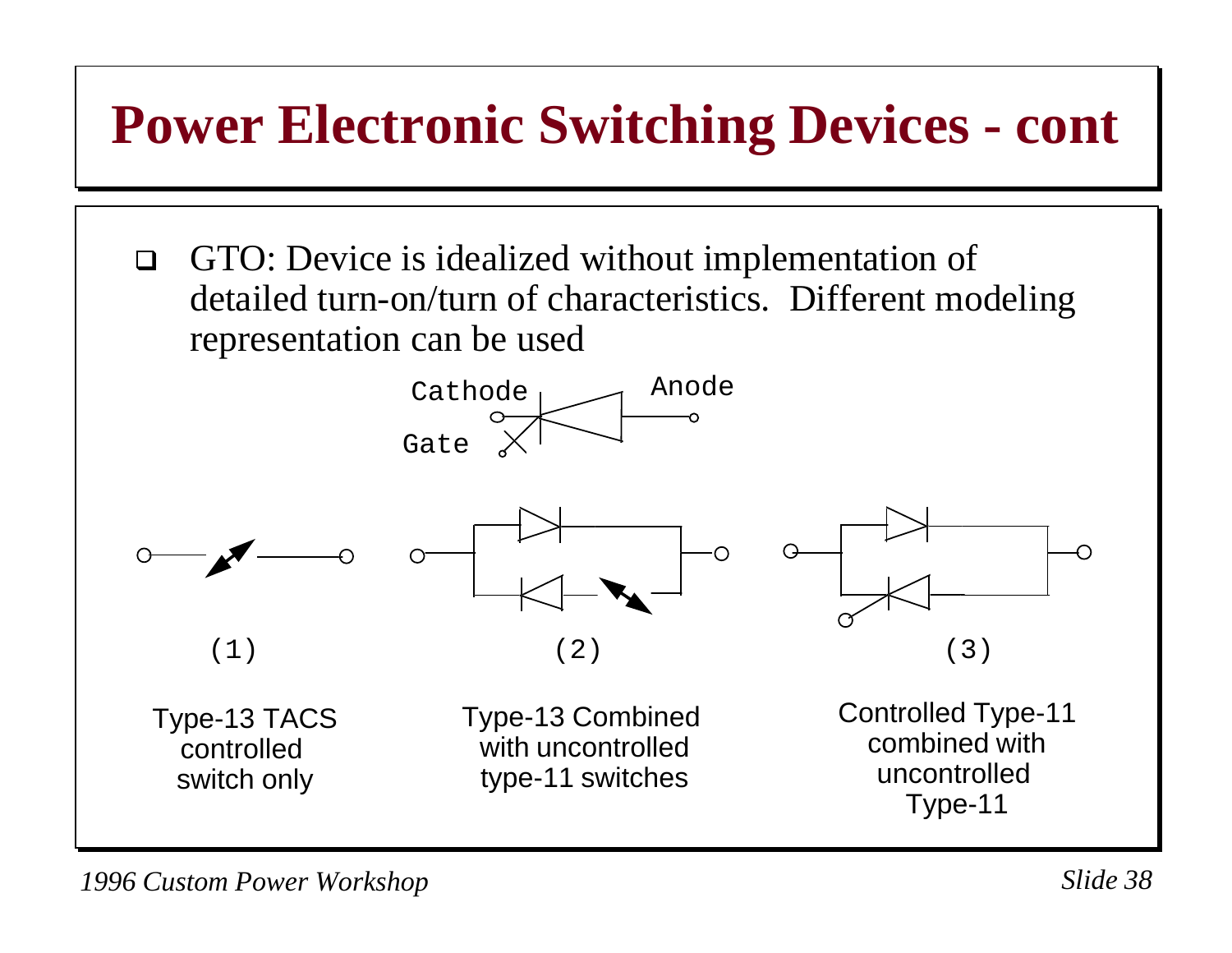#### $\Box$ GTO Model (1):

- $\Box$  Use type-13, TACS controlled switch with open/close control,
	- −Bi-directional current flows are allowed,
	- −Allow to stay on for entire period,
	- −No need for added diode,
	- −Use least number of switch component, and
	- −With dual sources, the dc link initial condition is incorrect.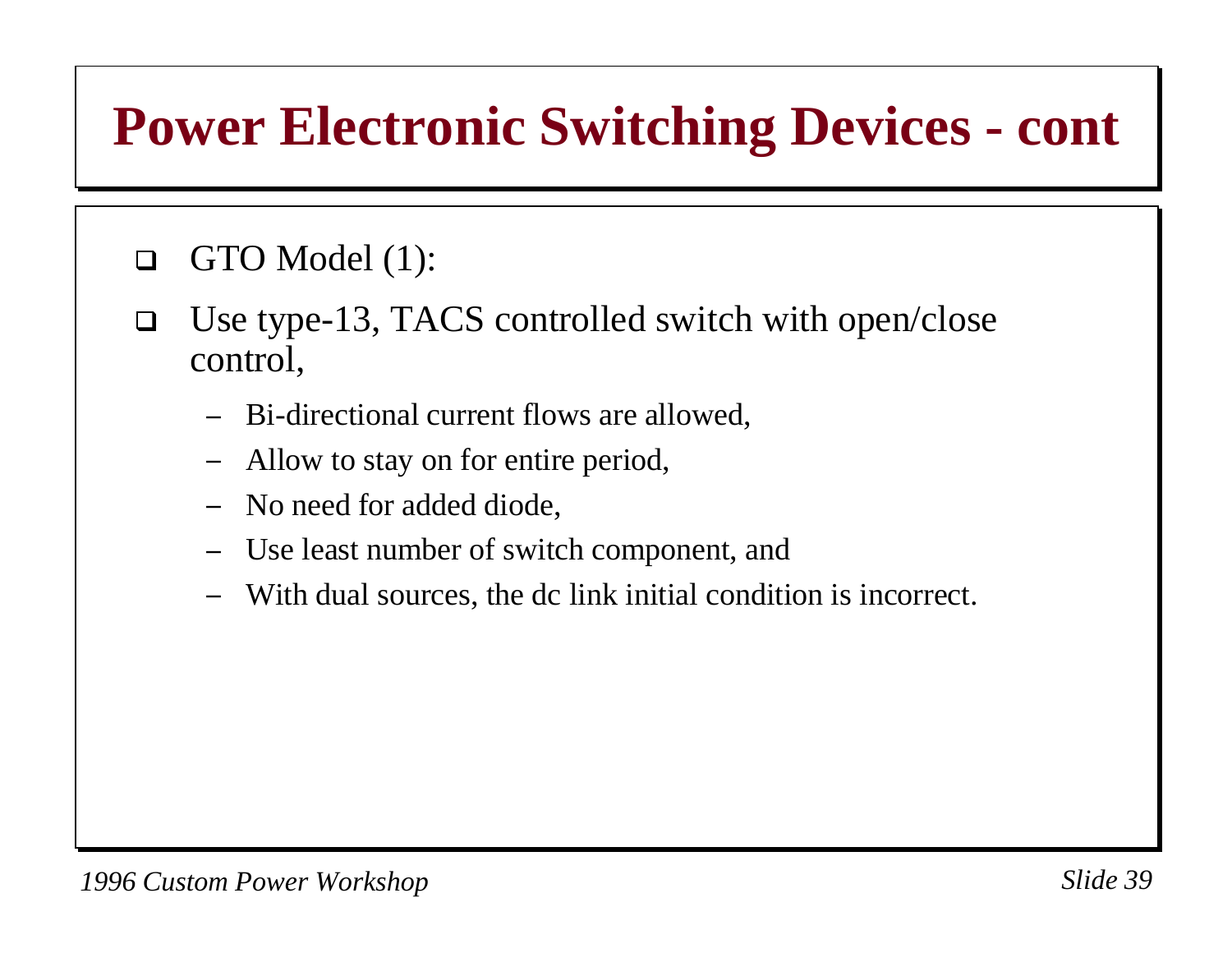#### $\Box$ GTO Model (2):

- $\Box$  Use type-13, TACS controlled switch with open/close control,
	- −Series diode connection prevents bi-direction current flowing,
	- −Must have anti-parallel diodes to form an inductive current loop,
	- −Requires turn-off snubbers for diode,
	- −Use most switching elements, and
	- −No initial condition problem.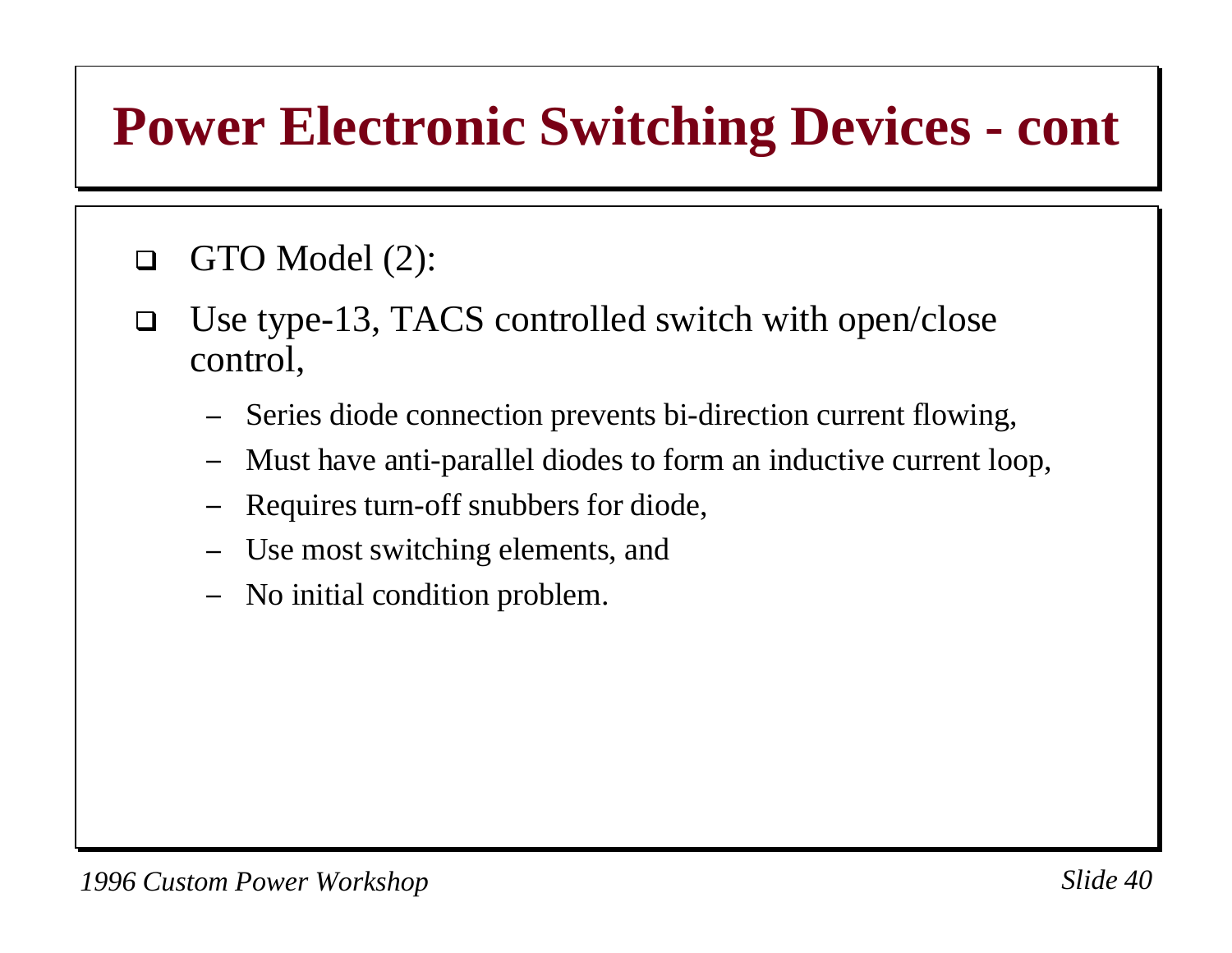#### $\Box$ GTO Model (3):

- $\Box$  Use type-11, TACS controlled switch with open/close control,
	- −Short grid signal to turn on,
	- −Open/close set to 0 while switch on ,
	- −Open/close set to negative to turn off GTO at end of cycle,
	- −Must add anti-parallel diodes for inductive current loop,
	- −Requires turn-off snubbers for diode,
	- −No initial condition problem.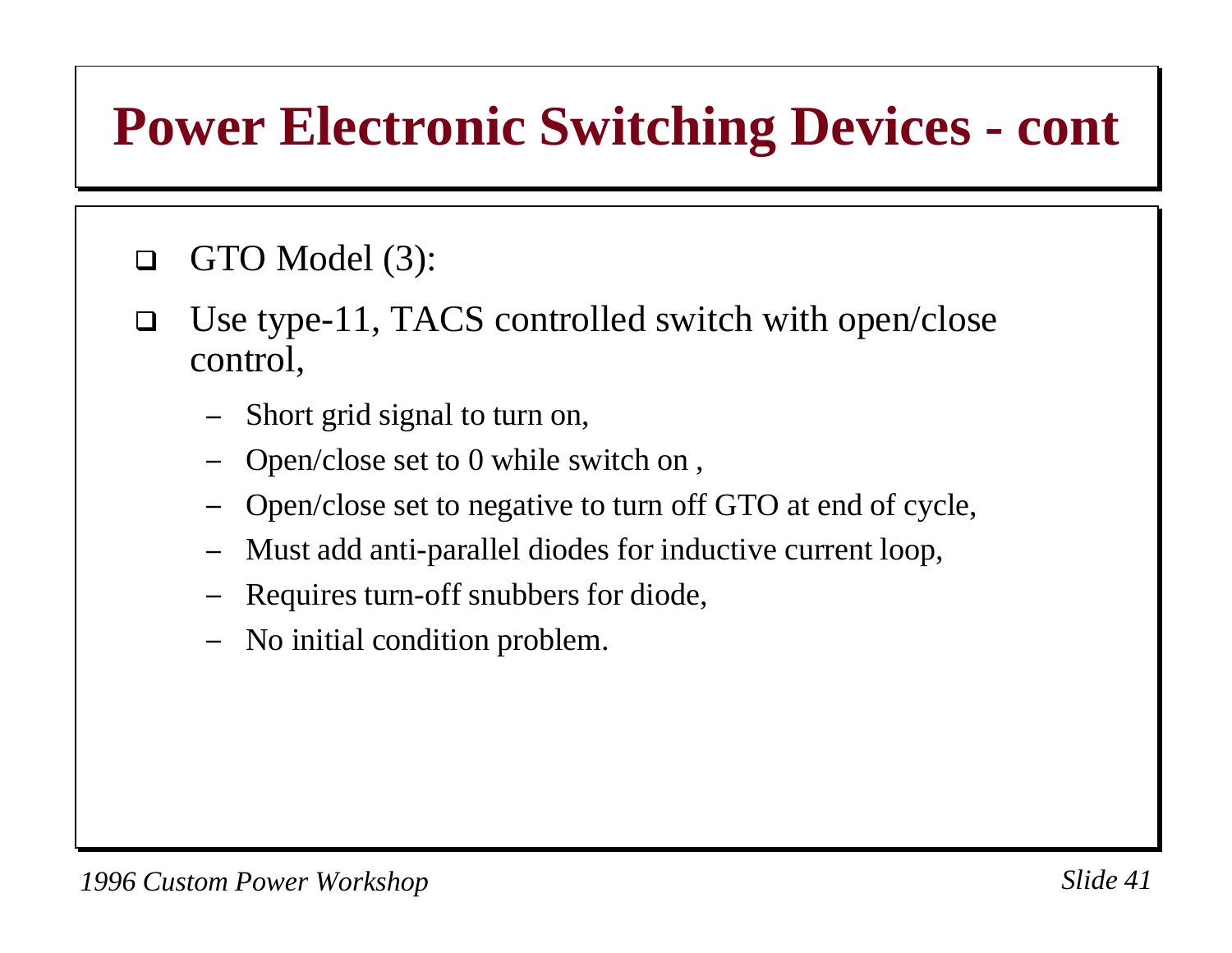## **Switching Errors Due to Time Step Size**

 $\Box$  Turn on errors: SCR turn-on errors can introduce fake harmonics, but do not cause numerical problems.

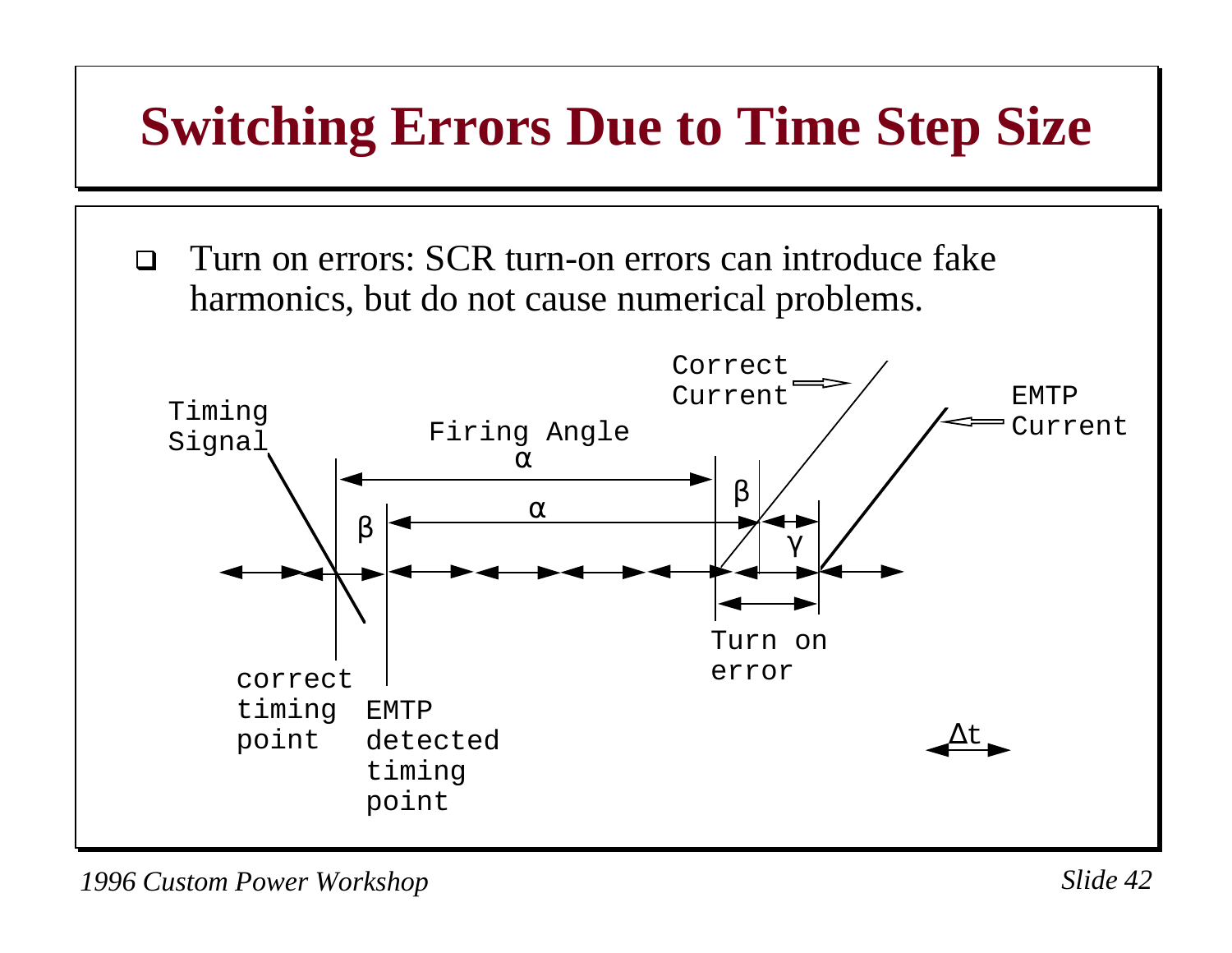### **Switching Errors Due to Time Step Size**

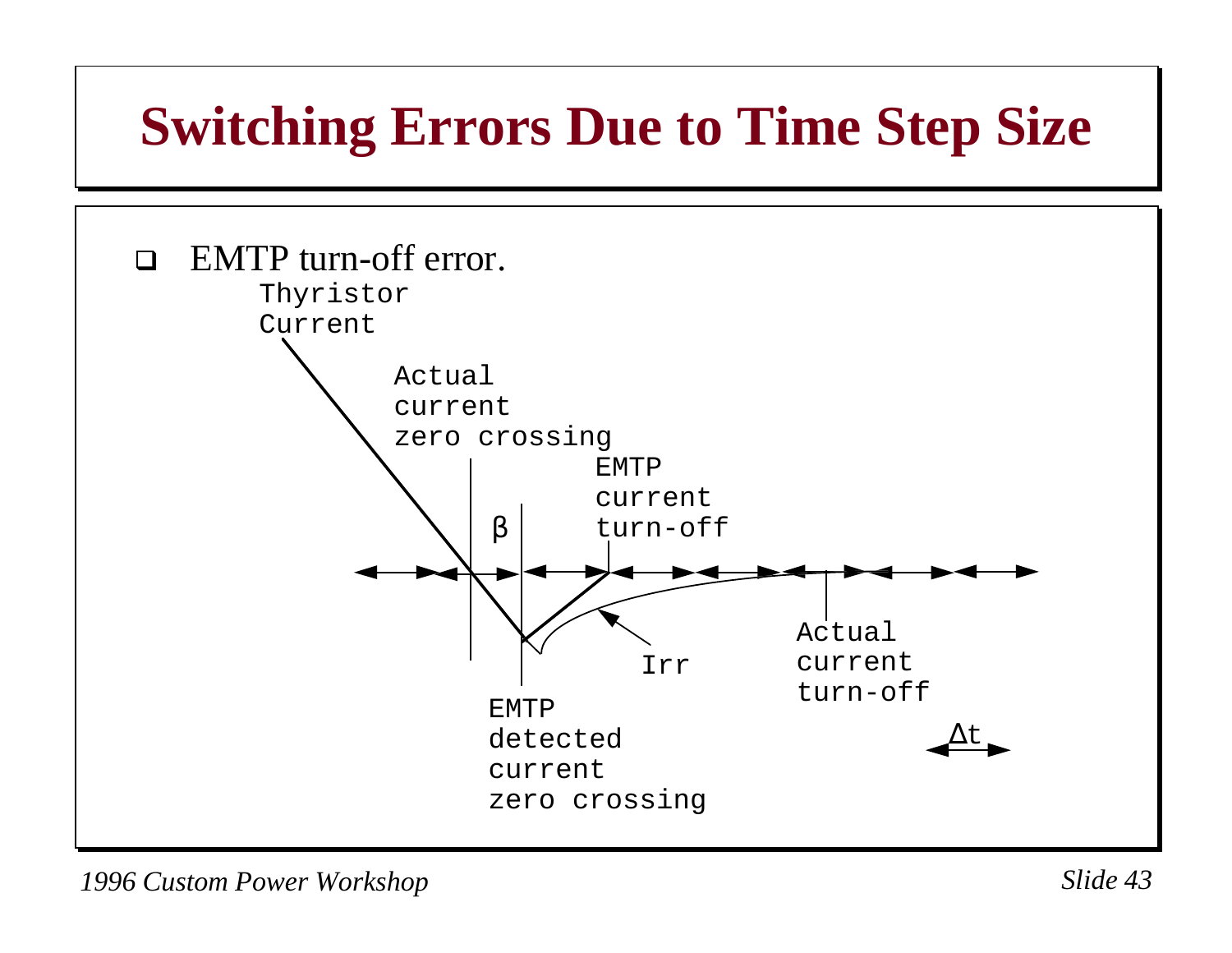### **Numerical Oscillations**

 $\Box$  The turn-off error can cause a numerical oscillation problem when a high di/dt inductance current is switched.

Theoretically,

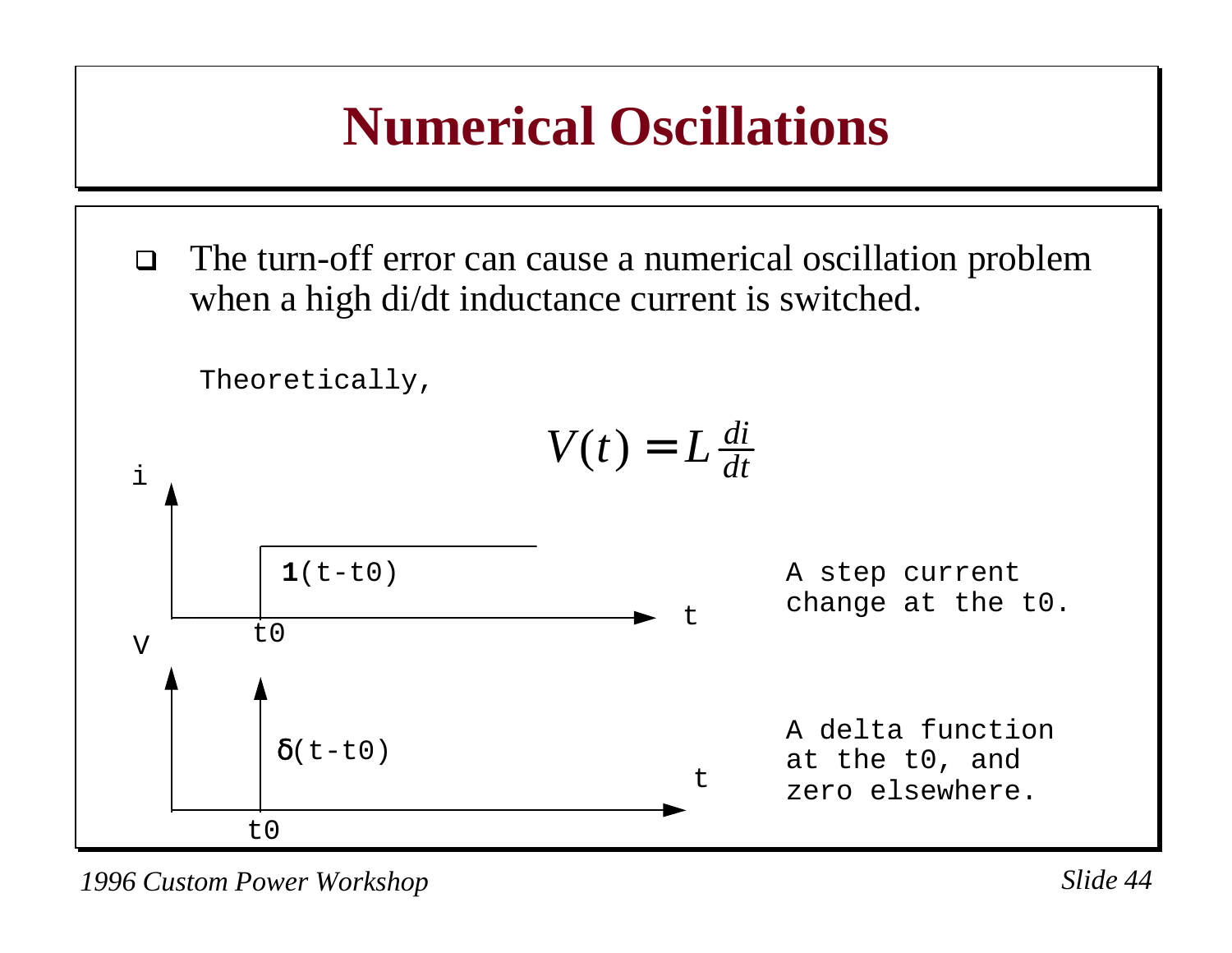In EMTP:

$$
V(t) = -V(t - \Delta t) + \frac{2L}{\Delta t}i(t) - \frac{2L}{\Delta t}i(t - \Delta t)
$$

If  $i(t-\Delta t)=0$ ,  $i(t)=1.0$ , assuming V(t- $\Delta t$ )=0, then, at time=t:

$$
V(t)=\frac{2L}{\Delta t} \quad .
$$

At time=t+ $\Delta t$ ,

$$
V(t + \Delta t) = -V(t) + \frac{2L}{\Delta t}i(t + \Delta t) - \frac{2L}{\Delta t}i(t)
$$

$$
= -V(t)
$$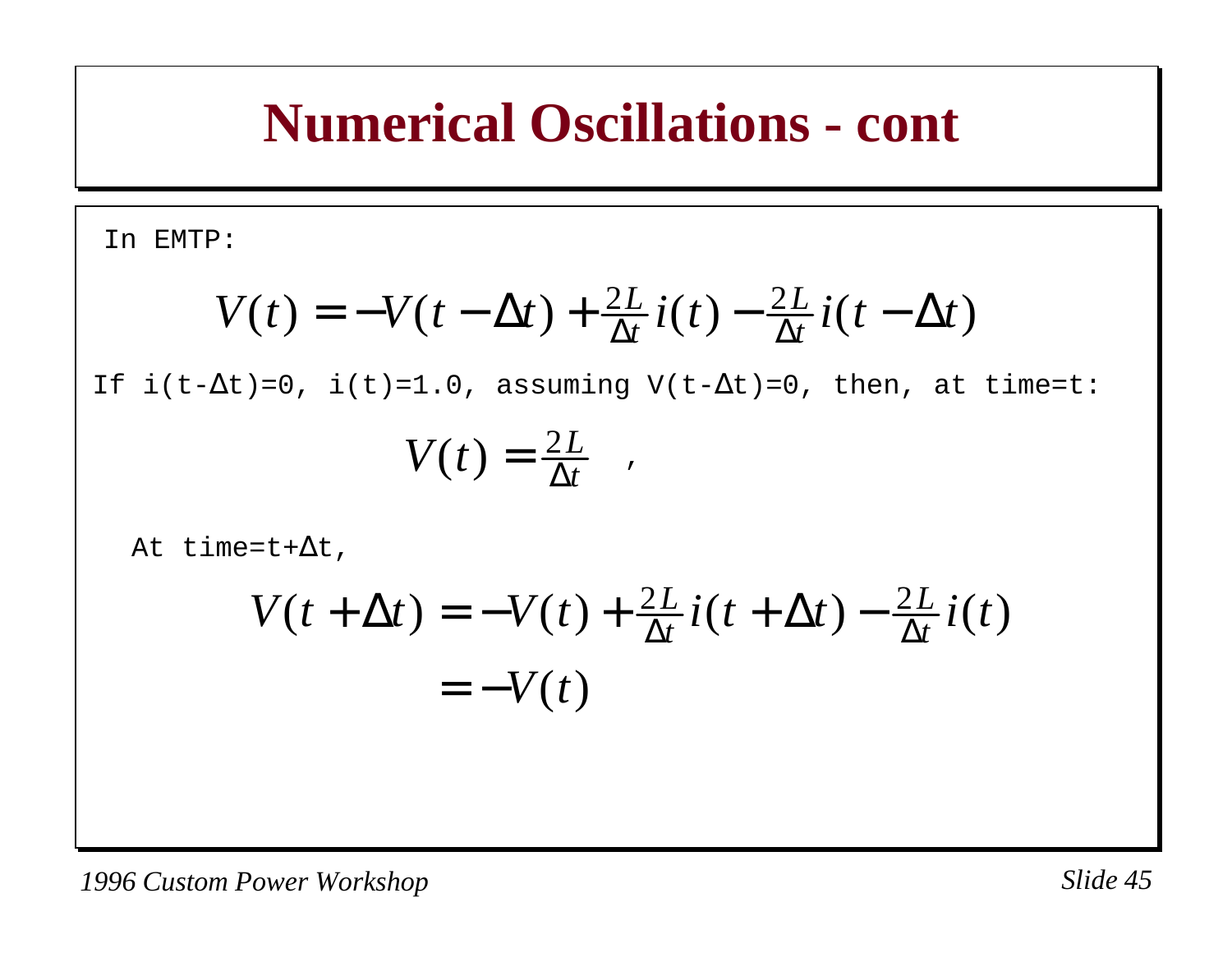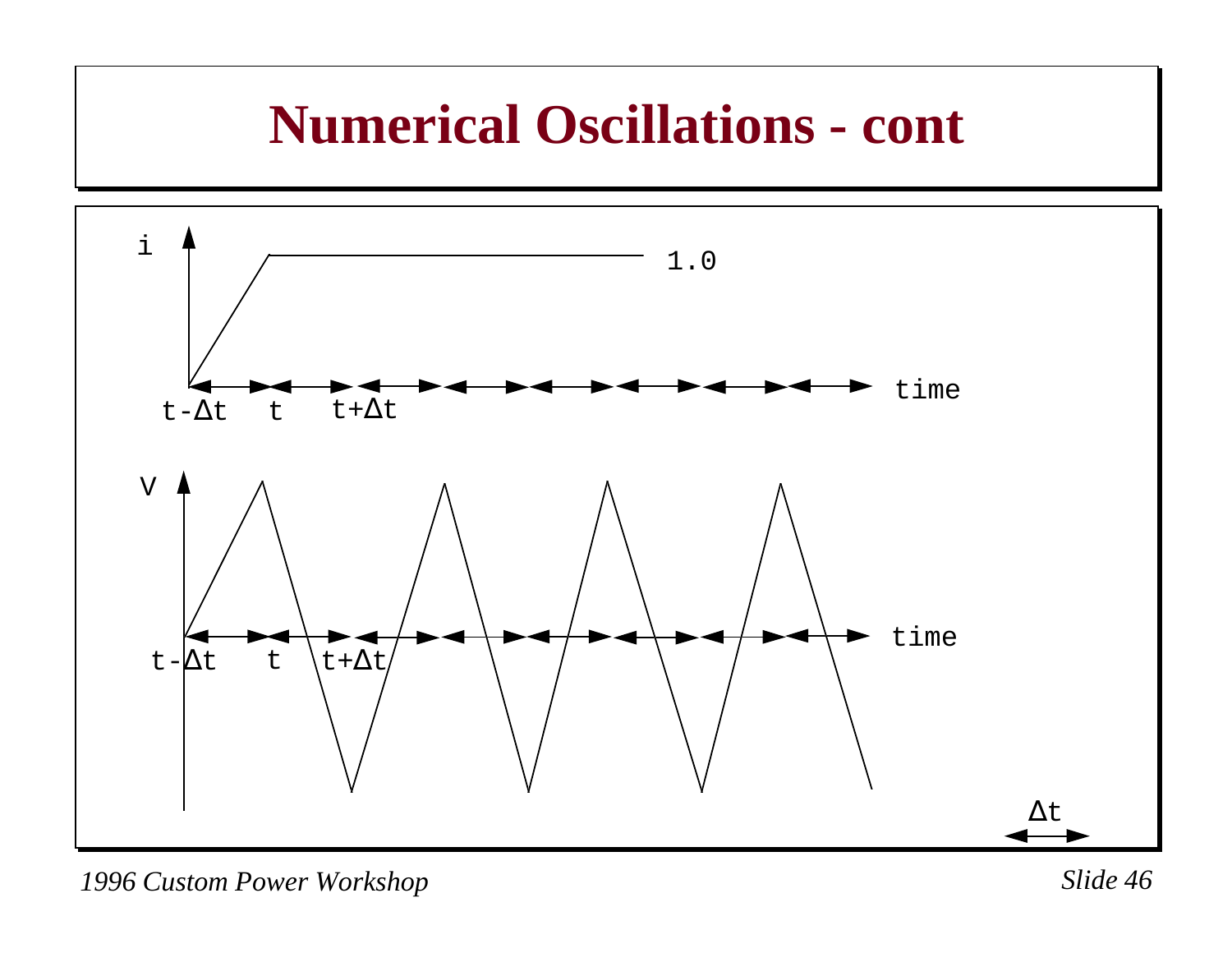$\Box$  For slow changing current, the problem will not occur. If the current takes two Dt to reach the peak, then,

$$
V(t) = -V(t - \Delta t) + \frac{2L}{\Delta t} i(t) - \frac{2L}{\Delta t} i(t - \Delta t)
$$

$$
= \frac{2L}{\Delta t} \times \frac{1}{2} = \frac{L}{\Delta t}.
$$

At time=t+ $\Delta t$ ,

$$
V(t + \Delta t) = -V(t) + \frac{2L}{\Delta t}i(t + \Delta t) - \frac{2L}{\Delta t}i(t)
$$

$$
= -V(t) + \frac{2L}{\Delta t} \times 1 - \frac{2L}{\Delta t} \times \frac{1}{2} = 0
$$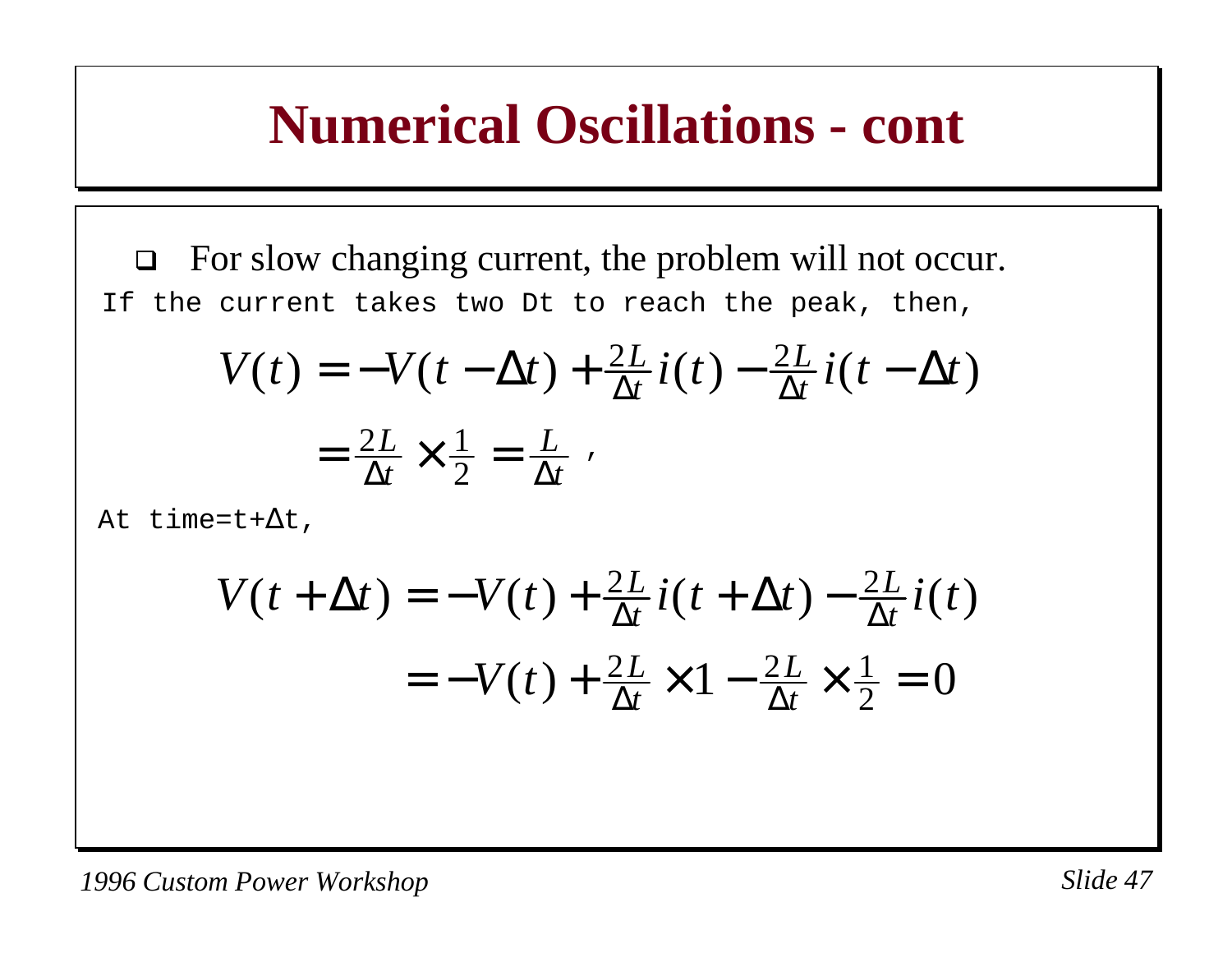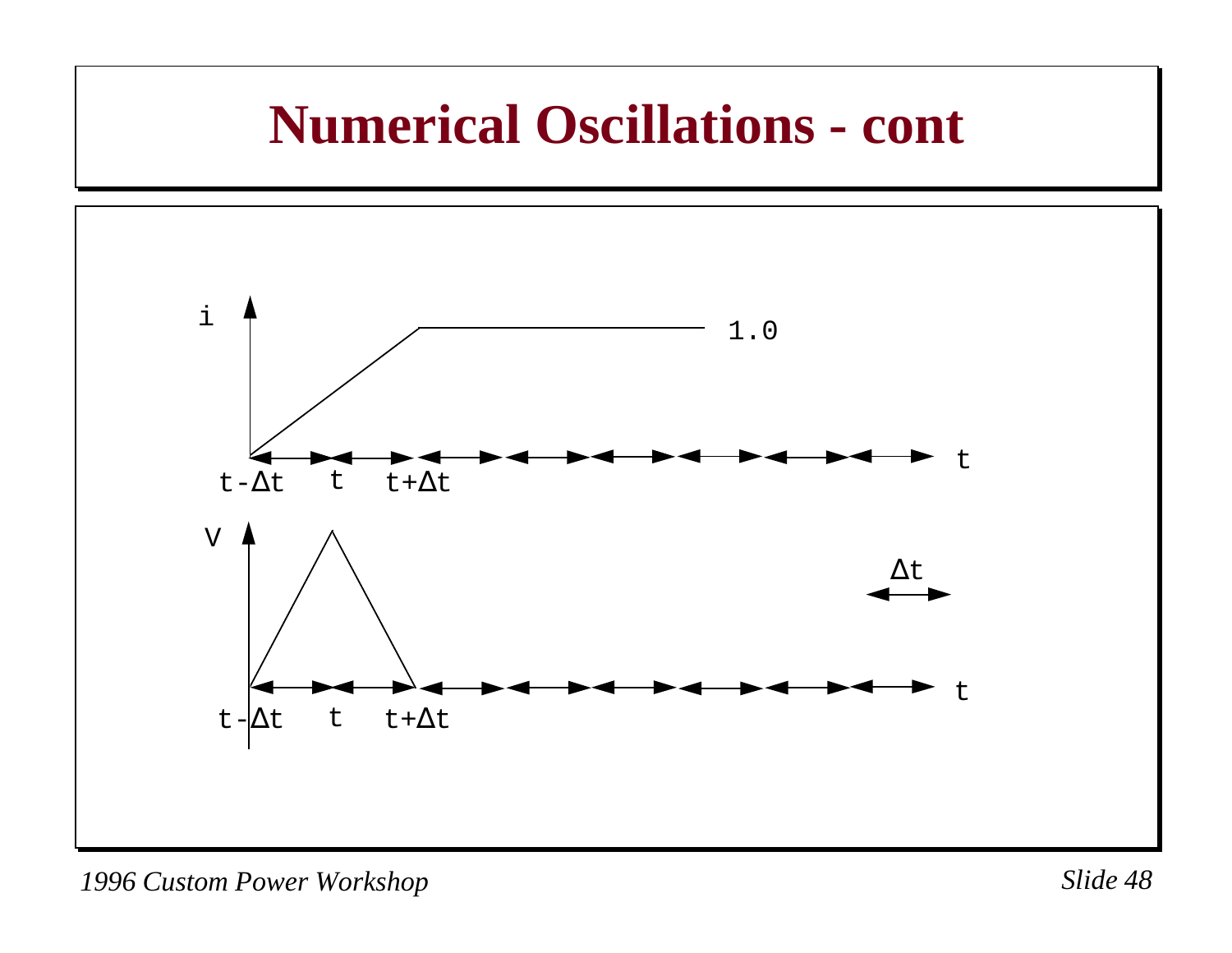# **Snubber Requirement**

- $\Box$  Practical power electronic circuits need the turn-off snubbers to protect the device from high high dv/dt because of Irr.
- $\Box$  EMTP simulated power electronic circuits need the turn-off snubbers to prevent the numerical isolation problems even though Irr is not actually characterized in the device model.
- $\Box$  Snubber parameters designed for pratical P.E. applications may or may not work for EMTP simulation
- $\Box$  In the EMTP study, the artificial snubbers should be carefully selected so the errors introduced by the snubbers are controlled to an acceptable level.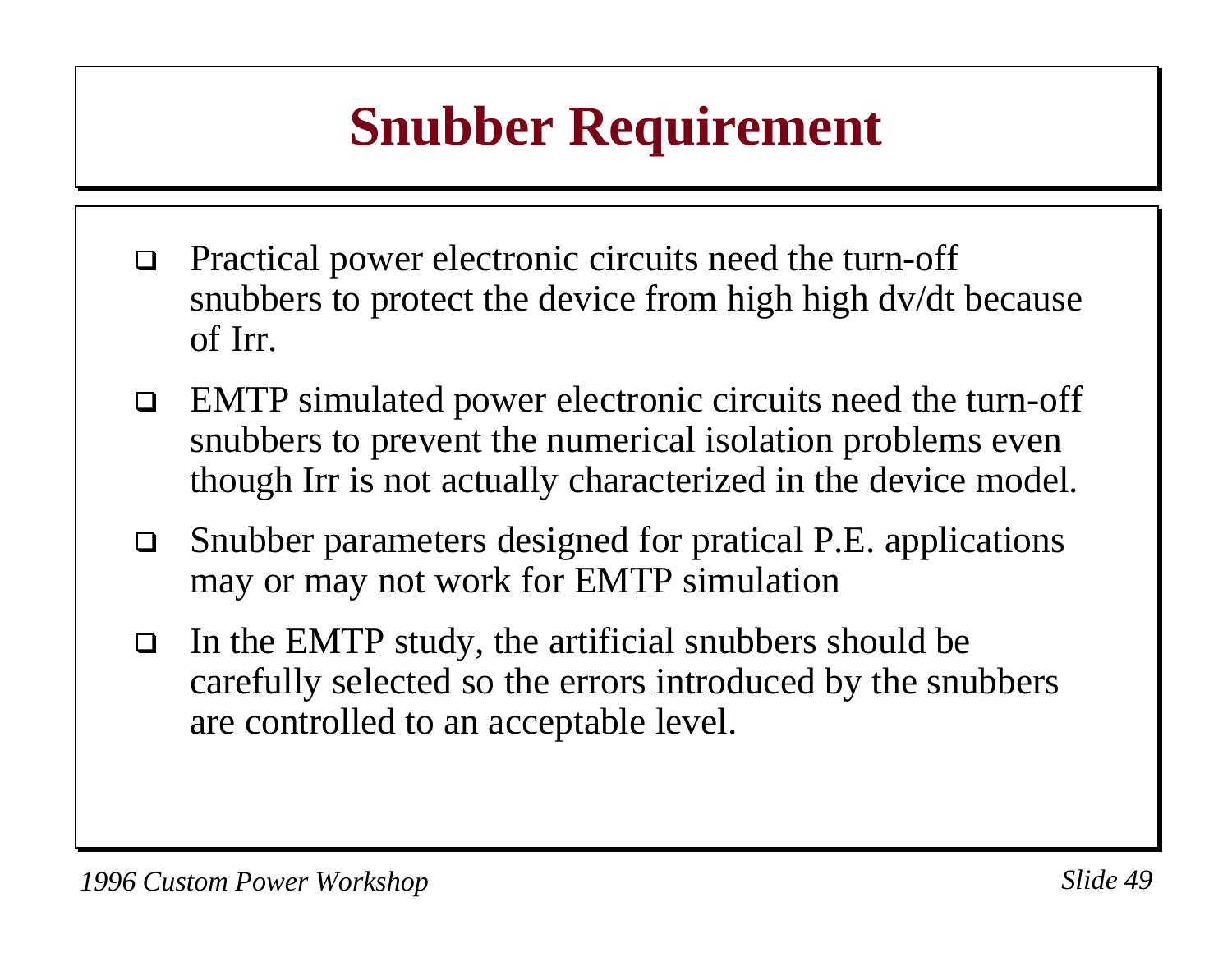#### **Solutions to Numerical Oscillations**

1. Include a stray capacitor between the switch contacts.



The minimum RC time constant should begreater than 3∆<sup>T</sup>

3. Using a damping resistor across the switched inductor  $R=L/(β\Delta t)$ RL $β=0.15 - 0.3$  is recommended for P.E. applications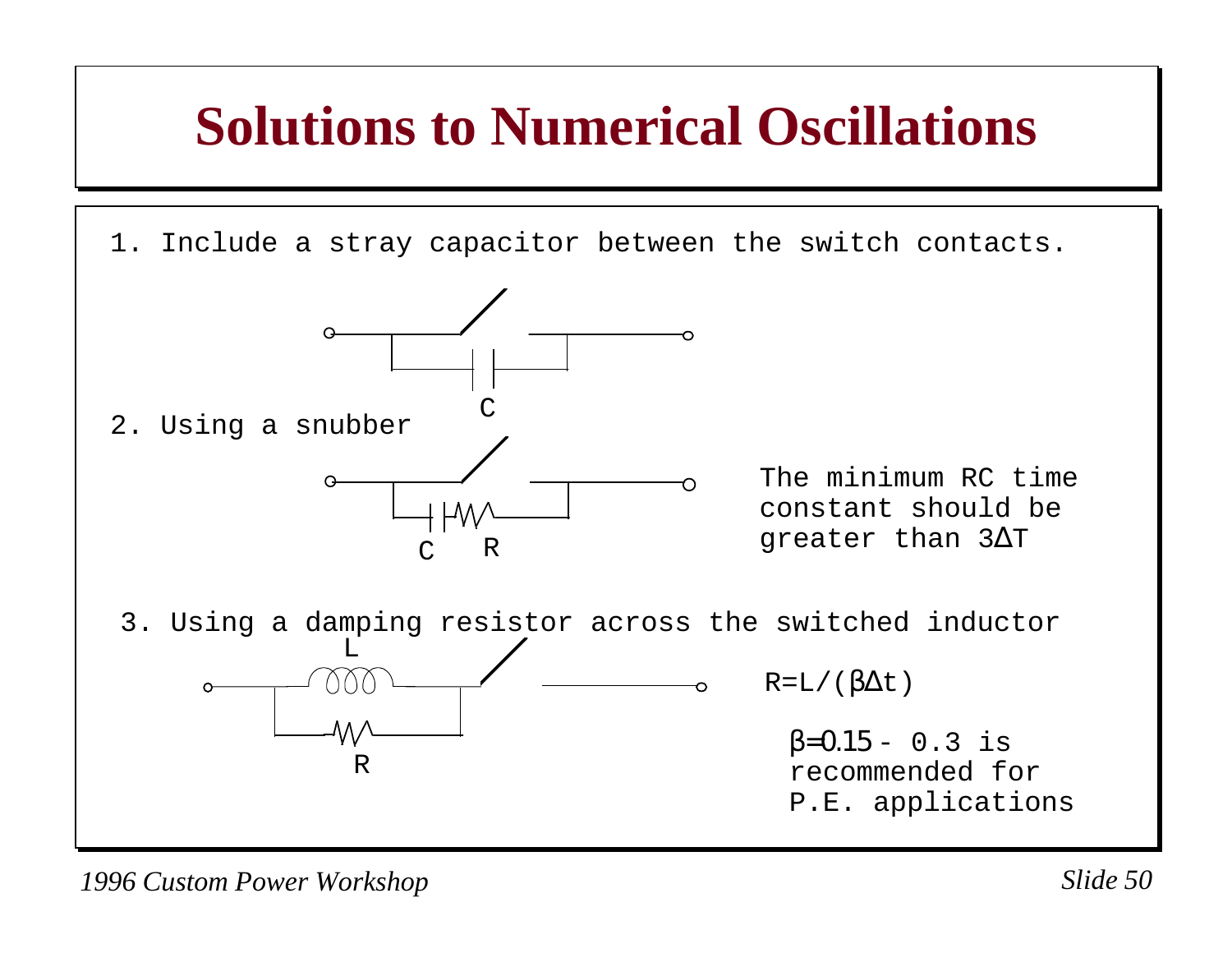# **TACS Modeling**

- $\Box$  A Quick Introduction - RMS Meter
	- −Definition of RMS:

$$
V_{\rm RMS}=\sqrt{\frac{1}{T}\int_0^T i^2 dt}
$$

−Common 60Hz RMS Shortcut:

$$
V_{RMS} \frac{V_{\text{Max}}}{\sqrt{2}}
$$

- − EMTP RMS Computation Options:
	- −TACS RMS meter (Device 66)
	- −Apply analog or digital filter
	- −Use external program (EMTPOUT, TOP, MatLab, etc.)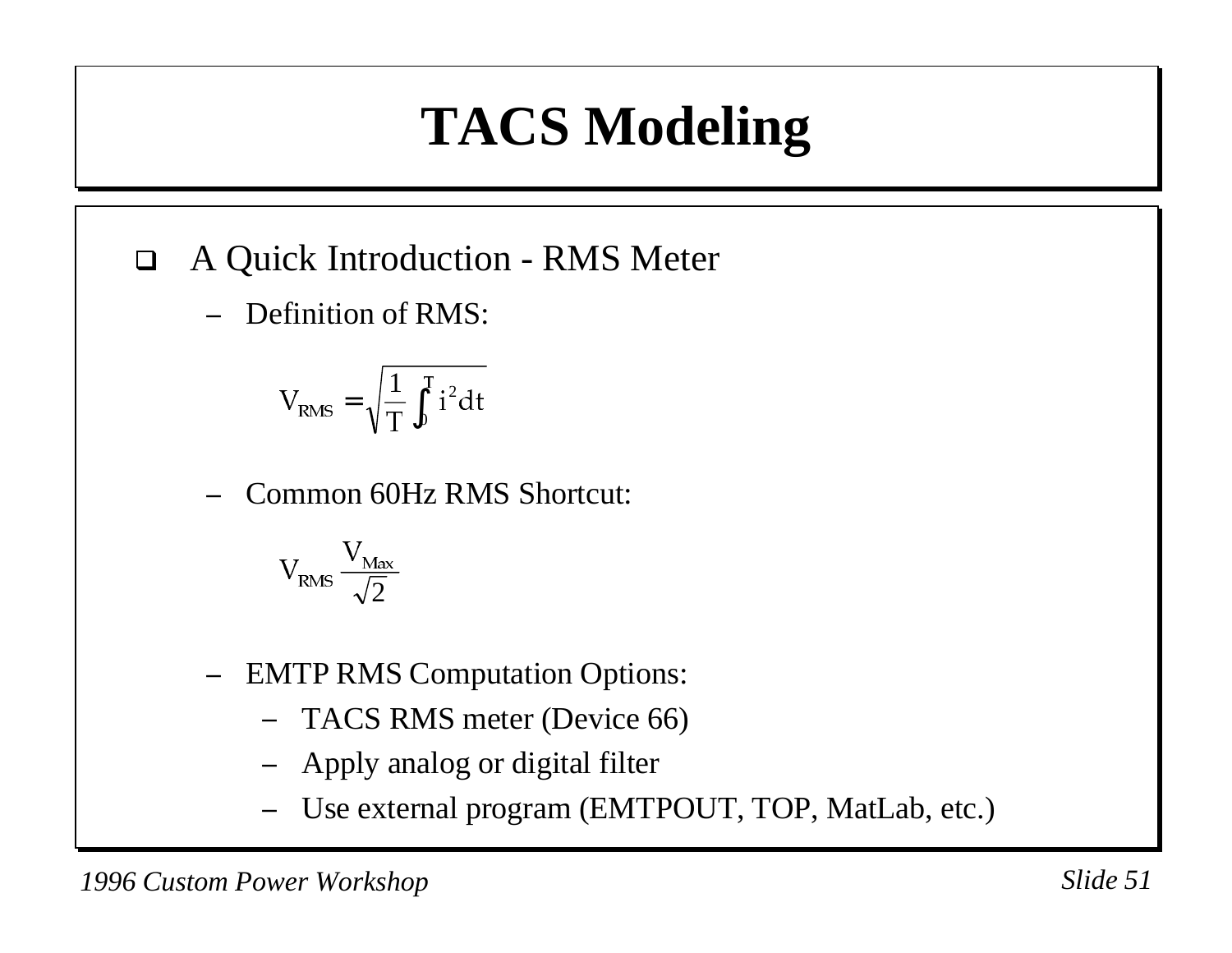# **RMS Meter Using "Built-in" Device**

| TACS HYBRID                                                                     |      |                                                                                 |  |  |
|---------------------------------------------------------------------------------|------|---------------------------------------------------------------------------------|--|--|
| $\mathsf{C}$                                                                    |      |                                                                                 |  |  |
| /TACS                                                                           |      | Node Voltage Input: Type 90                                                     |  |  |
| $\subset$                                                                       |      |                                                                                 |  |  |
| 90XFMRHA                                                                        | 60.0 |                                                                                 |  |  |
| 90XFMRHB                                                                        | 60.0 |                                                                                 |  |  |
| 90XFMRHC                                                                        | 60.0 |                                                                                 |  |  |
|                                                                                 |      |                                                                                 |  |  |
|                                                                                 |      |                                                                                 |  |  |
| 88 VARMS66+XFMRHA                                                               |      | 60.0                                                                            |  |  |
| 88 VBRMS66+XFMRHB                                                               |      | 60.0                                                                            |  |  |
| 88 VCRMS66+XFMRHC                                                               |      | 60.0                                                                            |  |  |
|                                                                                 |      |                                                                                 |  |  |
|                                                                                 |      |                                                                                 |  |  |
| $C < -Bus1 < -Bus2 < -Bus3$                                                     |      | <b>Integrator: Device 66</b>                                                    |  |  |
| 33 VARMS VBRMS VCRMS<br>$C \dots \wedge \dots \wedge \dots \wedge \dots \wedge$ |      |                                                                                 |  |  |
| C                                                                               |      |                                                                                 |  |  |
| /SWITCH                                                                         |      |                                                                                 |  |  |
| C <-------- Fault Switch                                                        |      |                                                                                 |  |  |
|                                                                                 |      |                                                                                 |  |  |
|                                                                                 |      | C BUS-->BUS--><---TCLOSE<----TOPEN<-------IE<----FLASH<--REQUEST<----TARGET<--0 |  |  |
| XFMRHA FLTA 99.99E-3 233.33E-3                                                  |      |                                                                                 |  |  |
| XFMRHB FLTB 166.66E-3 233.33E-3                                                 |      |                                                                                 |  |  |
| C XFMRHC FLTC 99.99E-3 166.67E-3                                                |      |                                                                                 |  |  |
| $C$ ^^^                                                                         |      |                                                                                 |  |  |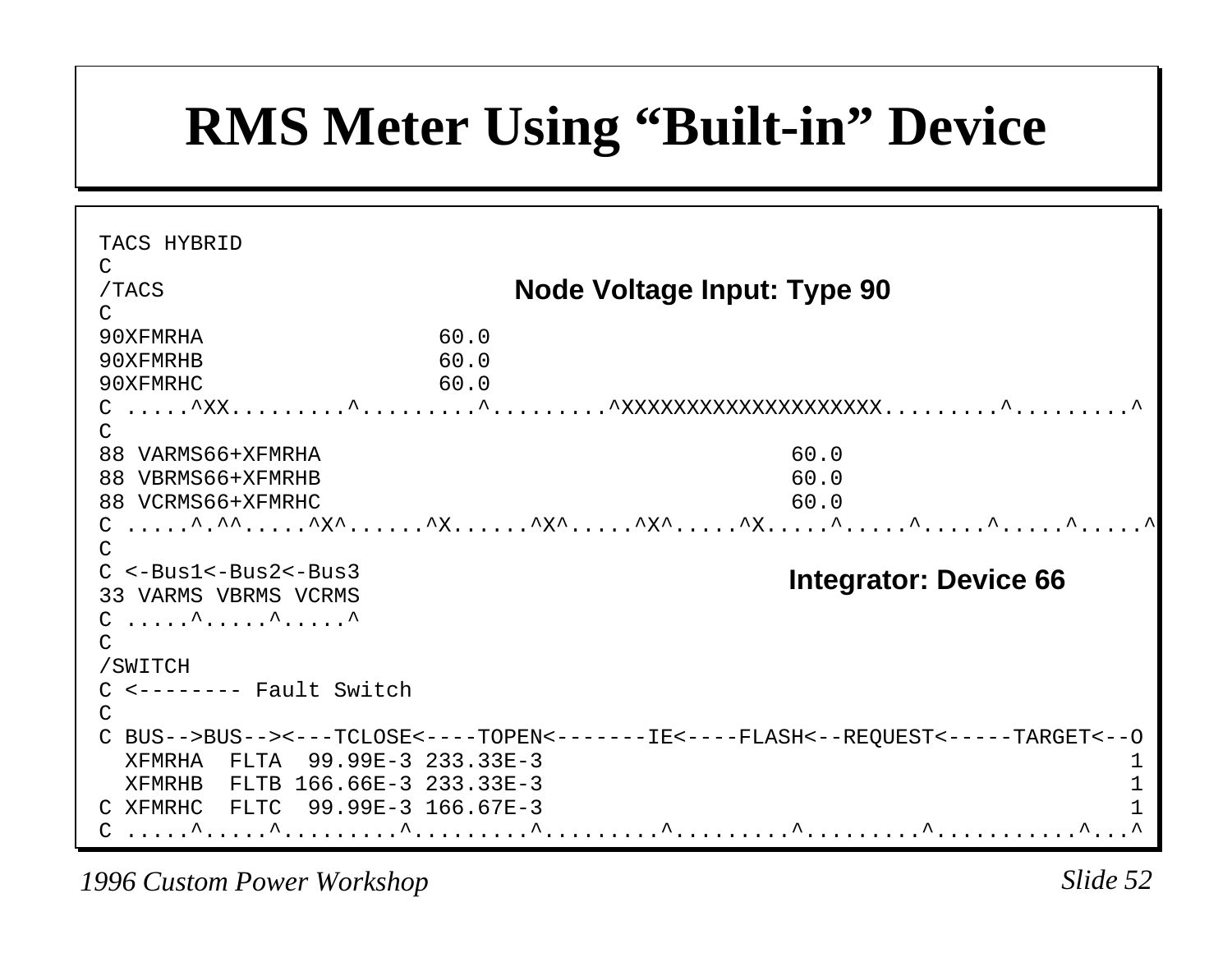# **Measurement Results - Typical Event**

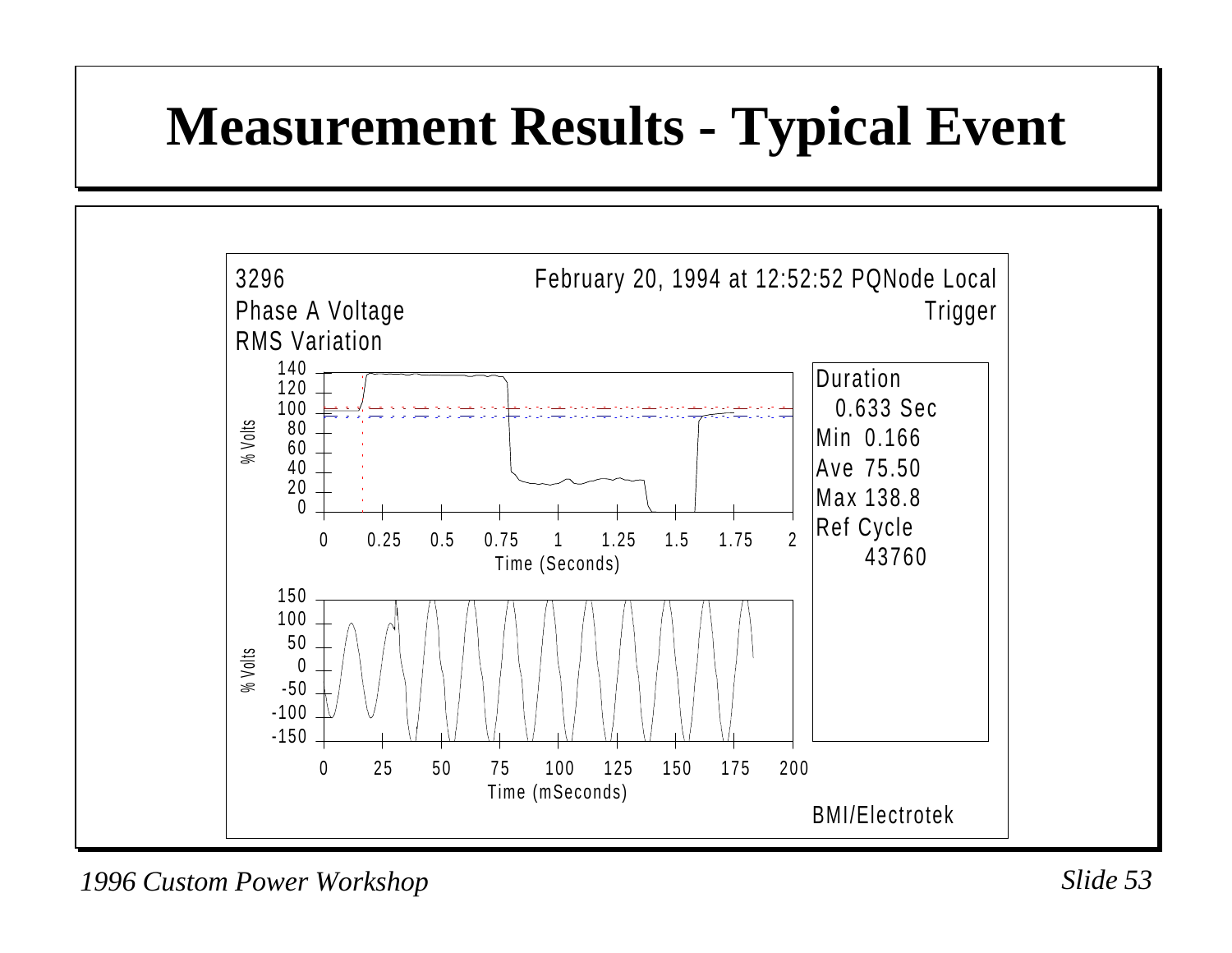## **Fault Sequence**

```
C <-------- Fault SwitchCC BUS-->BUS--><---TCLOSE<----TOPEN<-------IE<----FLASH<--REQUEST<-----TARGET<--O
  XFMRHA FLTA 99.99E-3 233.33E-3 1 XFMRHB FLTB 166.66E-3 233.33E-3 1 C XFMRHC FLTC 99.99E-3 166.67E-3 1C .....^.....^.........^.........^.........^.........^.........^...........^...^\overline{C}C <-------- Fault Impedance
C <---Nodes--><---Refer--><-ohms<---mH<---uF<--------------------------------OutC < -Bus1 < -Bus2 < -Bus3 < -Bus4 < - - - -R < - - - L < - - - C FLTA 4.0 FLTB 4.0
   F1.T.C. 4.0
C .....^.....^.....^.....^.....^.....^.....^...................................^\overline{C}C <-------- Feeder BreakerC BUS-->BUS--><---TCLOSE<----TOPEN<-------IE<----FLASH<--REQUEST<-----TARGET<--O
   LINEA CKTA -99.00E-3 213.33E-3  LINEB CKTB -99.00E-3 213.33E-3  LINEC CKTC -99.00E-3 213.33E-3 
C .....^.....^.........^.........^.........^.........^.........^...........^...^ LINEA CKTA 283.33E-3 9999.99  LINEB CKTB 283.33E-3 9999.99  LINEC CKTC 283.33E-3 9999.99 C .....^.....^.........^.........^.........^.........^.........^...........^...^
```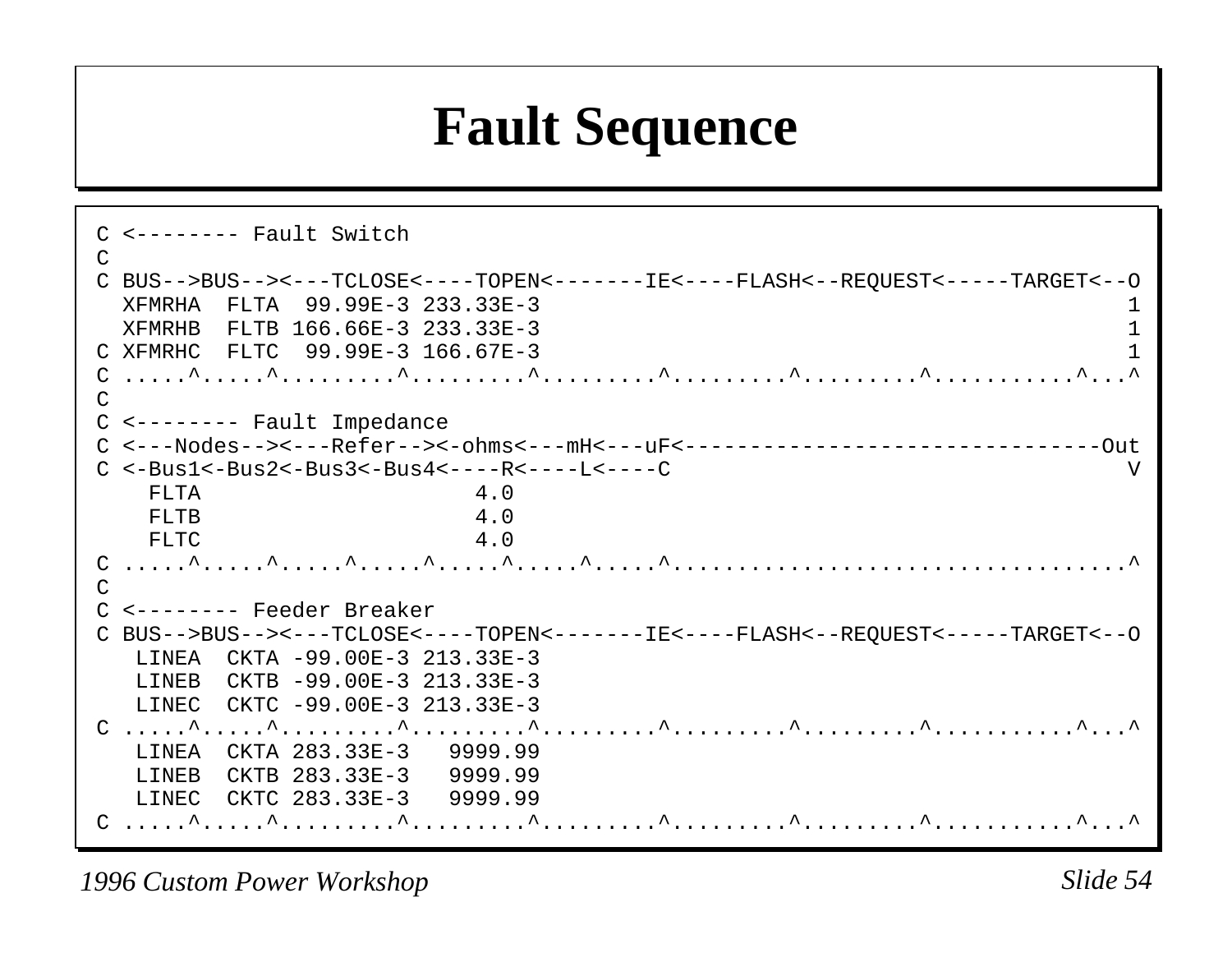## **Simulation Results - Fault Phase (A)**

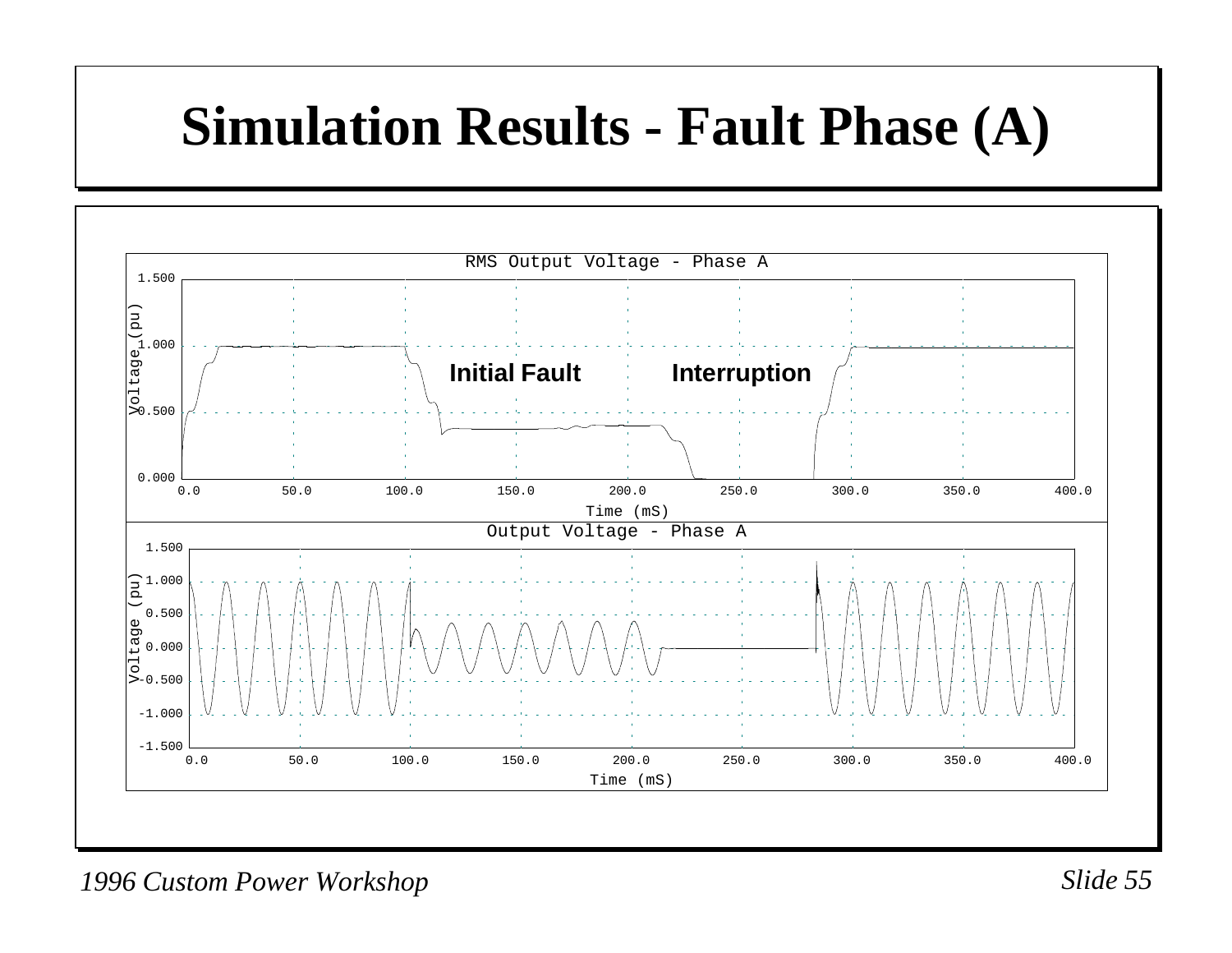# **Simulation Results - Healthy Phase (B)**

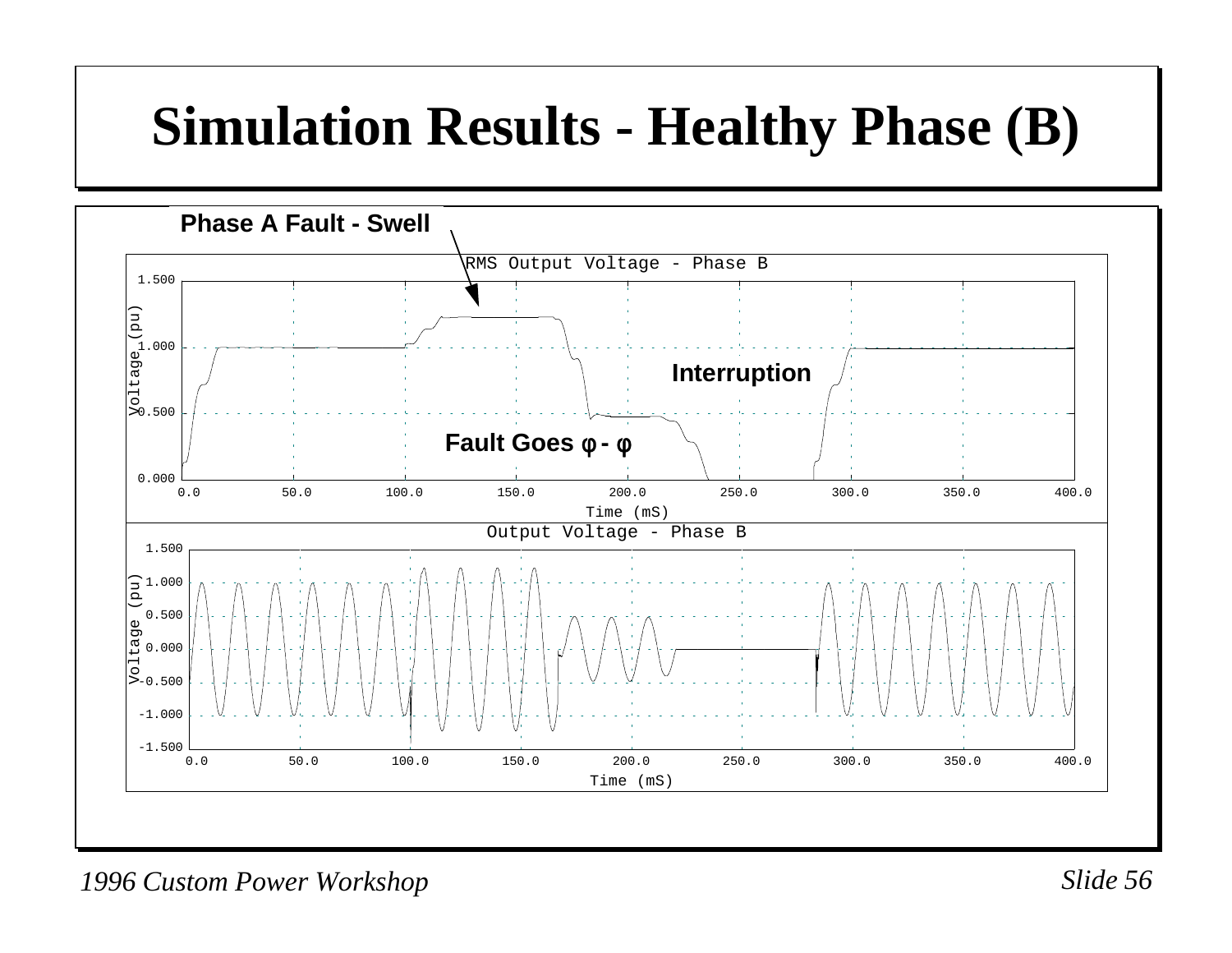#### **TACS Examples - cont**

```
\Box A Second Example - RMS Meter
  \Box Constant Current Source Injection
/SOURCE
\GammaC <-------- 200 HP Adjustable-Speed Drive (dc Drive, three-phase)
CC Harmonic Current Source for 200 HP DC DriveC IFL = 240 Amps I5 = 33.6%, I7 = 1.6%, I11 = 8.7%, I13 = 1.2%
\overline{C}C <--Bus<I<-----Ampl<-----Freq<----Phase<-------A1<------T1><---Tstart<----Tstop
14200HPA-1 339.4 60.0 -75.0 50.0E-06 9999.14200HPA-1 4.1 180.0 28.0 50.0E-06 9999.14200HPA-1 114.0 300.0 156.0 50.0E-06 9999.14200HPA-1 5.4 420.0 29.0 50.0E-06 9999.14200HPA-1 29.5 660.0 49.0 50.0E-06 9999.14200HPA-1 4.1 780.0 54.0 50.0E-06 9999.14200HPA-1 15.3 1020.0 -57.0 50.0E-06 9999.14200HPA-1 4.4 1140.0 -46.0C .....^.^.........^.........^.........^.........^........^..........^.........^\overline{C}C [repeated for phases B & C] non zero start time
                                          -1 -> current source
```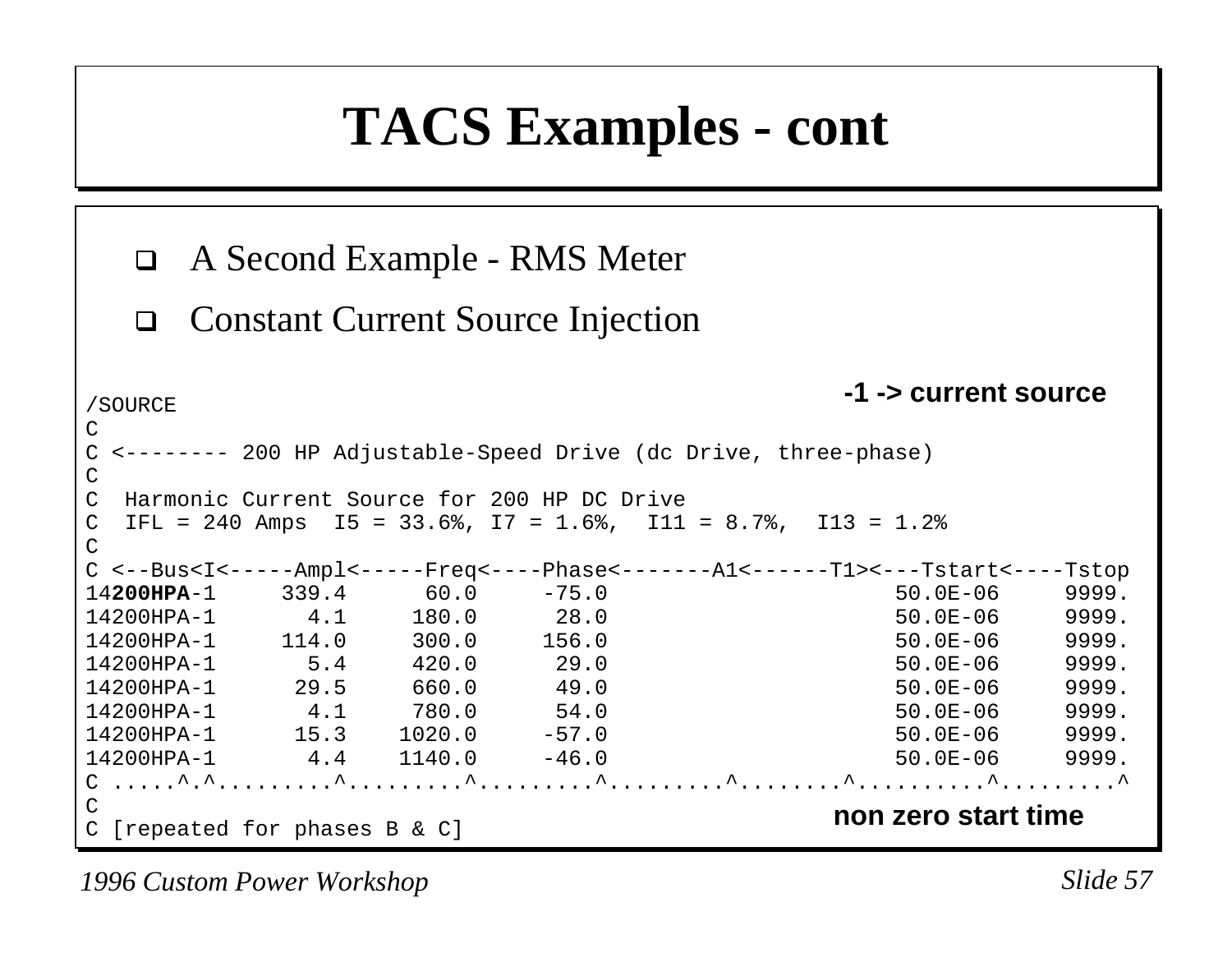### **TACS "Built-In" RMS Meter**

```
TACS HYBRID\Gamma\GammaC <-------- TACS "Built-in" RMS Meter\mathcal{C}/TACS
\overline{C}C [current Source from EMTP portion of case]
\cap91200HPA 60.091200HPB 60.091200HPC 60.0\texttt{C} \hspace{0.2cm} \ldots \ldots \hspace{0.2cm} \cdot \hspace{0.2cm} \text{XXX} \hspace{0.2cm} \ldots \ldots \hspace{0.2cm} \cdot \hspace{0.2cm} \ldots \ldots \hspace{0.2cm} \cdot \hspace{0.2cm} \ldots \ldots \hspace{0.2cm} \cdot \hspace{0.2cm} \ldots \ldots \hspace{0.2cm} \cdot \hspace{0.2cm} \ldots \ldots \hspace{0.2cm} \cdot \hspace{0.2cm} \ldots \ldots \cdot \cdot \cdot \cdot \cdot\capC [full waveform - phases A, B, & C]
\mathcal{C}88 IARMS66+200HPA 60.088 IBRMS66+200HPB 60.0
88 ICRMS66+200HPC 60.0
C .....^.^^.....^X^......^X......^X^.....^X^.....^X.....^.....^.....^.....^.....^C\overline{C}
```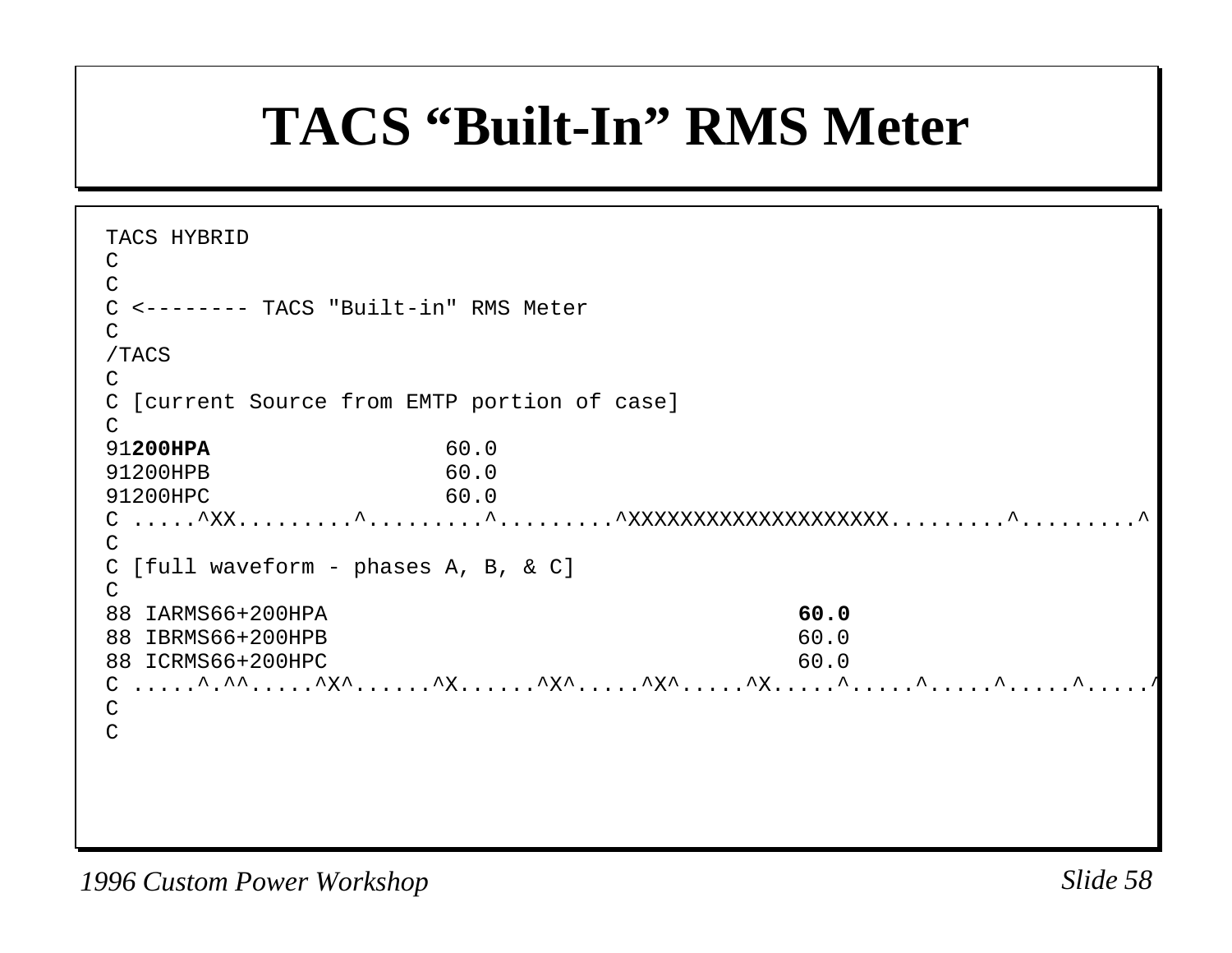#### **Simulation Results**



*1996 Custom Power Workshop Slide 59*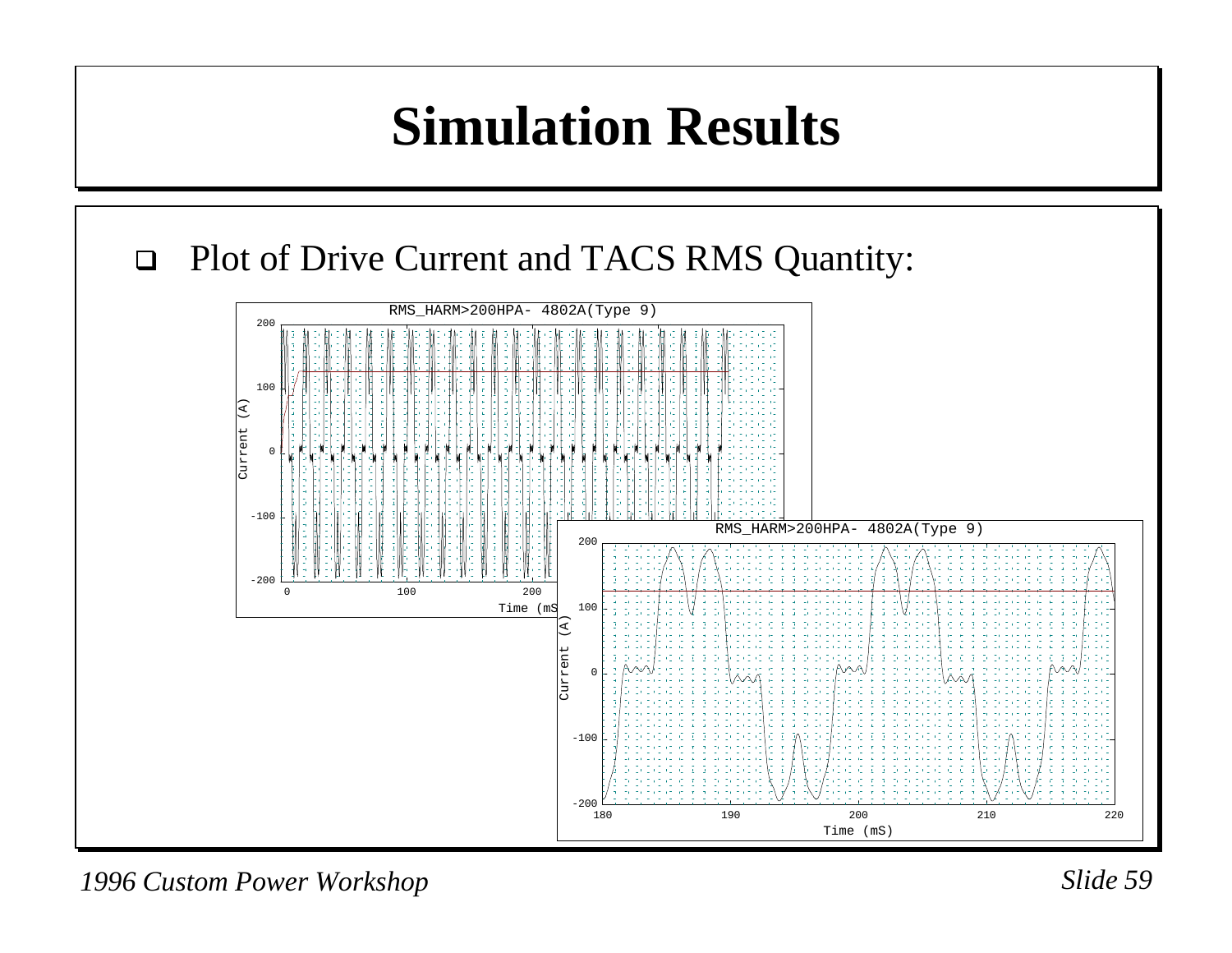# **Analog Filter Method**

- $\Box$  Four Point Analog Fourier Filter
	- −Sample waveform four times per cycle
	- −Create "SAL" and "CAL" functions (sin & cos)
	- −Define samples as:

$$
S_0 = F \sin(\omega t + \phi)
$$
  
\n
$$
S_1 = F \sin(\omega t + \phi + 90^\circ)
$$
  
\n
$$
S_2 = F \sin(\omega t + \phi + 180^\circ)
$$
  
\n
$$
S_3 = F \sin(\omega t + \phi + 270^\circ)
$$
  
\n
$$
SAL = S_0 - S_1 - S_2 + S_4 = 2\sqrt{2}F \sin(\omega t + \phi + 45^\circ)
$$
  
\n
$$
CAL = S_0 + S_1 - S_2 - S_4 = 2\sqrt{2}F \cos(\omega t + \phi + 45^\circ)
$$
  
\n
$$
F_{RMS} = \frac{\sqrt{(SAL^2 + CAL^2)}}{4}
$$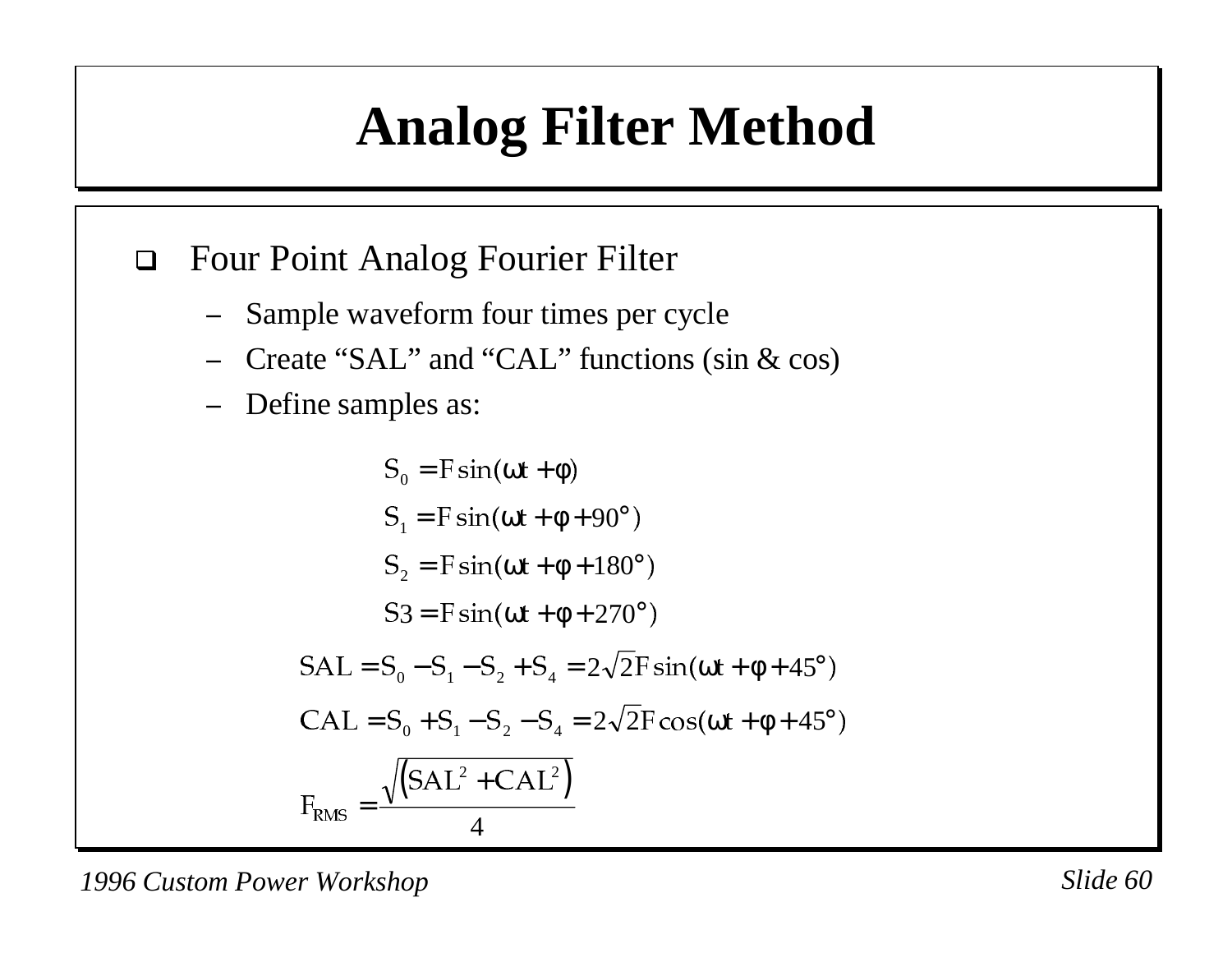# **Analog Filter Data**

**adding & subtracting phase shifter components cancels dc terms, also cancels even harmonics** C <-------- Perform analog filtering on current. C Uses a Point Walsh Function Calculation, which only removes C dc component and even harmonics. CC Phase shifting of current measurements.  $\overline{C}$ C OUTPUTvv+IN1--> +IN2--> +IN3--> +IN4--> +IN5--> <--A--<--B--<--C--<--D--<--E-- $\mathcal{C}$ C [full waveform - phase A]  $\Gamma$ 88IAZ1H 53+**200HPA** .0020988IAZ2H 53+200HPA .0041788IAZ3H 53+200HPA .0062688IAZ4H 53+200HPA .0083388IAZ5H 53+200HPA .01043 88IAZ6H 53+200HPA .01250 88IAZ7H 53+200HPA .01460  $C$  .....^.^^^.....^ $X^{\wedge}$ ......^ $X^{\wedge}$ .....^X.....^X^.....^X.....^X.....^.....^.....^.....^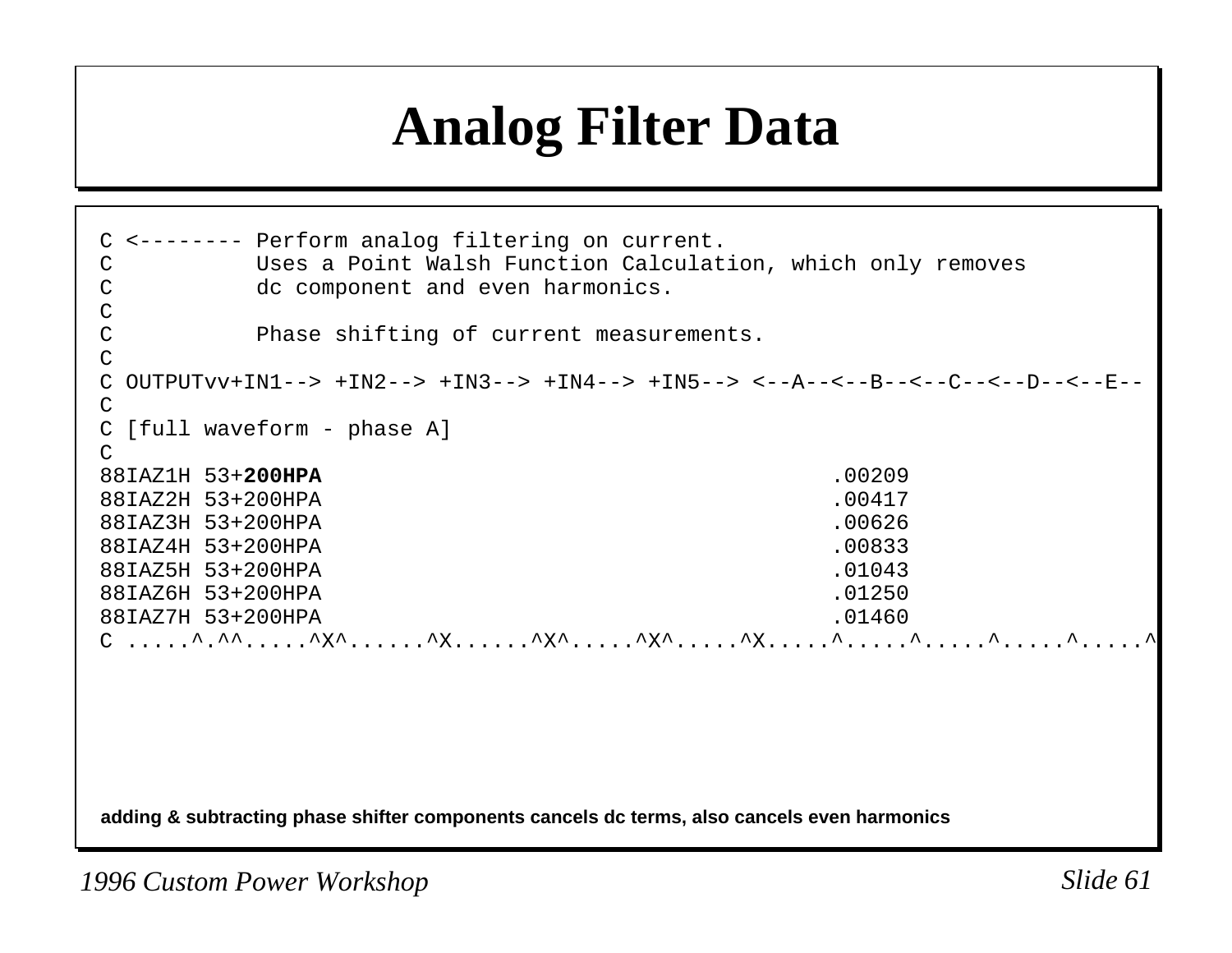### **Analog Filter Data - cont**

```
\mathcal{C}C <-------- Walsh function calculationsCC OUTPUT +IN1--> +IN2--> +IN3--> +IN4--> +IN5--> <-gain<--low<-highLOW-->HIGH->
CC [full waveform - phase a]
\overline{C} ICALH +200HPA +IAZ2H -IAZ4H -IAZ6H 1. ISALH +200HPA -IAZ2H -IAZ4H +IAZ6H 1.
C .....^ ^.....^ ^.....^ ^.....^ ^.....^ ^.....^ ^.....^.....^..........^.....^\mathcal{C}C <-------- Compute RMS magnitude
\overline{C}C [full waveform - phase A]
\bigcap88AFRMSA =SQRT(ISALH*ISALH+ICALH*ICALH)/4
C \ldots \ldots^..^
```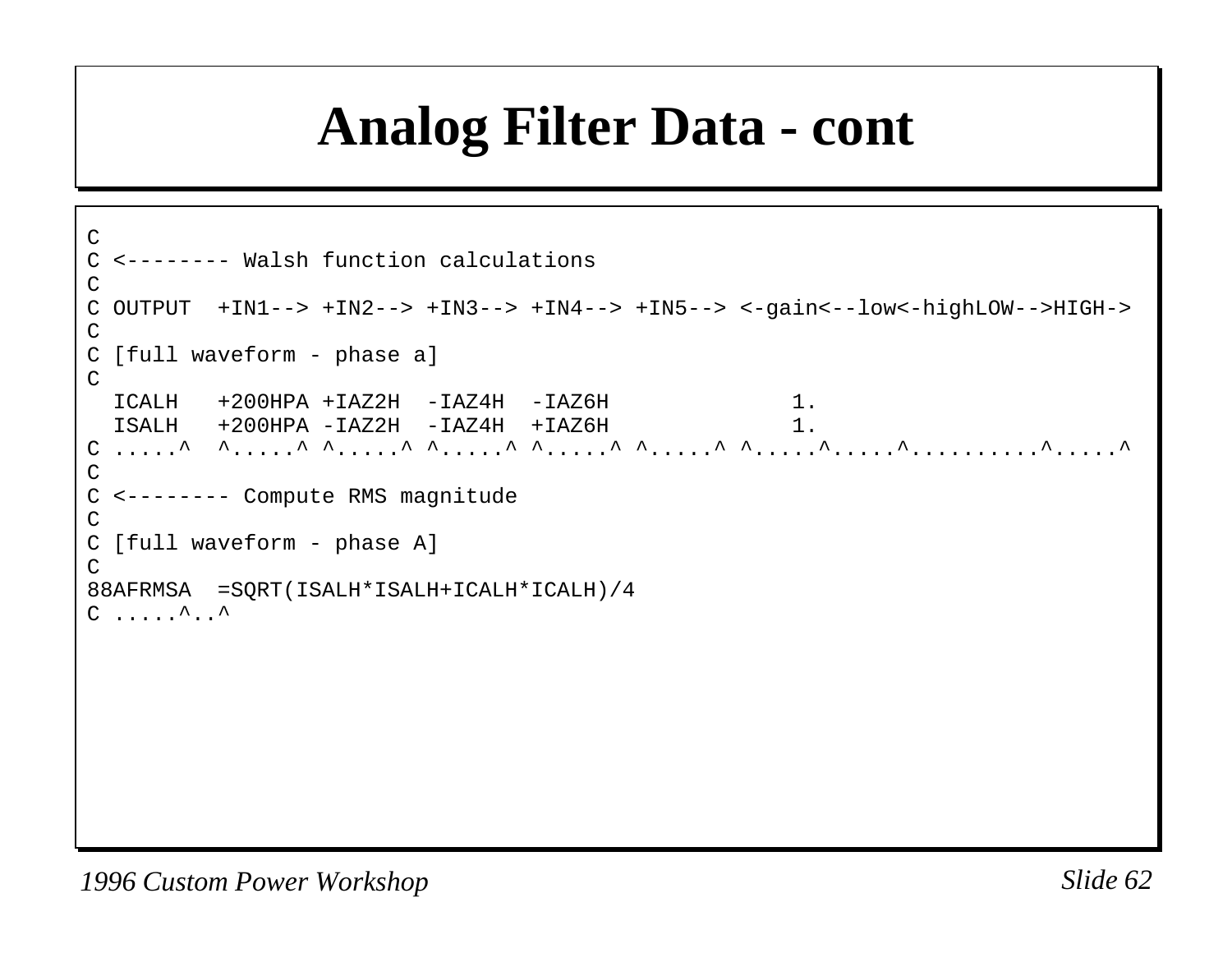# **Simulation Results**

 $\Box$  Plot of Drive Current and TACS Analog Filter RMS Quantity:



*1996 Custom Power Workshop Slide 63*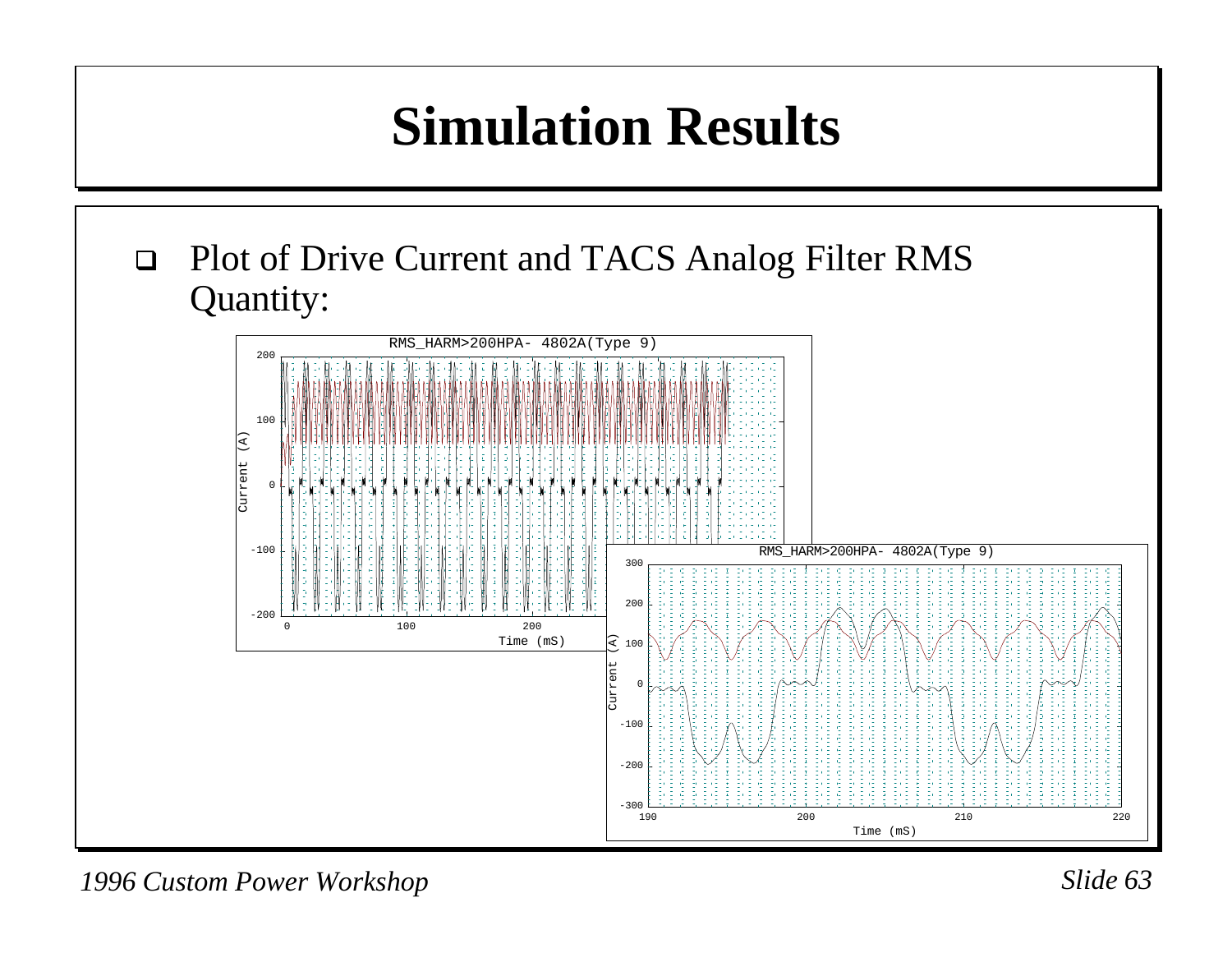# **Digital Filter Method**

- $\Box$  Four Point Digital Fourier Filter
	- −Basic concept same as analog filter
	- Use sample and hold rather than continuous sampling
	- − Face aliasing problem...
		- − *Nyquist criterion: to avoid aliasing problem, frequencies above one half of the sampling rate should be removed.*
	- −Requires 38 samples per cycle for 19th harmonic
	- −EMTP is already a form of digital filter
	- −Sample periods must be integral multiples of the timestep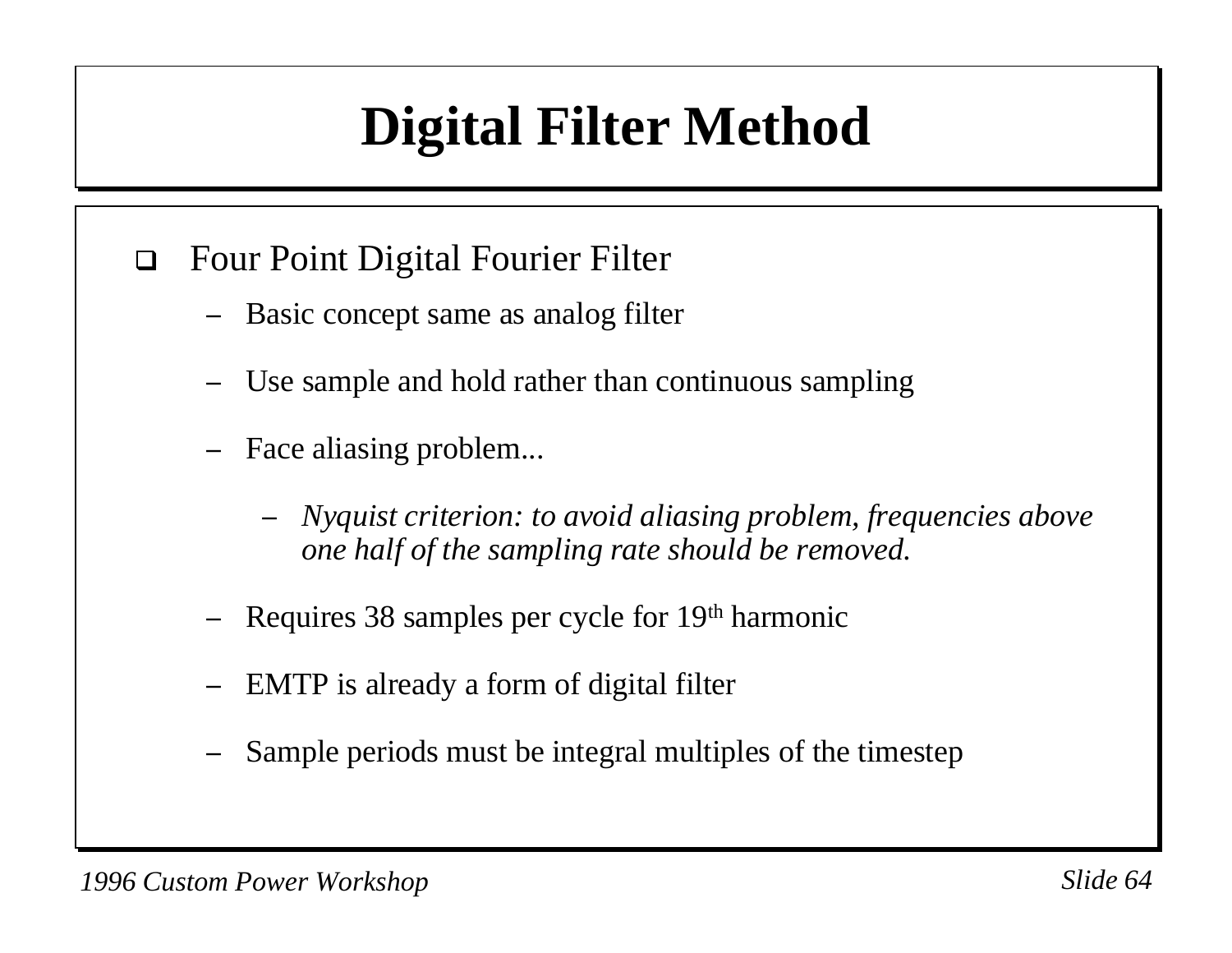### **Digital Filter Data**

 $\mathsf{C}$ C <-------- Implement analog to digital converter - 38 samples per 60 Hz cycle C Also shows importance of synchronizing sampling with simulation C time step. The timestep acts to digitally filter signals too.  $\overline{C}$ C [sample generator for A to D converter] C ampl t(sec) width(sec) C OUTPUT <-----A---<----B----<----C---- <-T-START-<-T-STOP--23DSAMPL 1.1 **.00044** .00003 -1.0 999.9C .....^ ^.........^.........^......... ^.........^......... $\cap$ C [generate A to D converter samples] C OUTPUTvv+IN1--> +IN2--> +IN3--> +IN4--> +IN5--><--A--<--B--<--C--<--D--<--E--88HADZ0 62+200HPA DSAMPLC .....^.^^.....^X^......^X......^X^.....^X^.....^.....^.....^.....^.....^.....^ $\overline{C}$ C [sample and hold delayed samples - needs to be multiples of dt] C OUTPUTvv+IN1--> +IN2--> +IN3--> +IN4--> +IN5--> <--A--<--B--<--C--<--D--<--E--88HADZ1 53+HADZ0 **.00415**88HADZ2 53+HADZ0 **.00830**88HADZ3 53+HADZ0 **.01245**C .....^.^^.....^X^......^X......^X^.....^X^.....^X.....^.....^.....^.....^.....^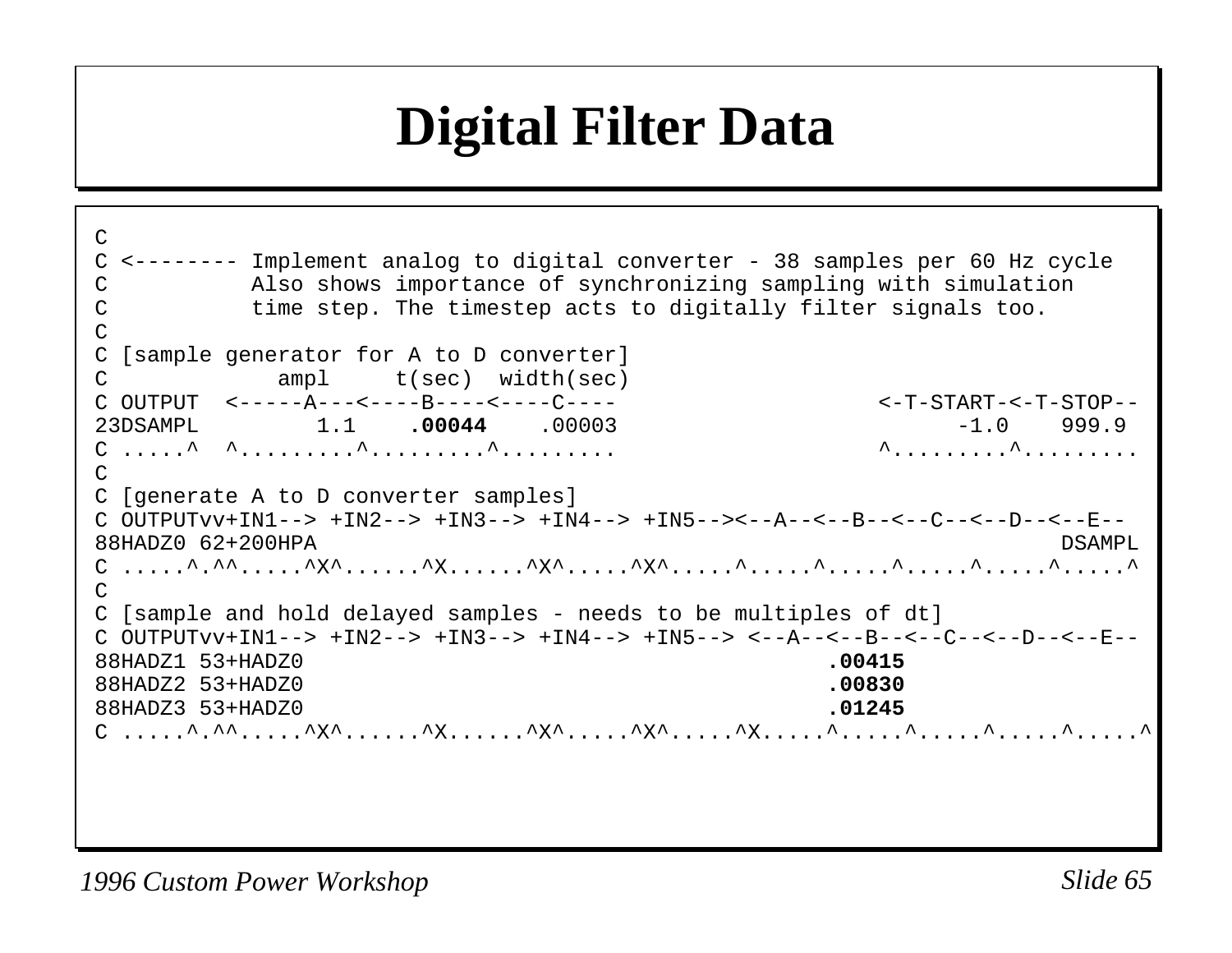# **Digital Sampling**



*1996 Custom Power Workshop Slide 66*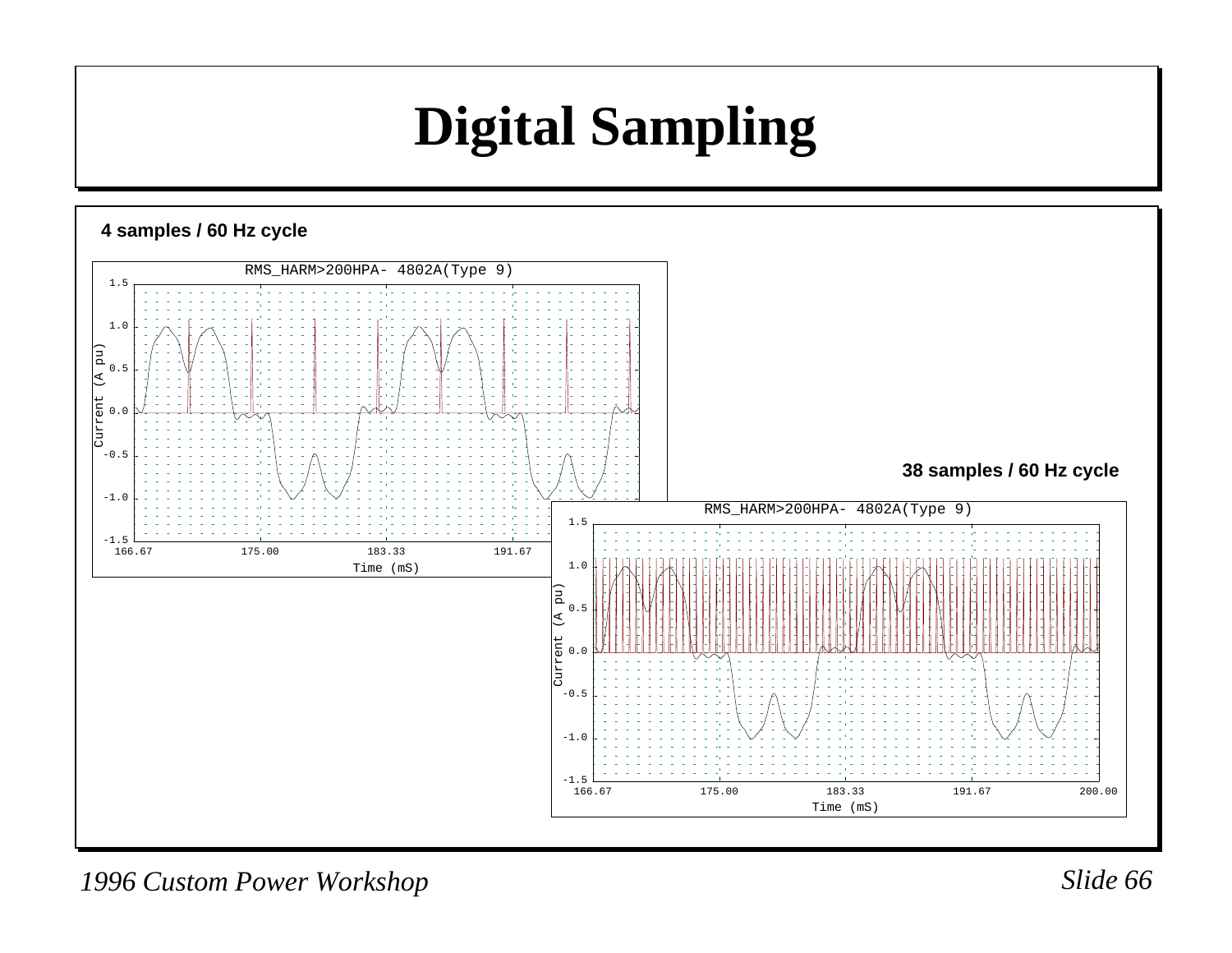#### **Phase Shifting**



*1996 Custom Power Workshop Slide 67*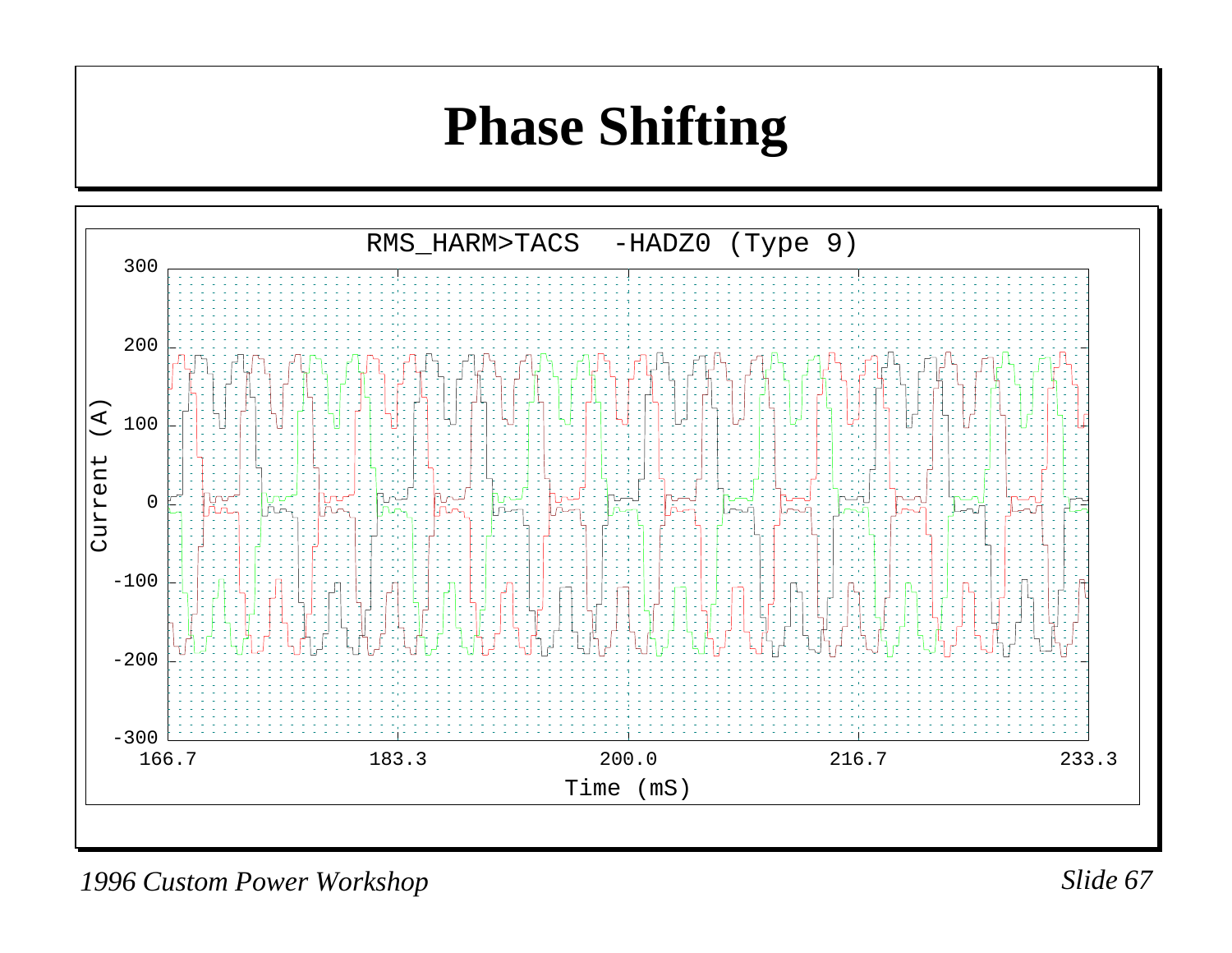# **Digital Filter Data**

```
C [Walsh function calculations]
C OUTPUT +IN1--> +IN2--> +IN3--> +IN4--> +IN5--> <-gain<--low<-highLOW-->HIGH->
  HZSAL +HADZ0 +HADZ1 -HADZ2 -HADZ3 1. HZCAL +HADZ0 -HADZ1 -HADZ2 +HADZ3 1.C .....^ ^.....^ ^.....^ ^.....^ ^.....^ ^.....^ ^.....^.....^..........^.....^
CC [compute RMS magnitude and phase for current]
\GammaC [full waveform - phase A]
\mathcal{C}88HZPHS =ATAN(HZSAL/HZCAL)*3960/7
88DFRMSA =SQRT(HZSAL*HZSAL+HZCAL*HZCAL)/4
C \ldots \ldots\overline{C}C <-------- TACS Output Request
\mathcal{C}C <Name1<Name2<Name3<Name4<Name5<Name6<Name7<Name833 IARMSAFRMSADFRMSADSAMPLHADZ0 HADZ1 HADZ2 HADZ3C .....^.....^.....^.....^.....^.....^.....^.....^
```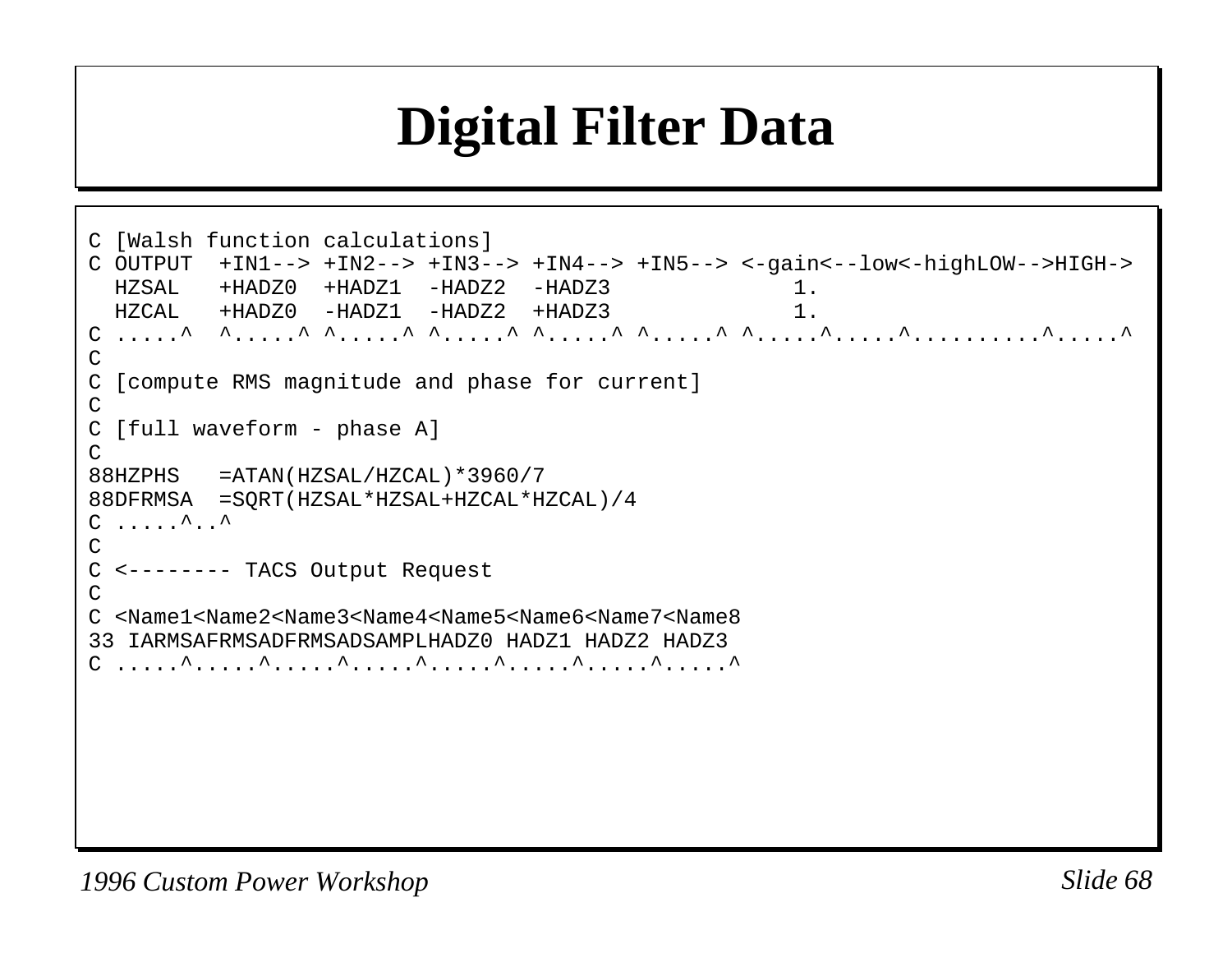# **Simulation Results**

 $\Box$  Plot of Drive Current and TACS Digital Filter RMS Quantity:

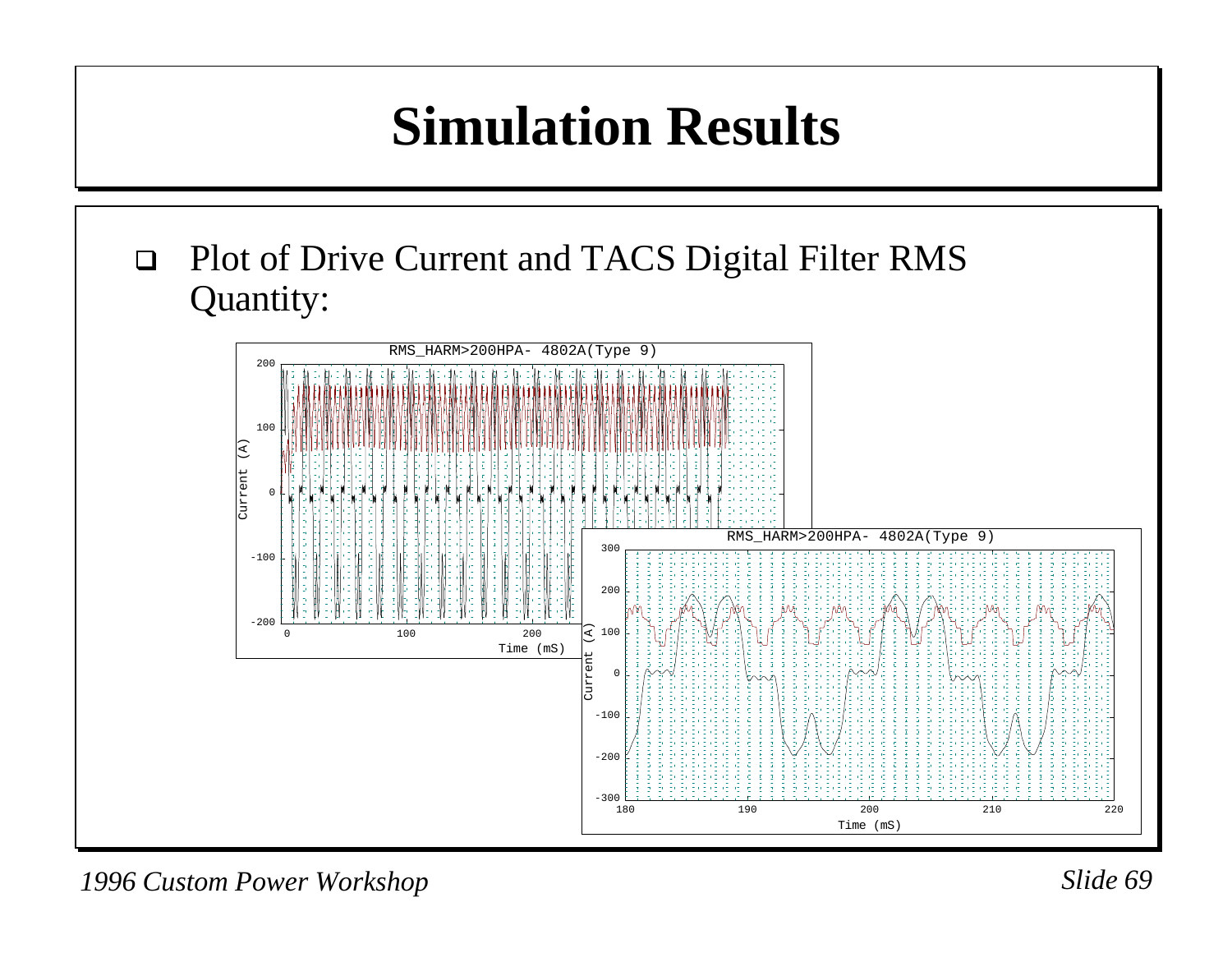## **Comparing Simulation Results**

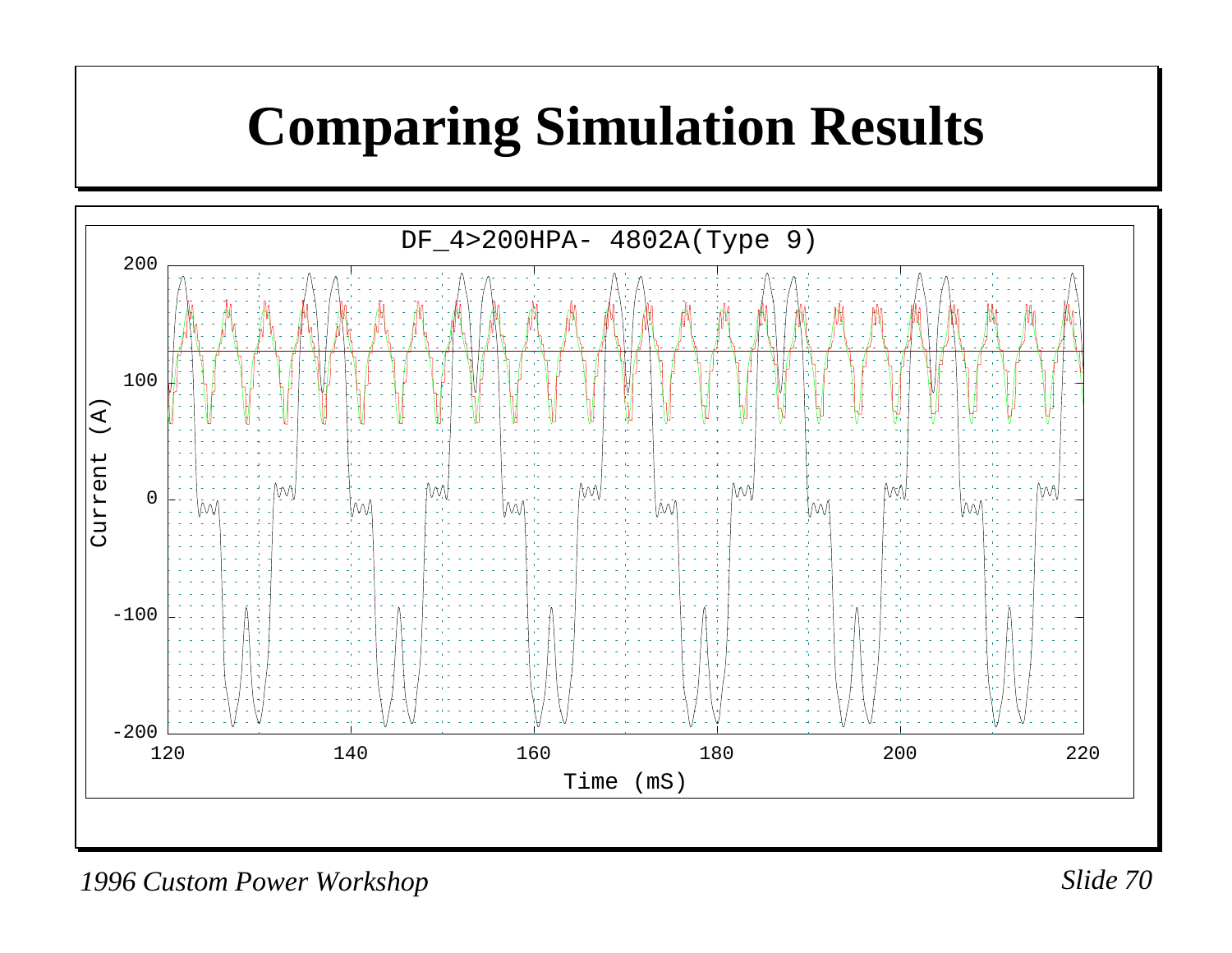# **PWM Control - TACS**

#### $\Box$ Drive to Run @ 45 Hz

- −want to have a frequency modulation ratio  $(m_f)$ = 15
- −switching frequency  $(f_s) = 45*15=675$

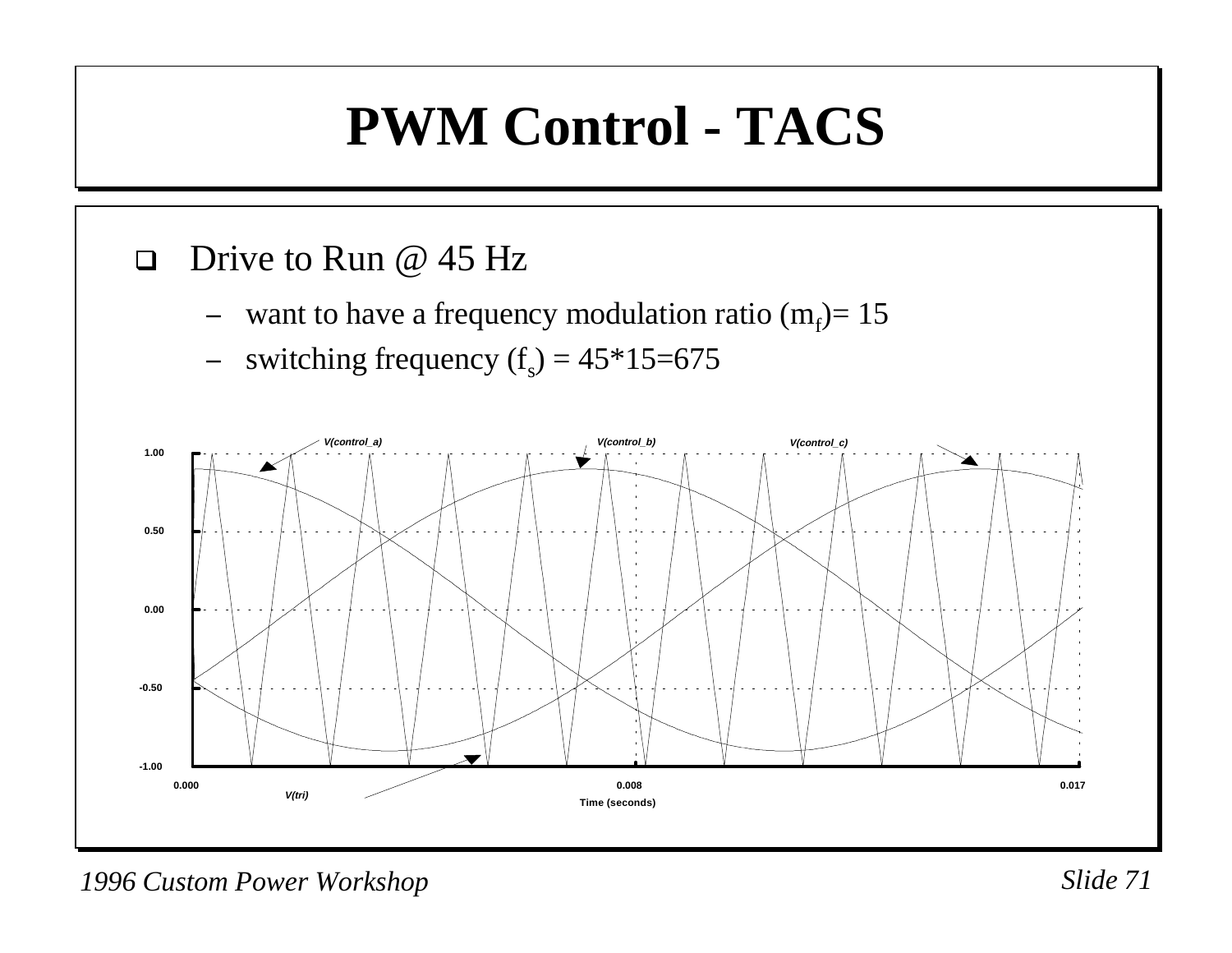#### **EMTP Data - PWM Switching**

| /TACS                                                                                        |                                     |  |  |
|----------------------------------------------------------------------------------------------|-------------------------------------|--|--|
| $\mathbf C$                                                                                  |                                     |  |  |
| C <-------- Triangular voltage "VTRI" (next 5 cards)                                         |                                     |  |  |
| $\mathsf{C}$                                                                                 |                                     |  |  |
| C Name->xx<-----Ampl<---T(sec)<-Wid(sec)<------------------><---Tstart<----Tstop             |                                     |  |  |
| 2.0 1.481E-3 0.7407E-3<br>23PULS                                                             | $372.0E - 6$                        |  |  |
|                                                                                              |                                     |  |  |
| C                                                                                            |                                     |  |  |
| C Name->xx=<---------Fortran Expression----                                                  |                                     |  |  |
| $98AMPL = 4.0 * FS$                                                                          | Switching frequency - $fs = 675 Hz$ |  |  |
|                                                                                              |                                     |  |  |
| 98SQPUL = AMPL * (UNITY - PULS)                                                              |                                     |  |  |
| 98VDELTA = SQPUL * DELTAT                                                                    | Motor frequency - $f1 = 45$ Hz      |  |  |
| $C \ldots$ $\triangle_{\text{XX}} = \ldots \ldots \ldots \ldots \ldots \ldots \ldots \ldots$ | <b>Modulation frequency - Mf</b>    |  |  |
| $\mathbf C$                                                                                  | $=$ fs/f1 = 15                      |  |  |
| $C$ Name->co+<--In1x+<--In2x+<--In3x+<--In4x+<--In5                                          |                                     |  |  |
| 98VTRI 65+VDELTA                                                                             |                                     |  |  |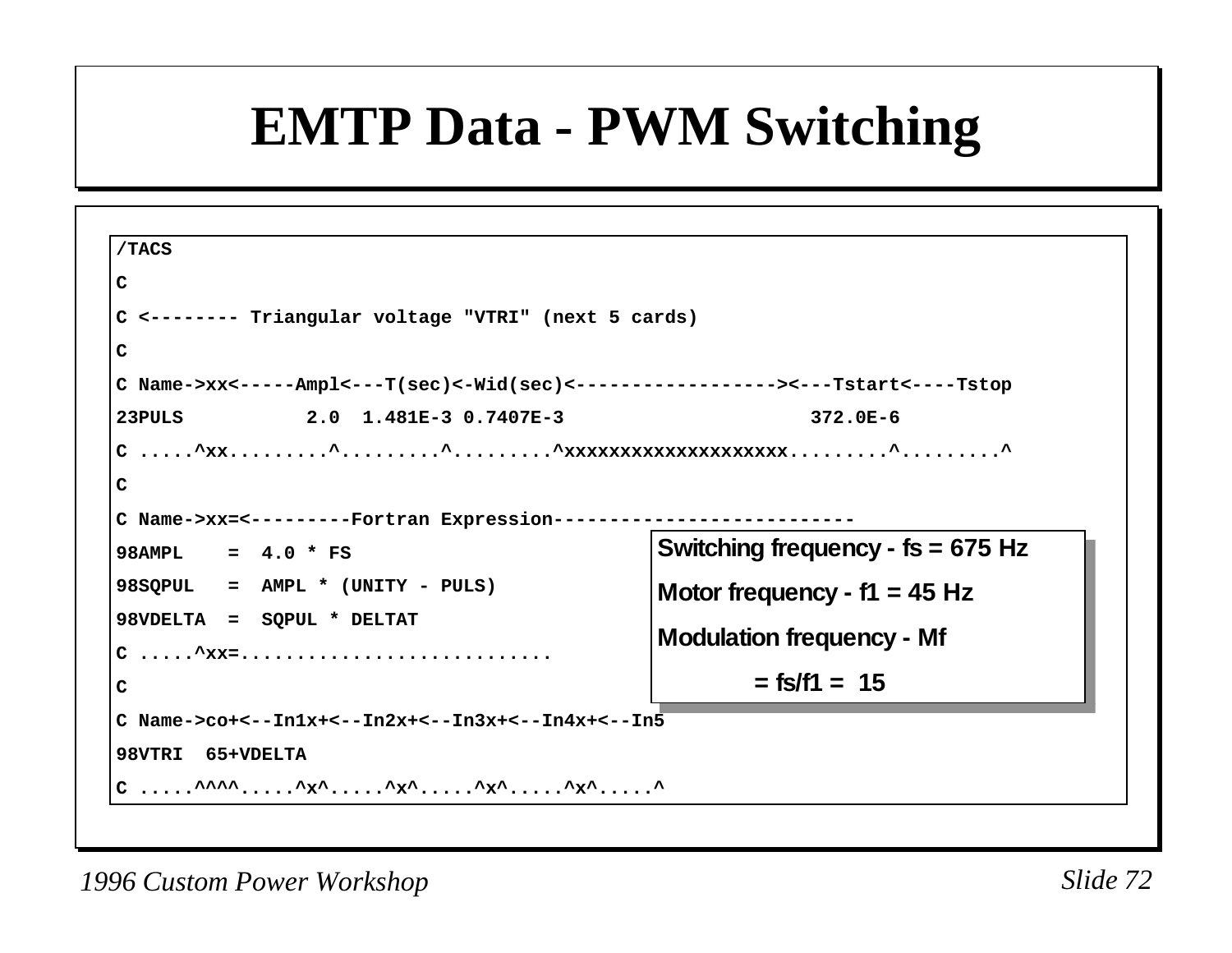#### **PWM Drive - Snapshot #3**



|       |                                 |                  | CTD 150 OUTPUT 59HZ Oct 25 1991 (Fri) |      |              |
|-------|---------------------------------|------------------|---------------------------------------|------|--------------|
|       |                                 |                  | PHASE A CURRENT SPECTRUM 2:40:57 PM   |      |              |
|       |                                 |                  | Fundamental amps: 157.5 A rms         |      |              |
|       |                                 |                  | Fundamental freq: 60.0 Hz             |      |              |
|       |                                 | SINE             |                                       |      | SINE         |
|       |                                 |                  | HARM PCT PHASE HARM PCT               |      | PHASE        |
|       | FUND 100.0% -29°                |                  | 2nd                                   |      |              |
| 3rd - |                                 | $0.8% - 40*$     | 4th                                   |      | $0.2% -156*$ |
| 5th   |                                 | $3.9% -102$      | 6th                                   |      |              |
| 7th   |                                 | $7.1\%$ $-77\%$  | 8th                                   |      |              |
| 9th-  |                                 |                  | $10th$ $0.1%$                         |      | 3*           |
|       | 11th $11.5% -87$                |                  | 12th                                  |      |              |
|       | $13th$ 8.2% $-72$ °             |                  | 14th                                  |      |              |
| 15th  |                                 |                  | 16th                                  |      |              |
|       | $17th$ 6.1% -88°                |                  | 18th                                  |      |              |
|       | $19th$ 5.0% -69°                |                  | 20th                                  |      |              |
|       | $21st$ $0.2%$ $38*$             |                  | 22nd                                  |      |              |
|       | $23rd$ $0.4%$ $-2$ <sup>*</sup> |                  | 24th                                  |      |              |
| 25th  |                                 | $3.6\%$ $91$ *   | 26th                                  |      |              |
| 27th  |                                 |                  | 28th                                  |      |              |
| 29th  |                                 | $1.1\%$ 118°     | 30th                                  |      |              |
| 31st  |                                 | $3.4\% -83^*$    | - 32nd                                |      |              |
| 33rd  |                                 | $0.1\% - 36^*$   | $-34th$                               |      |              |
|       | $35th$ $4.1%$ $-86$ °           |                  | 36th                                  |      |              |
| 37th  | 1.3%                            |                  | $-52^*$ 38th                          |      |              |
| 39th  |                                 |                  | 40th                                  |      |              |
|       | 41st 0.9% 99°                   |                  | 42 <sub>nd</sub>                      |      |              |
| 43rd  |                                 | $0.3\%$ 124 $^*$ | 44th                                  |      |              |
| 45th  |                                 | $0.2% 69*$       | 46th                                  |      |              |
| 47th  |                                 |                  | 48th                                  |      |              |
|       | 49th 0.9% 76°                   |                  | 50th                                  |      |              |
| THD:  | ODD 19.4%<br>19.4%              |                  | EVEN                                  | 0.3% |              |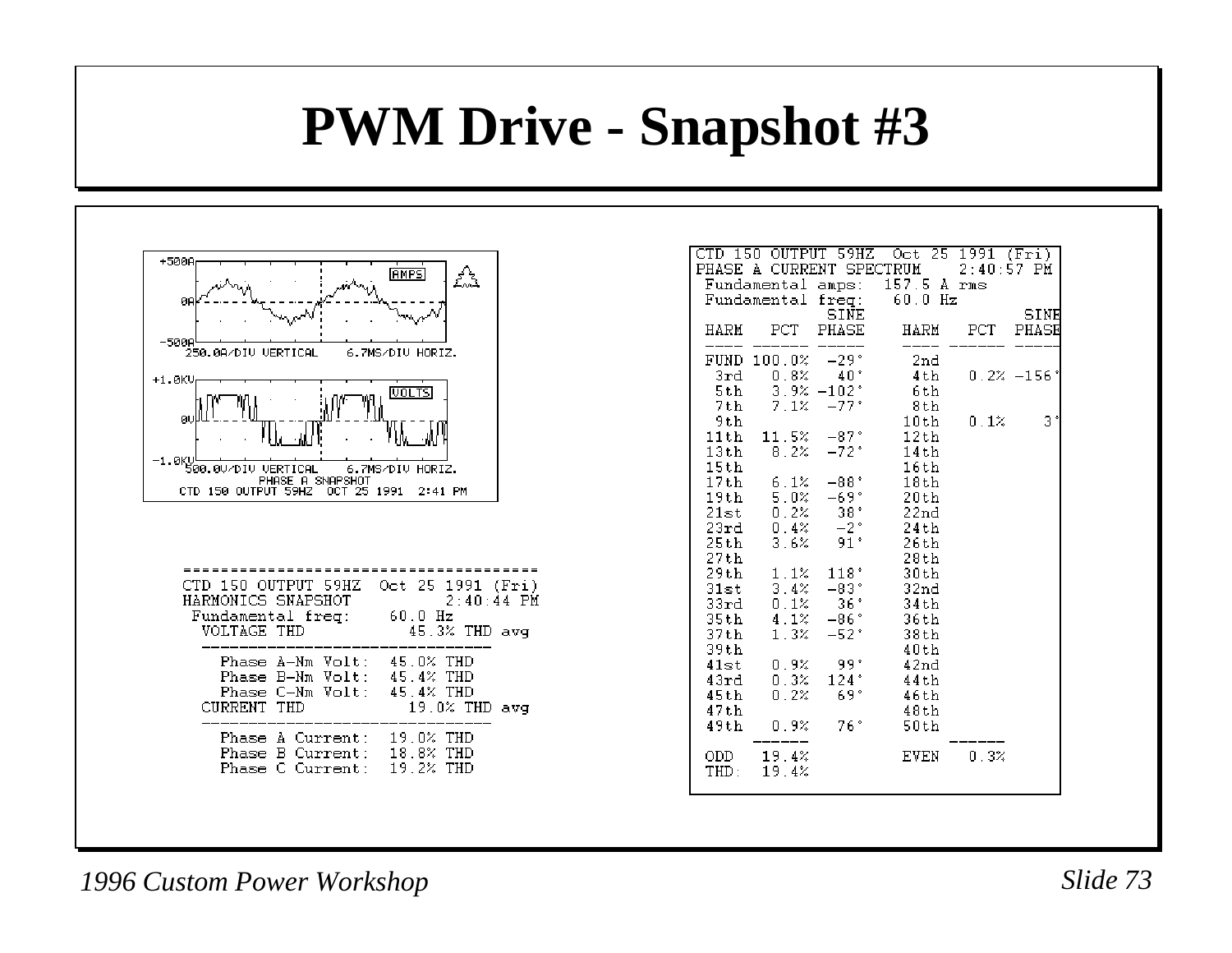### **PWM Inverter Output Voltage - Waveform**

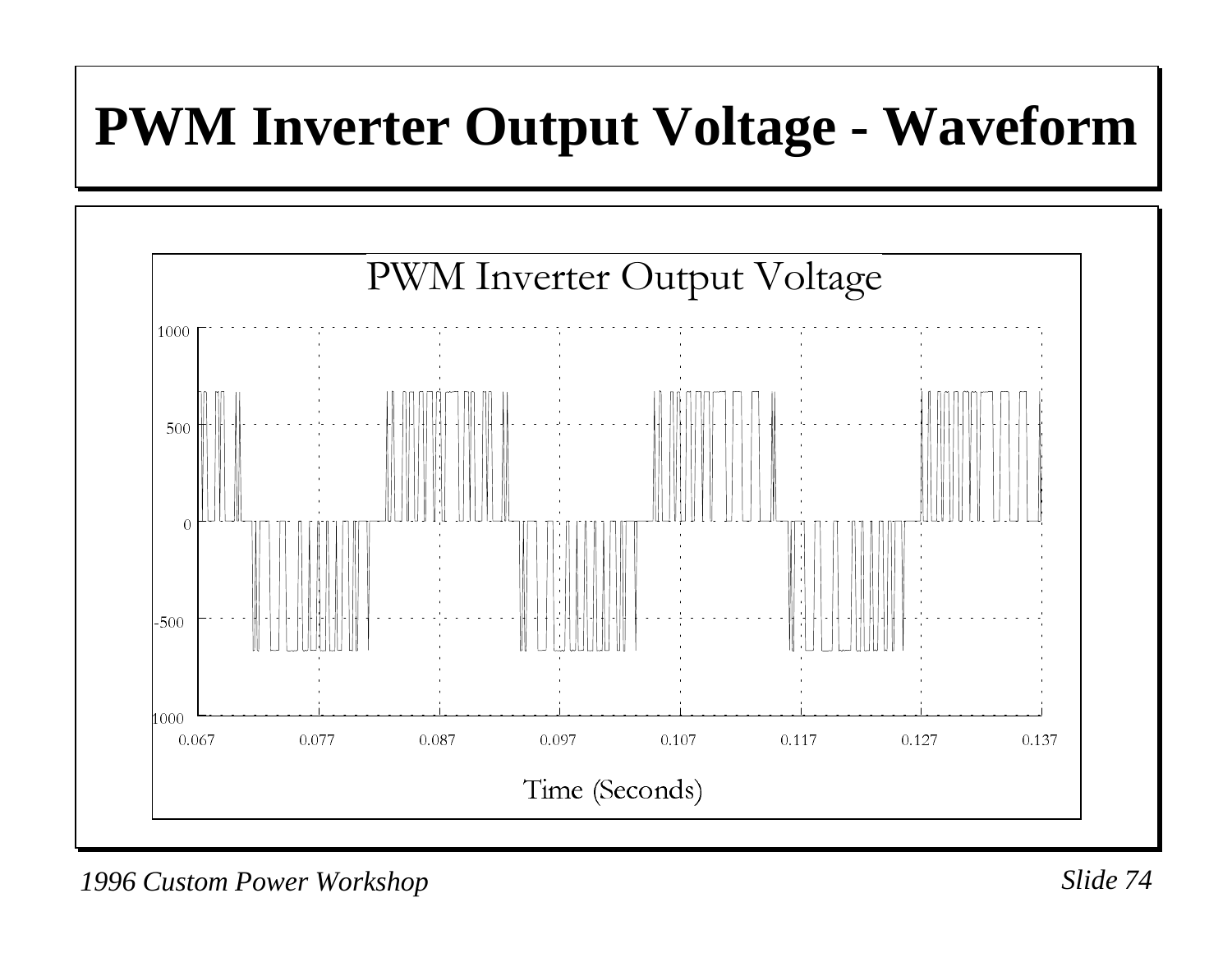#### **PWM Inverter Output Voltage - Spectrum**



*1996 Custom Power Workshop Slide 75*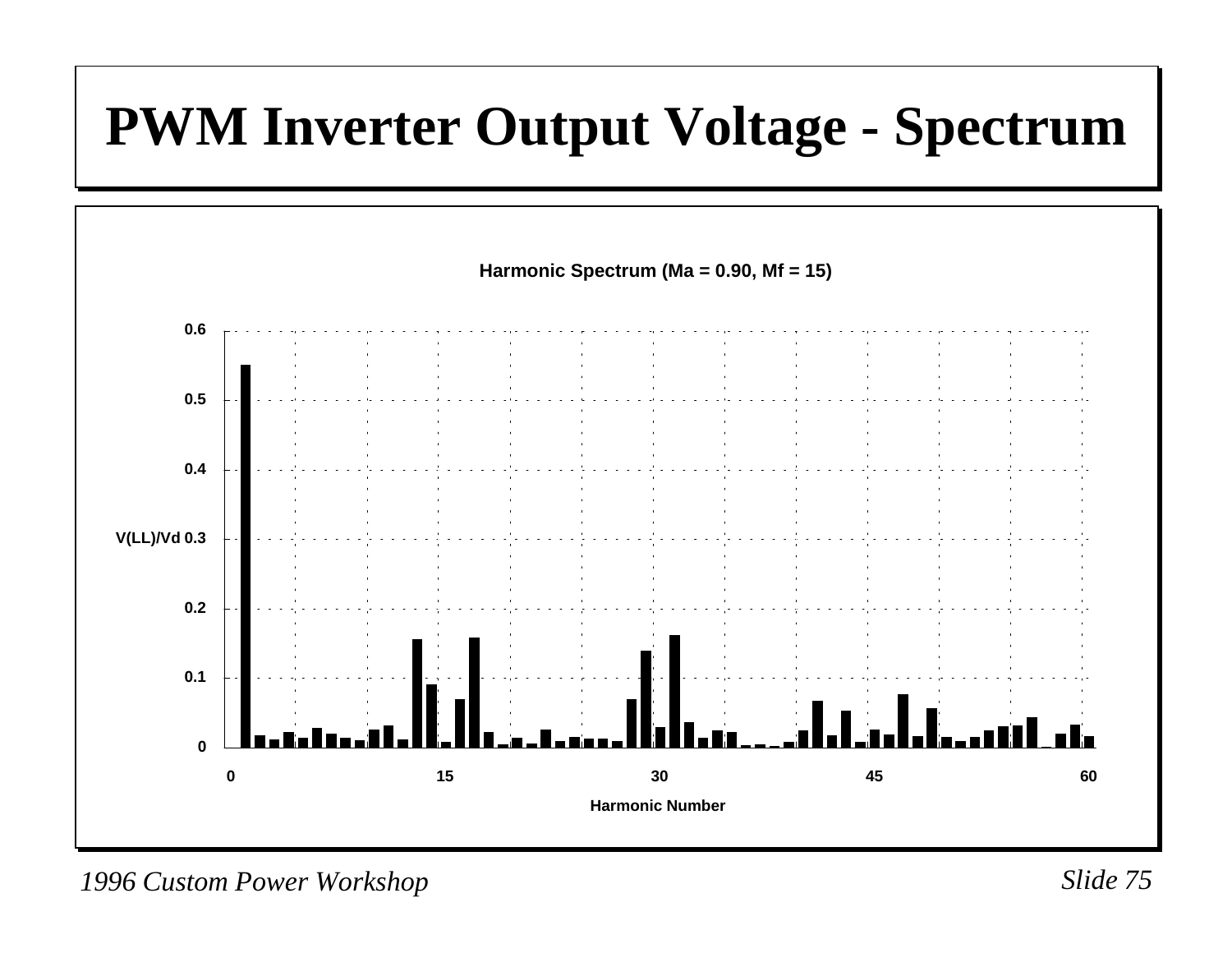## **PWM ASD EMTP Model - Verification**

Comparison of Simulated and Calculated Harmonic Voltage Spectrums:

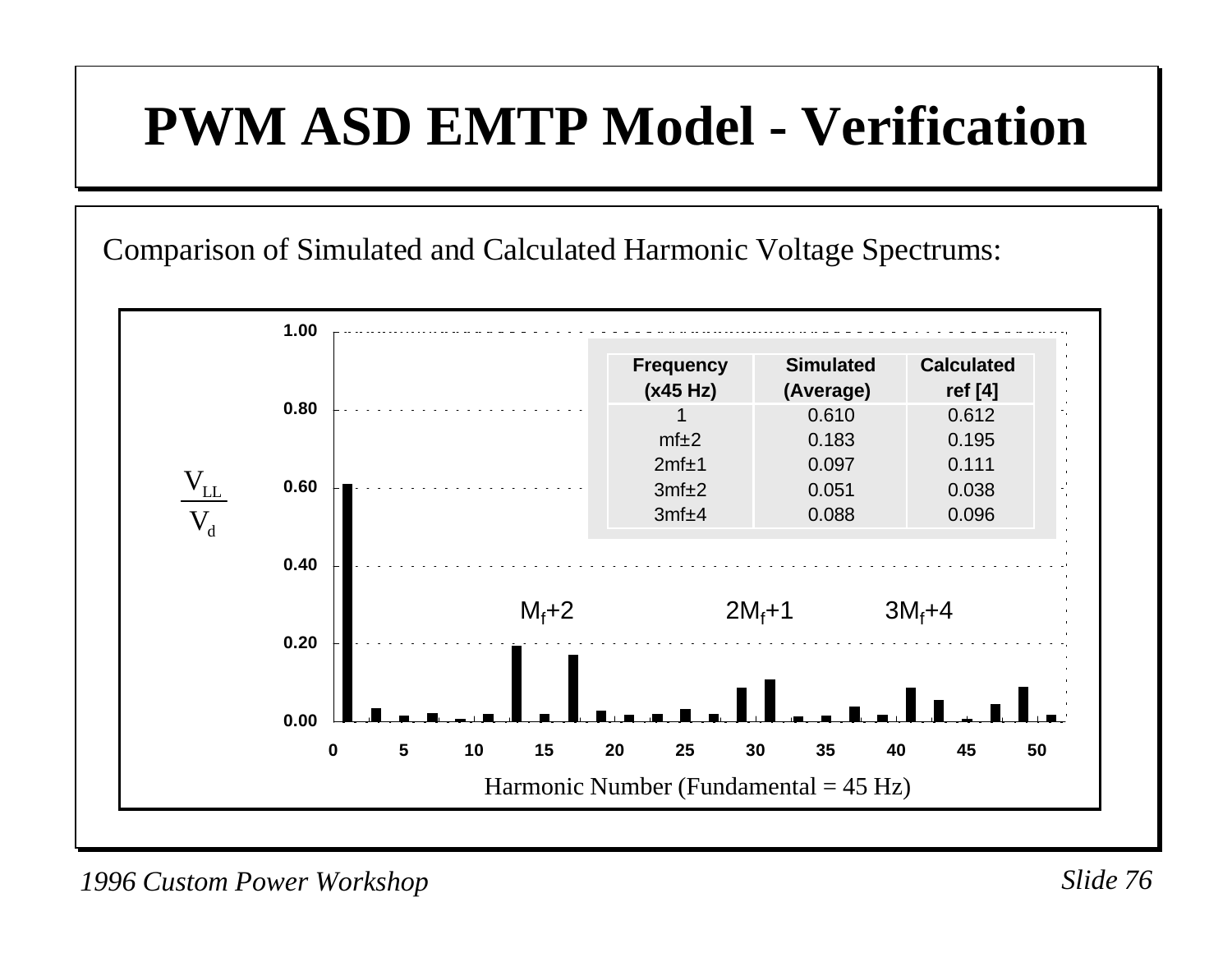## **PWM Inverter Output Current - Waveform**

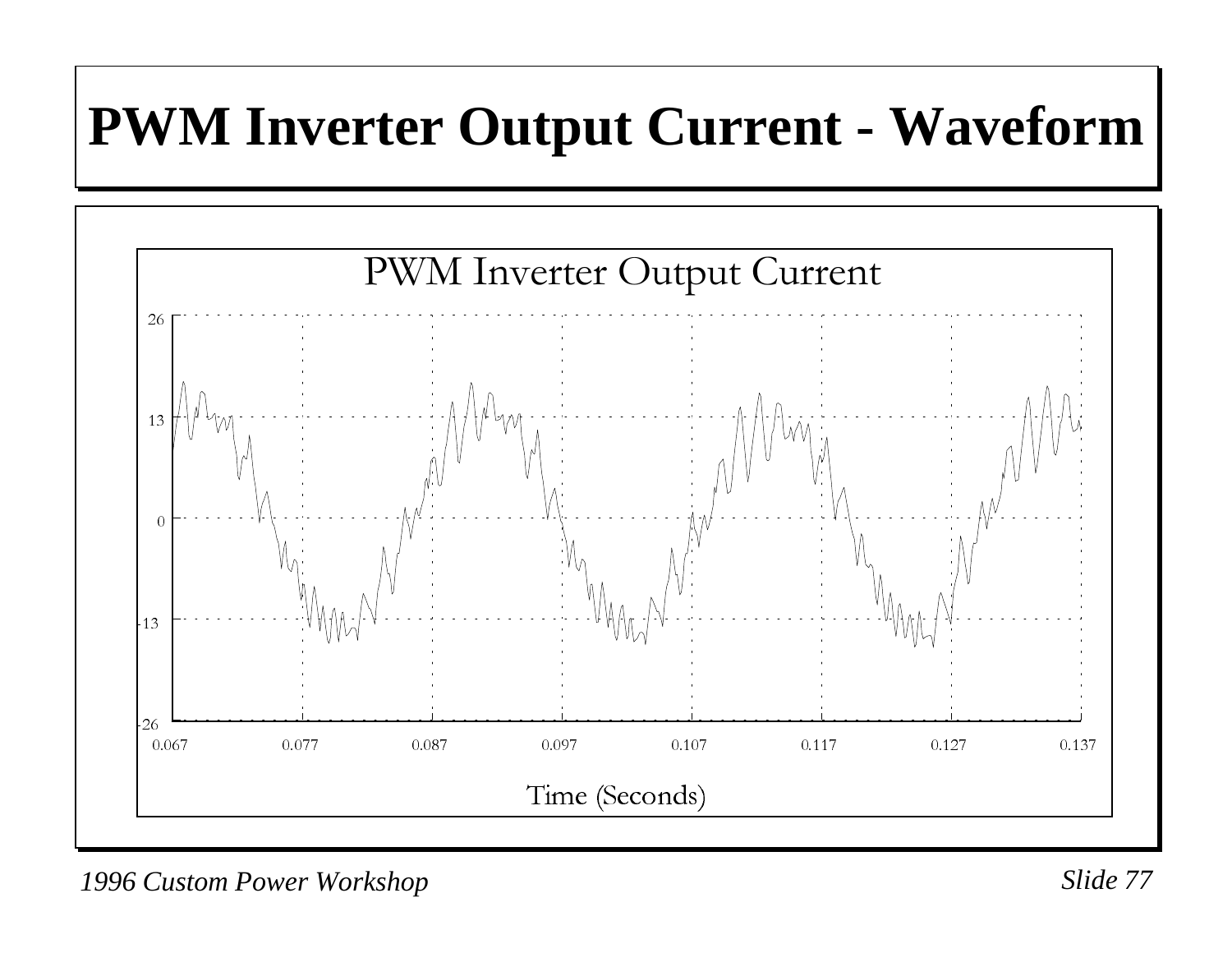#### **PWM Inverter Output Current - Spectrum**

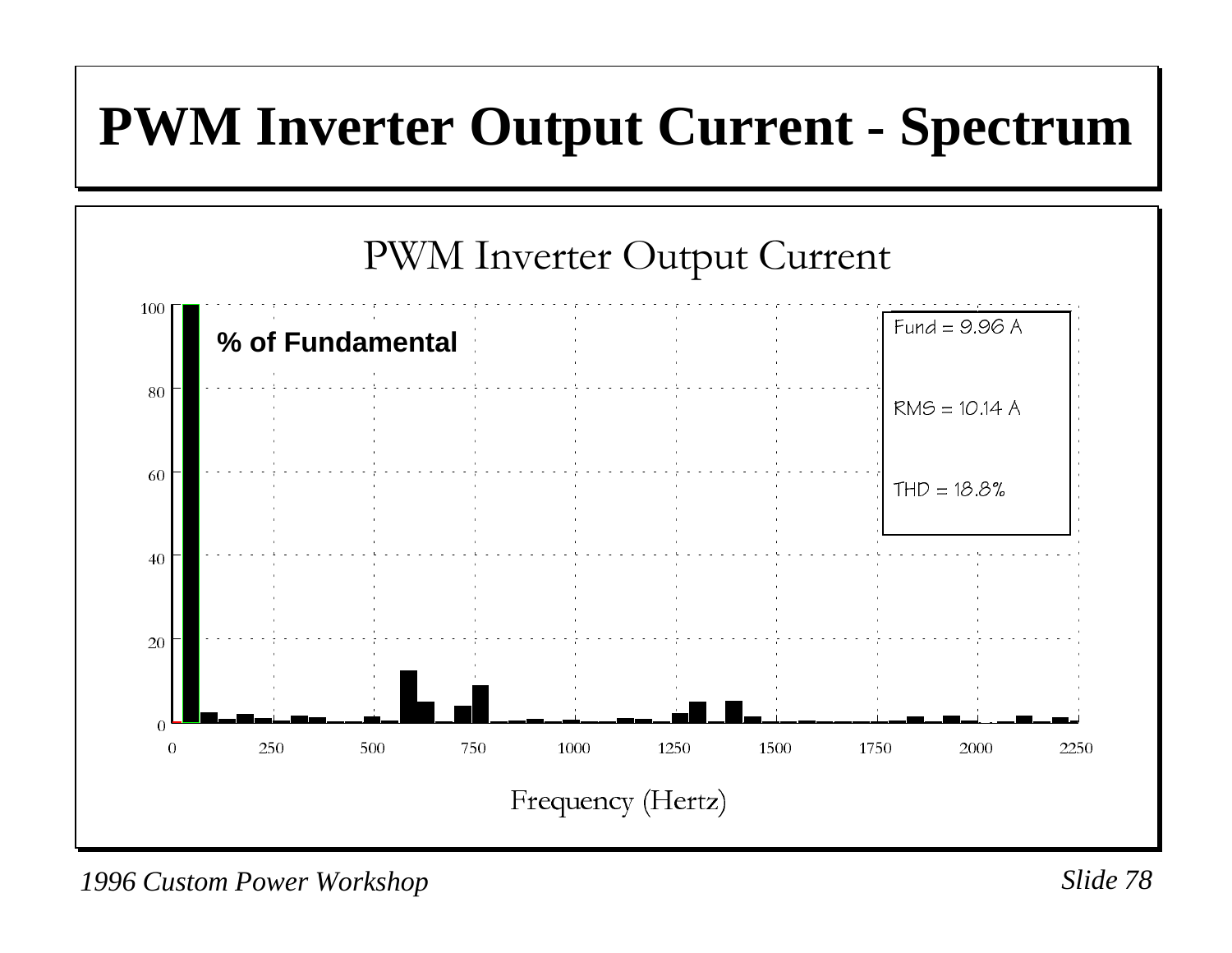## **PWM ASD EMTP Model - Verification**



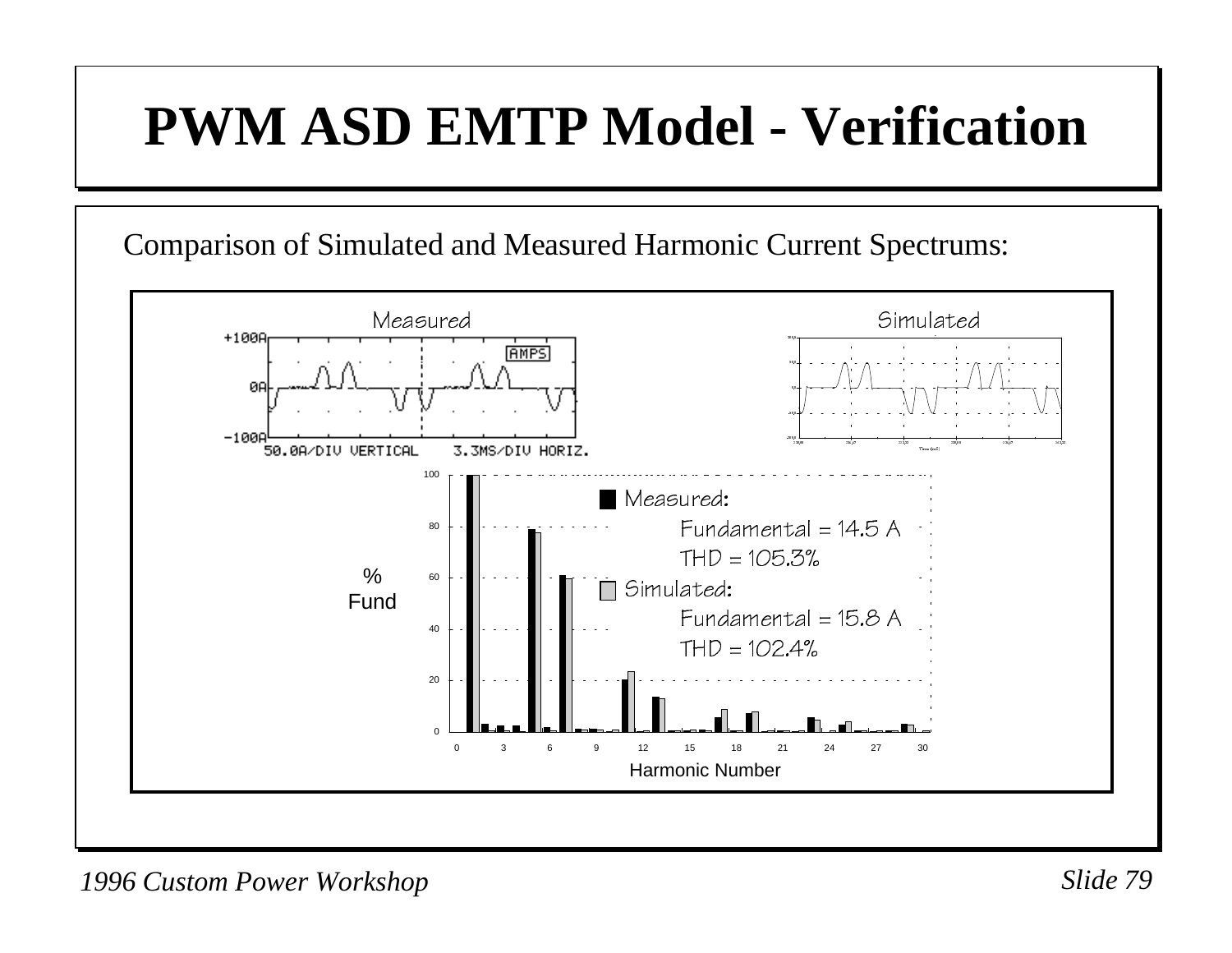#### **PWM ASD - Voltage Waveforms**

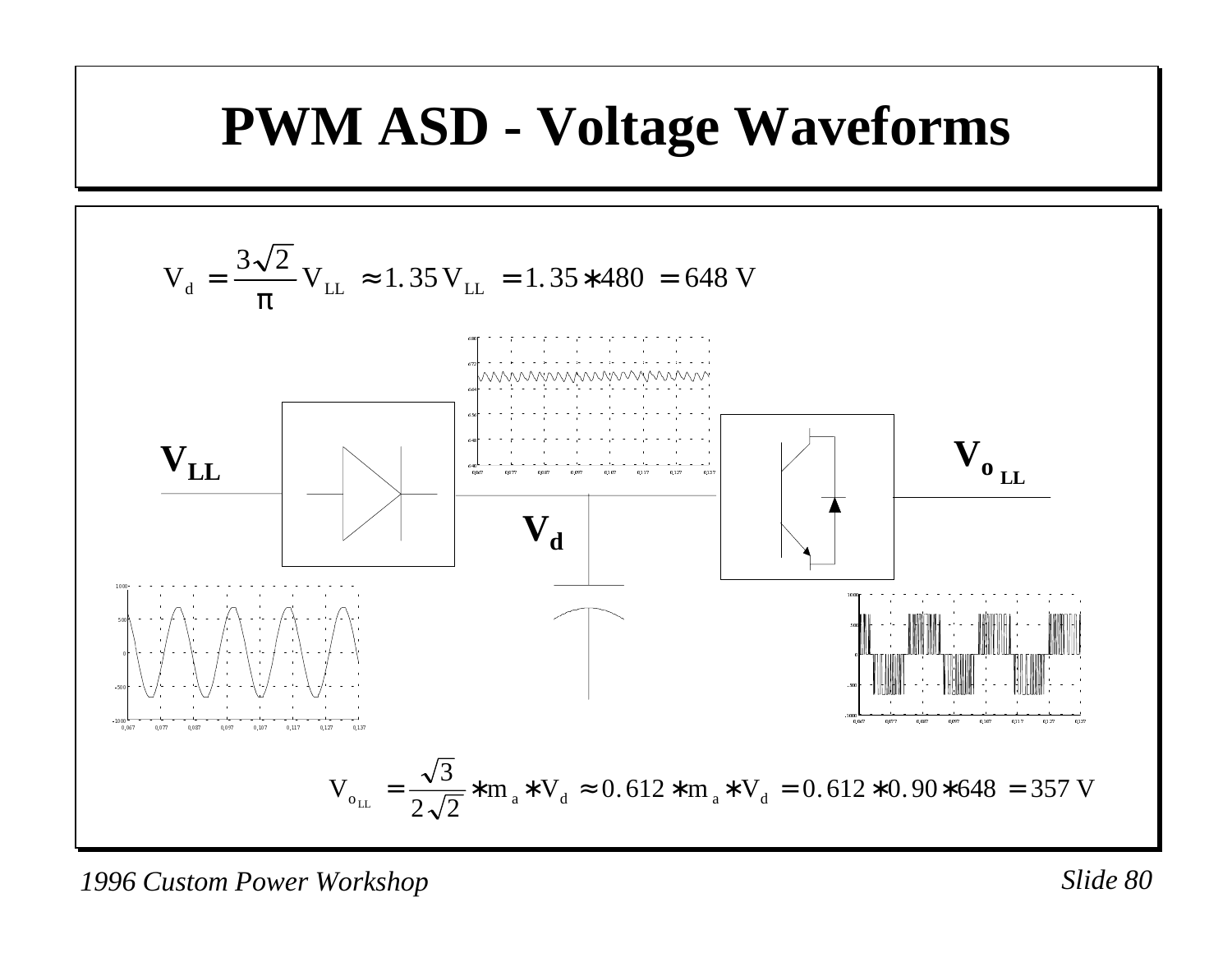#### **PWM ASD - Current Waveforms**



*1996 Custom Power Workshop Slide 81*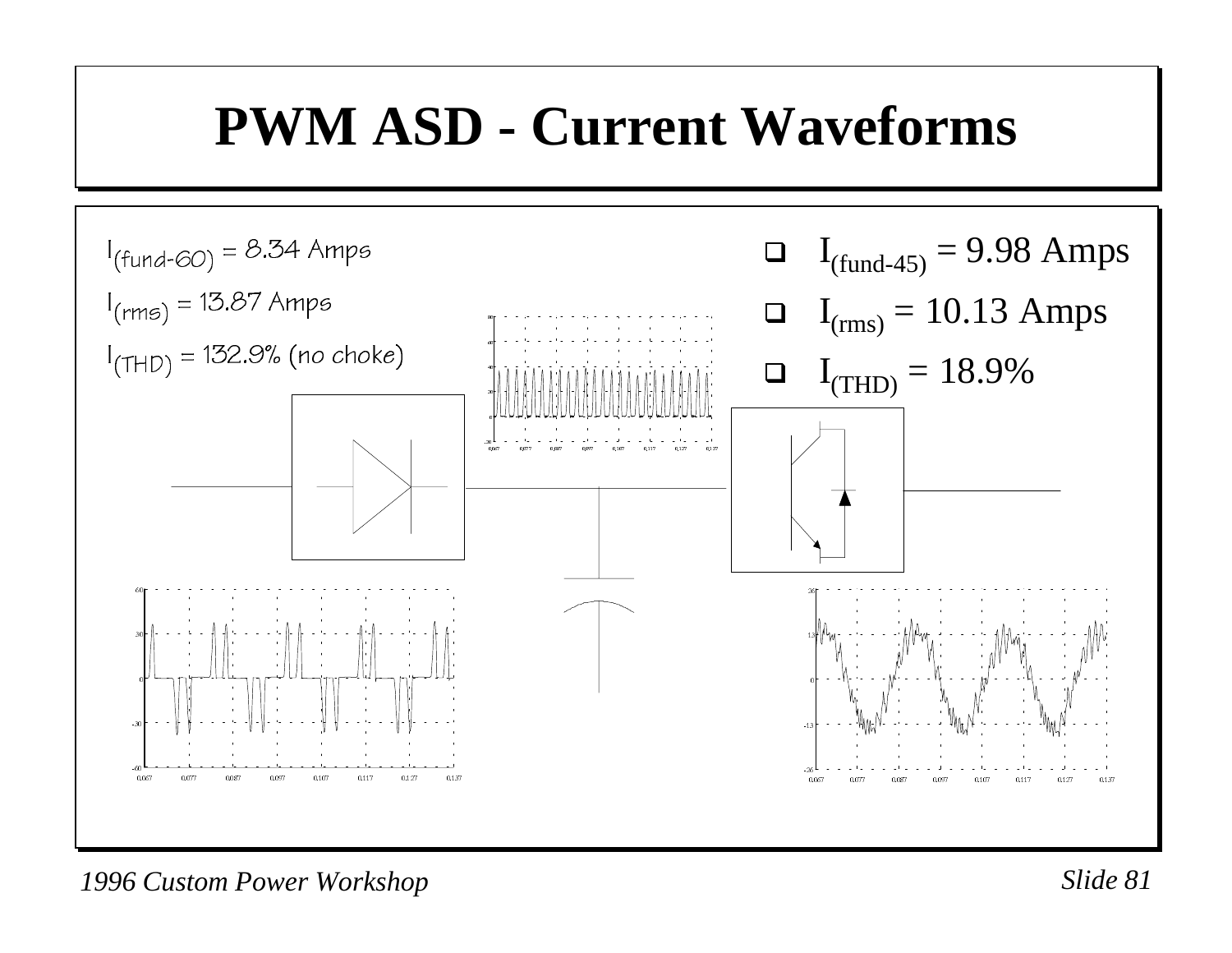## **TACS Lab Exercises**

- $\Box$ Voltage Sag - RMS Meter
- $\Box$  Harmonic Injection:
	- RMS Meter
	- −Analog Filter Method
	- −Digital Filter Method
- $\Box$ PWM ASD Control

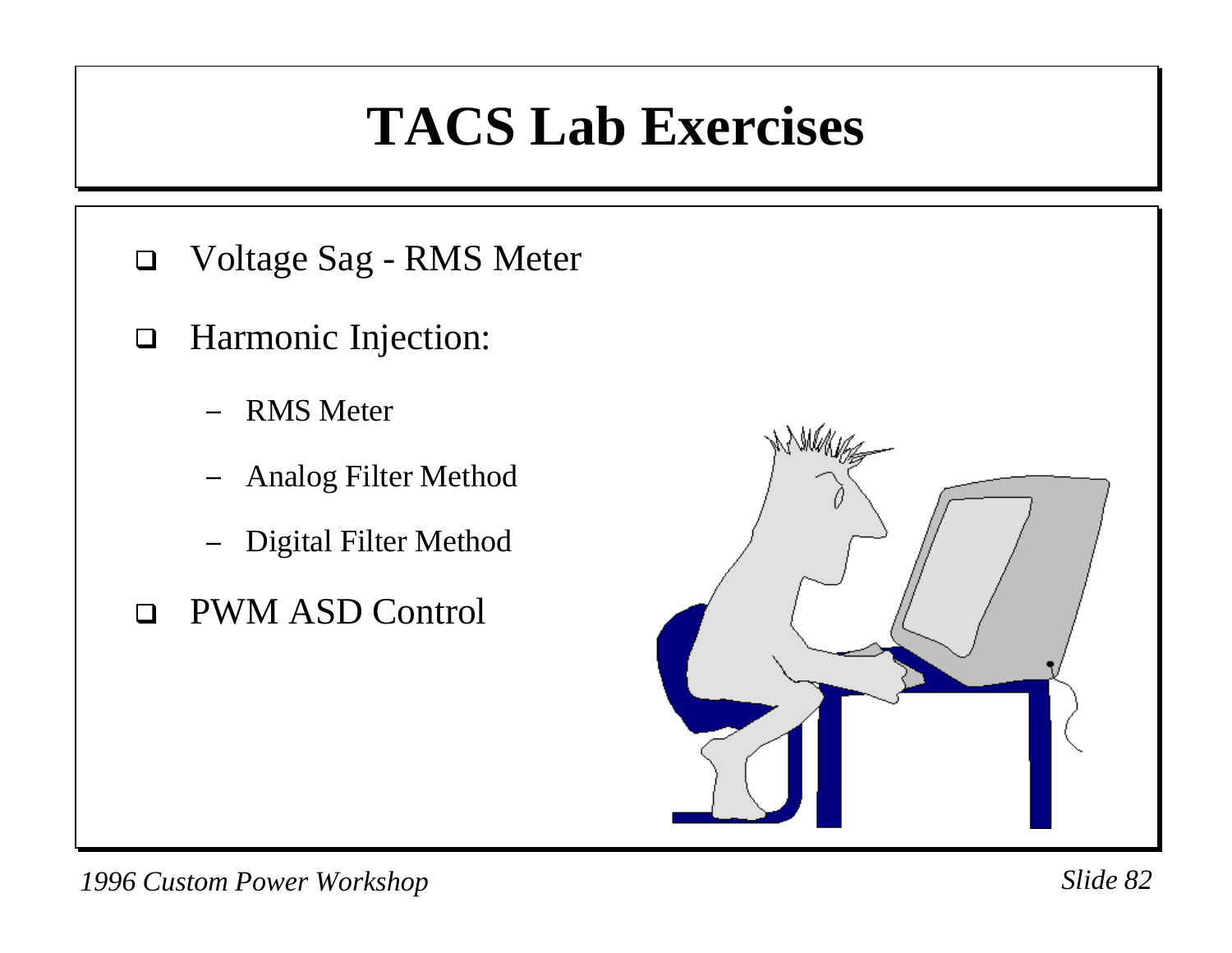## **RMS Meter Example #1**

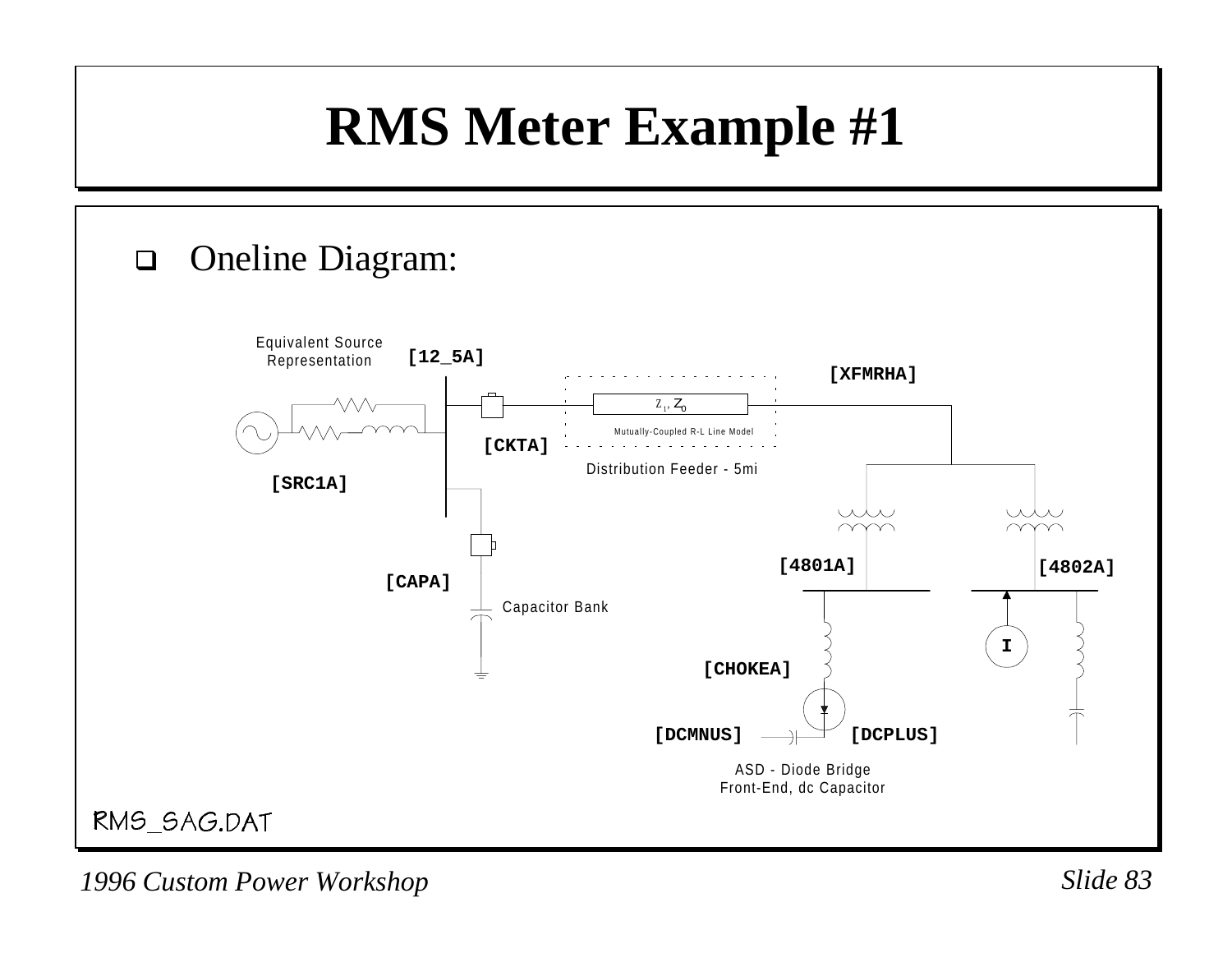# **RMS Meter Example #1**

#### $\Box$ Cases:

- −Run basecase and plot results
- −Evaluate impact of fault impedance, duration, and type

- −Evaluate impact of fault on dc bus voltage (simple drive model)
- −Increase dc capacitor size and determine impact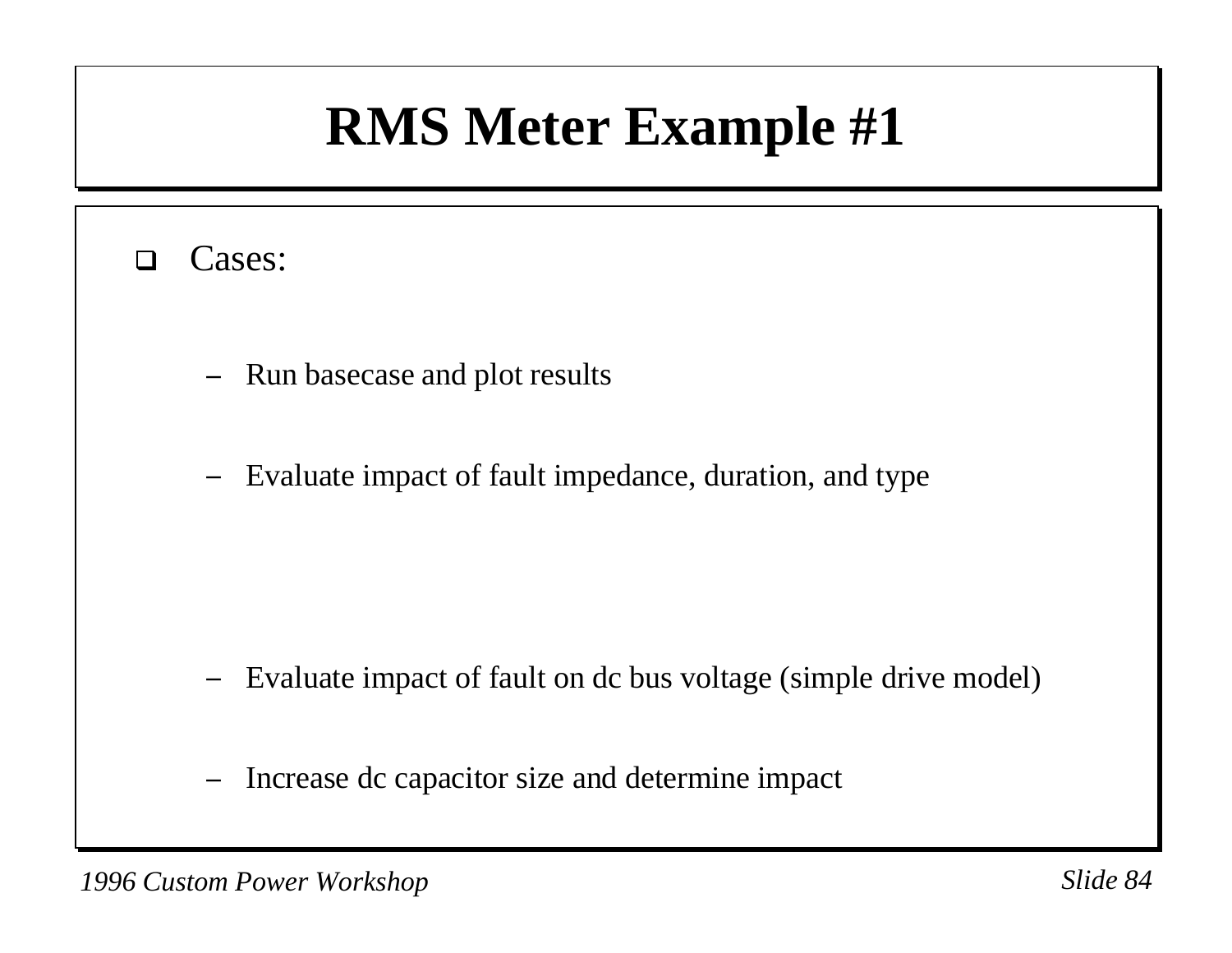## **RMS Meter Example #2**

#### $\Box$ Cases:

- −Run basecase and plot results
- −Add dc component to waveform
- −Add even harmonics to waveform
- −Evaluate impact of sample rate

RMS\_HARM.DAT

*1996 Custom Power Workshop Slide 85*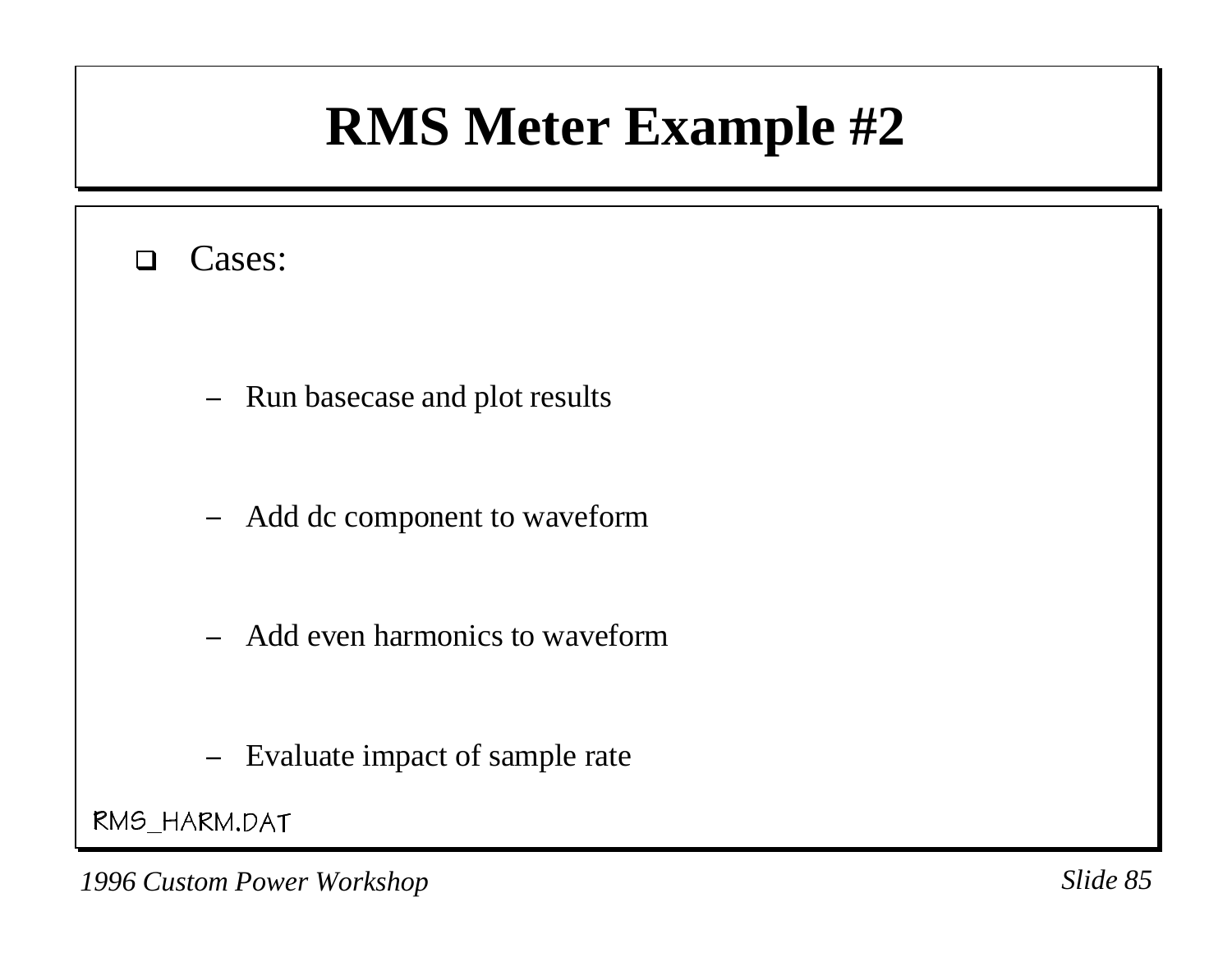# **PWM ASD Control**

- $\Box$  Cases:
	- −Run basecase and plot results

Harmonic spectrum (FFT for drive current)

- −Evaluate impact of ac choke
- −Evaluate impact of various dc capacitor sizes